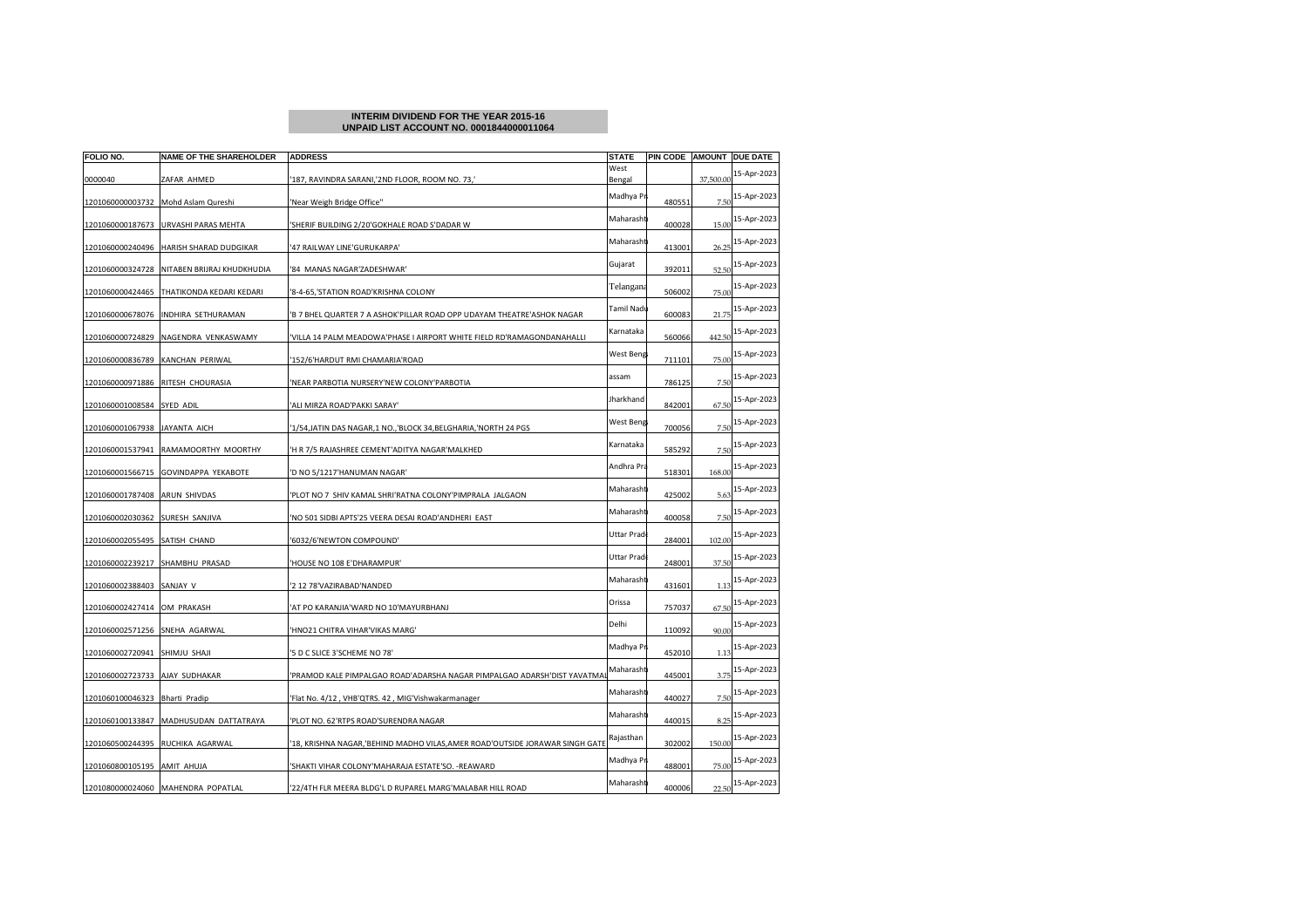| 1201080000068516 Bijay Kumar     |                                        | 'Room No.413, 4th Floor'Bhartia Tower'Badambadi                            | Orissa      | 753009 | 75.00  | 15-Apr-2023 |
|----------------------------------|----------------------------------------|----------------------------------------------------------------------------|-------------|--------|--------|-------------|
| 1201090000016008                 | <b>NAFISA SHABBIR</b>                  | '1402 LA VIEW, B.J.ROAD'JECOB CIRCLE, SAAT RASTA'MAHALAXMI                 | Maharasht   | 400011 | 30.00  | 15-Apr-2023 |
| 1201090000376113 DARSHAN DINESH  |                                        | 'D/12, AMBIKA PALACE, 'TANDON ROAD, 'DOMBIVLI (E)                          | Maharasht   | 421201 | 375.00 | 15-Apr-2023 |
| 1201090000426100                 | NARESH JAYAVANT                        | 'QATAR PETROLEUM PRODUCTION DEP'PO BOX 100001'                             | NA          | 100001 | 37.50  | 15-Apr-2023 |
| 1201090000566599 DIPALI MANOJ    |                                        | '301, AVADHOOT KRUPA,'SANT DNYANESHWAR RD,'MULUND (EAST)                   | Maharasht   | 400081 | 15.00  | 15-Apr-2023 |
|                                  | 1201090000638572 KANUBHAI KALUBHAI     | '501, 5TH FLOOR'SHREE KRISHNA BHUVAN'P.M. ROAD, VILE PARLE - EAST          | Maharasht   | 400057 | 277.50 | 15-Apr-2023 |
| 1201090000662897                 | SRINIVASRAO JAGANNADHRO                | 'C 12 IPCL TWONSHIP'AT&PO NAGOTHANE'TAL PEN DIST RAIGAD                    | Maharasht   | 402125 | 7.5(   | 15-Apr-2023 |
| 1201090000723058 VEENA SURENDRA  |                                        | 'YASHWANT COLONY'AURAGABAD ROAD'                                           | Maharasht   | 414001 | 15.00  | 15-Apr-2023 |
| 1201090001574565                 | PARESHKUMAR NATVARLAL                  | '44 AUM'PUNIT NAGAR'SHANALA ROAD                                           | Gujarat     | 363641 | 11.25  | 15-Apr-2023 |
|                                  | 1201090001680812 MUKESHBHAI CHIMANBHAI | 'LUHAR FALIA,'AT-PO BHESTAN'SURAT                                          | Gujarat     | 395023 | 75.00  | 15-Apr-2023 |
| 1201090001731081 SURYA MOHAN     |                                        | 'F-110 INDRALOK KRISHNA NAGAR"                                             | Uttar Prad  | 226023 | 18.75  | 15-Apr-2023 |
| 1201090001888997                 | RAVEENA PARMAR                         | 'MONESTRY'OPP IGMC'                                                        | Himachal I  | 171001 | 37.50  | 15-Apr-2023 |
| 1201090002035159                 | SANJAY MADHUKARRAO                     | 'ROKADIA NAGAR'NEAR BODADE HOUSE SHEGAON'DIST - BULDANA                    | Maharasht   | 444203 | 3.75   | 15-Apr-2023 |
| 1201090002039436                 | <b>BHAVNA RAMESH</b>                   | 'B 13 MOHAN RAJ'HEMUKALNI ROAD NO 3 IRANIWAI'KANDIVLI (WEST)               | Maharasht   | 400067 | 37.50  | 15-Apr-2023 |
|                                  | 1201090002372008 RAJABABU KATRAGADDA   | 'H NO 4-2-125/A'VENKATESHWARA'                                             | Telangana   | 503185 | 0.75   | 15-Apr-2023 |
|                                  | 1201090002397428 PINKI PRABHUDAYAL     | '87, CENTRAL BANK AREA' DESHBANDHU WARD'                                   | Maharasht   | 441601 | 62.63  | 15-Apr-2023 |
|                                  | 1201090003216838 PRASSANNA SURESH      | '30, RAGHUNATH ROAD, 3RD CROSS'MANKULKERI, BHATKAL'                        | Karnataka   | 581320 | 22.5(  | 15-Apr-2023 |
| 1201090003302982 DHANLAXMI LALJI |                                        | 'A/5-1102,VIKAS COMPLEX,'OLD AGRA ROAD,'THANE WEST                         | Maharasht   | 400604 | 11.25  | 15-Apr-2023 |
| 1201090003430694 DAXESH C        |                                        | 'B-36, ASHRAY SOC, NANDELAV ROAD, 'BHARUCH'                                | Gujarat     | 392001 | 150.00 | 15-Apr-2023 |
| 1201090003517631 ARCHANA GARG    |                                        | '128 MOR KOTHI'RAILWAY ROAD'                                               | Uttar Prad  | 245101 | 75.00  | 15-Apr-2023 |
| 1201090003700560 C MEENA         |                                        | '15-91'PADMAVATHI NAGAR'                                                   | Andhra Pra  | 517501 | 37.50  | 15-Apr-2023 |
|                                  | 1201090003929267 PRAGNA CHATTERJEE     | 'FLAT 9 COSMOVILLA HSG SOC'PLOT 16/17/18 VIJAY MARG SEC 1'OPP.CIDCO OFFICE | Maharasht   | 410206 | 7.50   | 15-Apr-2023 |
| 1201090004056615 RAFI AHMAD      |                                        | 'S/O WAZIR MOHAMMAD MOHALLA'KHUTLA NEAR MASJID'                            | Uttar Pradı | 210001 | 3.75   | 15-Apr-2023 |
| 1201090004385774                 | JYOSNA VIPIN                           | '201-A, THARWANI HEIGHTS, 'PLOT NO. 4, SECTOR-18, SANPADA'MORAJ BUILDING   | Maharasht   | 400705 | 750.00 | 15-Apr-2023 |
| 1201090004511405 SUSHIL KUMAR    |                                        | 'SUSHIL KUMAR AGRAWAL'MO-KHATRIYAN'NEAR SARAWATI TYPE 14                   | Uttar Prad  | 244713 | 93.75  | 15-Apr-2023 |
| 1201090004624905 SUNNY ARORA     |                                        | 'HNO-93,'VASANT VIHAR, RAILWAY ROAD, 'JWALAPUR                             | Uttar Prad  | 249407 | 138.75 | 15-Apr-2023 |
| 1201090004631925                 | RAHIYANATH K                           | '368, RAHEENA MANZIL'ADICHANALLOOR, NEAR KOTTIYAM PO'KOTTIYAM              | KERALA      | 691571 | 195.00 | 15-Apr-2023 |
| 1201090004690261                 | MURUGAIYAN ELANGO                      | 'D.17 MRPL TOWNSHIP VIA'KATIPALLA BALA POST'DAKSHINA KANNADA               | Karnataka   | 575030 | 15.00  | 15-Apr-2023 |
| 1201090004876065                 | SANDEEP VINAY                          | 408 SHRISAINATH NIWAS CHS'RAMNAGAR DOMBIVLI(E)'STATION ROAD                | Maharasht   | 421201 | 38.63  | 15-Apr-2023 |
| 1201090004948832 PRAHLAD KUMAR   |                                        | 'ARDALI BAZER'KATRA BANDA'                                                 | Uttar Prad  | 210001 | 75.00  | 15-Apr-2023 |
| 1201090005019726 BHARAT V        |                                        | '101/SI MATE'AKURLI TEHSIL'PANVEL                                          | Maharasht   | 410206 | 1.50   | 15-Apr-2023 |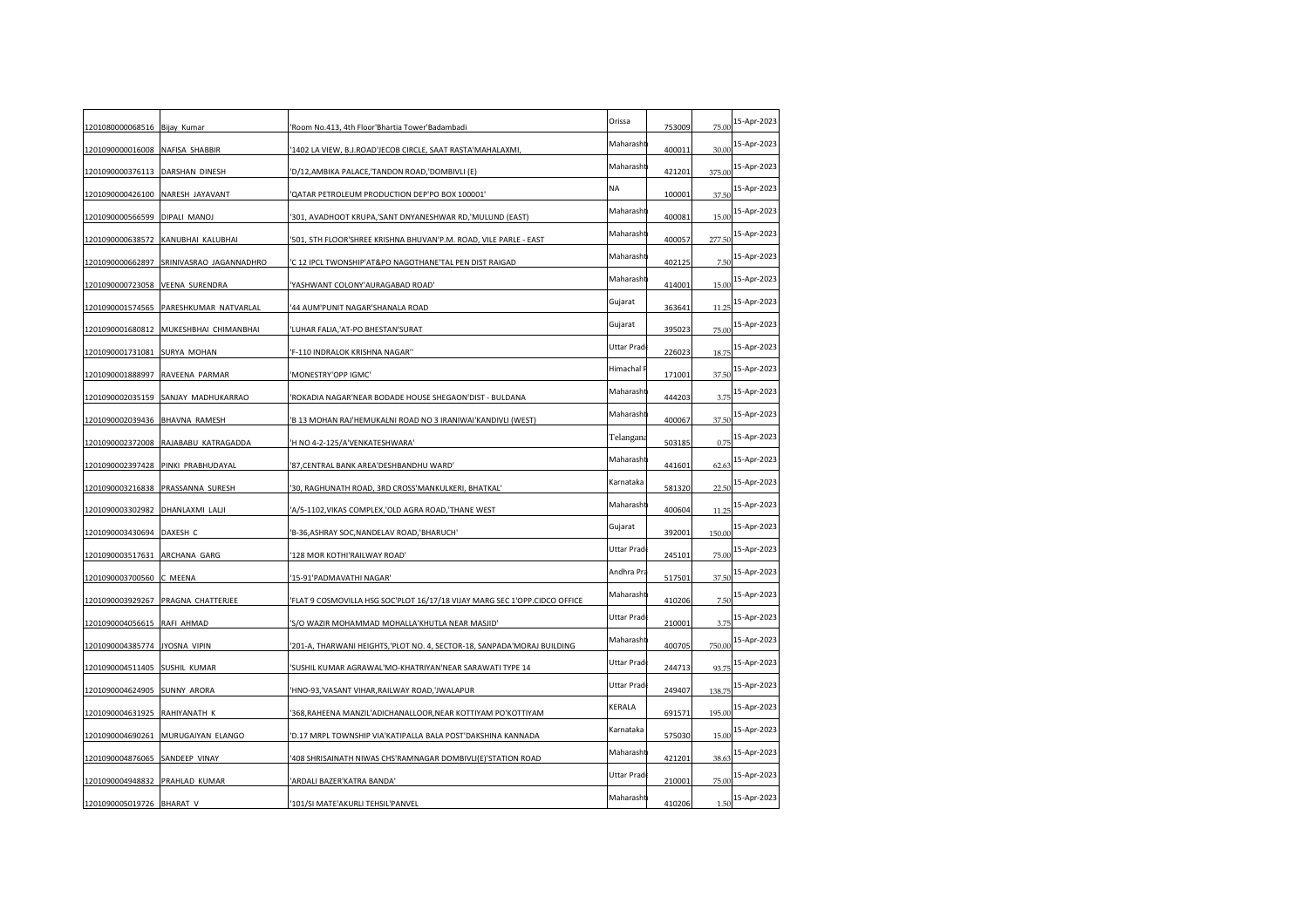| 1201090005115129 ASHOK P        |                                           | '32-D VENUS APTS'R G THADANI ROAD'WORLI                                     | Maharasht       | 400018 | 60.00  | 15-Apr-2023 |
|---------------------------------|-------------------------------------------|-----------------------------------------------------------------------------|-----------------|--------|--------|-------------|
| 1201090005216482                | <b>ARTEK INDUSTRIES</b>                   | 'PLOT NO 121 SURFIN CENTER'MAROL CO OP IND ESTATE'ANDHERI (EAST)            | Maharasht       | 400059 | 37.50  | 15-Apr-2023 |
| 1201090005254064                | <b>VINAY KUMAR</b>                        | 'H NO 366 A'N R COLONY'BRAHAMPUR                                            | Karnataka       | 585103 | 2.25   | 15-Apr-2023 |
| 1201090005398014                | SIDDHIKA BAGAI                            | '117 C LORD BUILDING B1 GD'SOMANI ROAD'KAF PARED                            | Maharasht       | 400005 | 7.50   | 15-Apr-2023 |
|                                 | 1201090006126440 SABYASACHI ROYCHOWDHURY  | 'RAMENDRAPALLY'UTTAR DINAJPUR'RAIGANJ                                       | West Beng       | 733134 | 37.50  | 15-Apr-2023 |
| 1201090006174096 SANGITA VERMA  |                                           | 'D-3/170 VIKALP KHAND'GOMTI NAGAR'                                          | Uttar Prad      | 226010 | 30.00  | 15-Apr-2023 |
| 1201091900021653                | MADHURI MILIND                            | 'SARTHAK', PLOT NO.54,'LAYOUT NO.4'JARAGNAGAR                               | Maharasht       | 416013 | 0.08   | 15-Apr-2023 |
| 1201091900155367                | ABHIJIT SHASHIKANT                        | 'SHANIWAR PETH,KARAD,KHARADE-'-COLONY,NR OIL MIL MARKET YARD'TAL-KARAD DIST | Maharasht       | 415110 | 3.53   | 15-Apr-2023 |
| 1201092400001996 SUDHA AGRAWAL  |                                           | 'W/O MR. BHARAT AGRAWAL'KATKI BAZAR'                                        | bihar           | 846004 | 75.00  | 15-Apr-2023 |
| 1201092600123874 SUKLA ROY      |                                           | '33, SOVABAZAR STREET."                                                     | West Beng       | 700005 | 4.50   | 15-Apr-2023 |
|                                 | 1201100000007133 UMAKANT VASUDEO          | 'BRAHMAGIRI, PLOT NO. 5, ACHARYA SOCIETY, 'WARJE JAKAT NAKA, WARJE          | Maharash<br>tra | 411058 | 375.00 | 15-Apr-2023 |
|                                 | 1201100000009700 SURESHKUMAR DHANABHAI    | 'B/2/5 CASELA TOWER,'OPP. ISCON TEMPLES,'G ROAD,                            | Gujarat         | 380015 | 37.50  | 15-Apr-2023 |
| 1201120200029711                | RIKIN AMIRALI                             | '183'PALIYAD ROAD, TRAN MALIYA'GUJARAT HOUSING BOARD                        | Gujarat         | 364710 | 7.5(   | 15-Apr-2023 |
| 1201130000020791                | ARVIND KUMAR                              | '201, MANGAL TIRTH COMPLEX, 'BPC ROAD, ALKAPURI'15, SAMPAT RAO COLONY,      | Gujarat         | 390007 | 120.00 | 15-Apr-2023 |
|                                 | 1201130000090638 MRUTYUNJOY MOHANTY       | 'PREMIER PLAZA APT., FLT- 201'NR. XAVIERS COLLEGE OF BHUBANE'SHWAR, PATIA   | Orissa          | 751024 | 37.50  | 15-Apr-2023 |
| 1201130000178712 VIJAY TULSIDAS |                                           | 'MU.- KHADIA,'DIST.- JUNAGADH,'                                             | Gujarat         | 362015 | 37.65  | 15-Apr-2023 |
| 1201130000274913                | SMITA KAMANI                              | '1, BALLYGUNJ PARK ROAD,'FLAT NO. 10 D,'                                    | West Beng       | 700019 | 18.75  | 15-Apr-2023 |
| 1201130000274947                | PRANLAL MANILAL                           | '1, BALLYGUNJ PARK ROAD,'FLAT NO. 10 D,'                                    | West Beng       | 700019 | 112.50 | 15-Apr-2023 |
| 1201200000003171                | DHAVAL KUMARBHAI                          | '2/503, 5TH FLOOR, SHREE VISHAL'COMPLEX, NARSING LANE,'MALAD (WEST)         | Maharasht       | 400064 | 150.00 | 15-Apr-2023 |
| 1201210100035661 RAJENDRA HEDA  |                                           | 'PIPLI KI GALI"                                                             | Rajasthan       | 341001 | 15.00  | 15-Apr-2023 |
| 1201210100041289 ASHA AGRAWAL   |                                           | '3/377,'KAMLA NEHRU NAGAR'                                                  | Rajasthan       | 306401 | 45.00  | 15-Apr-2023 |
| 1201210100089061 YASHODA DEVI   |                                           | 'MUTHO KA MOHALLA"                                                          | Rajasthan       | 341510 | 142.50 | 15-Apr-2023 |
| 1201210100157971                | MAHESH KUMAR                              | 'HANUMAN GALI'KHANDA FALSA'                                                 | Rajasthan       | 342001 | 22.5(  | 15-Apr-2023 |
| 1201210100325073                | <b>HEMAT SIKAWAT</b>                      | 'BARLON KA CHOWK'.'.                                                        | Rajasthan       | 342001 | 15.00  | 15-Apr-2023 |
| 1201210100422964                | <b>RAVI</b>                               | '60, SUNARON KA MOHALLA'WARD NO -10'                                        | Rajasthan       | 341510 | 90.00  | 15-Apr-2023 |
| 1201210100467406 PREMLATA DEVI  |                                           | 'WARD NO.18'RAISINGHNAGAR'.                                                 | Rajasthan       | 335051 | 37.50  | 15-Apr-2023 |
| 1201210100510311 BALDEV RAM     |                                           | 'UCO BANK'HOSPITAL ROAD'                                                    | Rajasthan       | 341510 | 33.75  | 15-Apr-2023 |
| 1201210100554651                | NAVEEN KUMAR                              | 'WARD NO -1'NEW DHAN MANDI'                                                 | Rajasthan       | 335512 | 22.5(  | 15-Apr-2023 |
| 1201260000029834                | MAHESH GOPAL                              | '2/201, EKVIRA DARSHAN,'NR VATSALYA NURSING HOME,'MANVELPADA ROAD           | Maharasht       | 401303 | 15.00  | 15-Apr-2023 |
| 1201260000188604 RAKESH MEHRA   |                                           | 'H. NO. 44, ROSE ENCLAVE'VILL- DAD, DISTT-LDH,                              | punjab          | 141001 | 37.50  | 15-Apr-2023 |
|                                 | 1201320000009083 CHAMPAKBHAI BADRICHANDJI | 'OPP JAIN TEMPLE, 'DIST-VALSAD'UMERGAON STATION ROAD,                       | Gujarat         | 396165 | 7.50   | 15-Apr-2023 |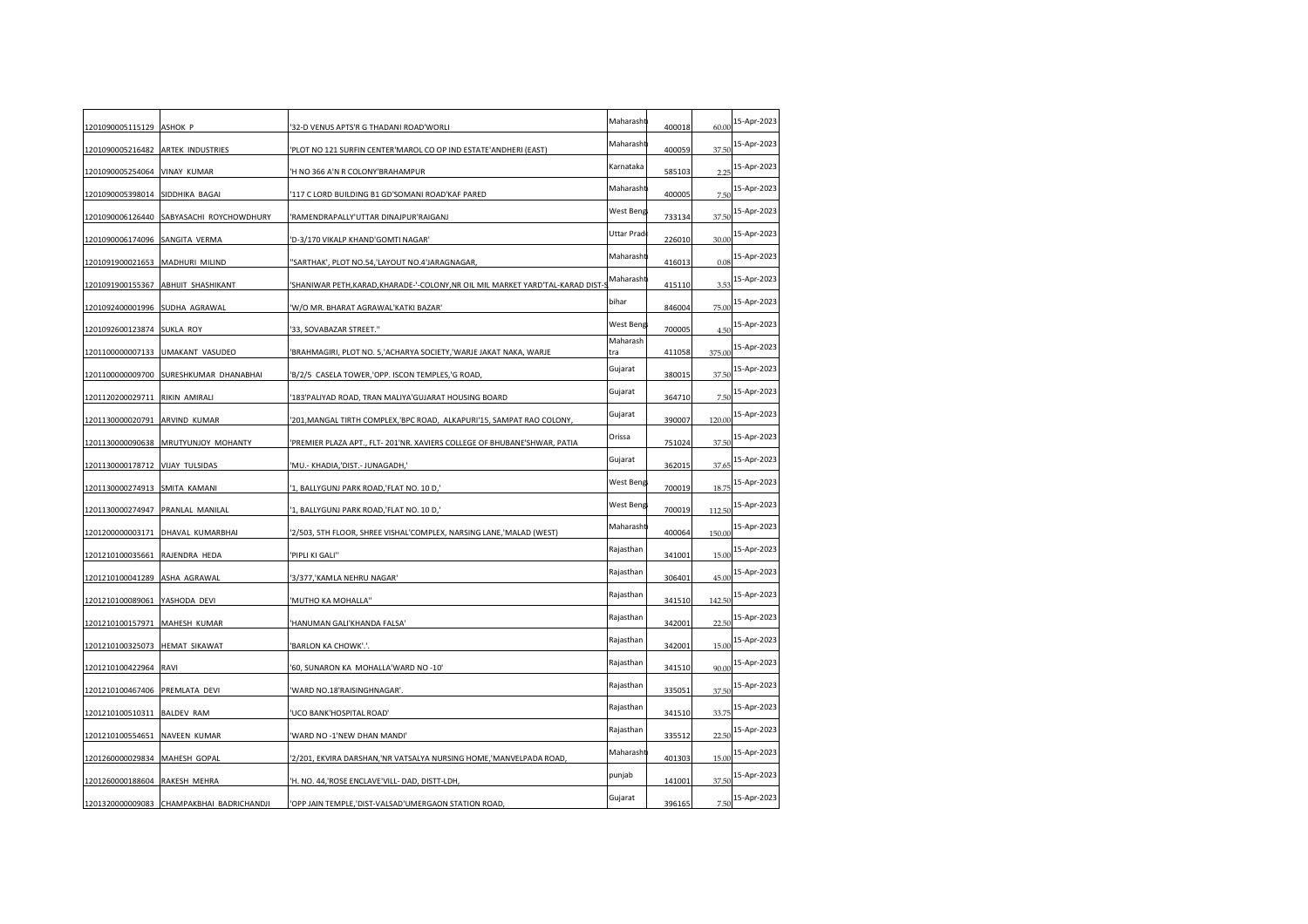| 1201320000042450 ANANT DAMODAR   |                                       | 304 A-04, MOHAN REGENCY'OPP SHREE COMPLEX'KALYAN W                          | Maharasht  | 421301 | 15.00  | 15-Apr-2023 |
|----------------------------------|---------------------------------------|-----------------------------------------------------------------------------|------------|--------|--------|-------------|
| 1201320000105719                 | SHABEENA VINAY                        | B-1302, 13TH FLOOR'ROYAL CLASSIC, LINK ROAD'ANDHERI WEST                    | Maharasht  | 400058 | 75.00  | 15-Apr-2023 |
| 1201320000164224                 | <b>RISHI KUMAR</b>                    | CHELLANI VATIKA'STATION ROAD'                                               | Uttar Prad | 261001 | 7.5(   | 15-Apr-2023 |
| 1201320000276813 DEVIDAS EKNATH  |                                       | 'SWAMI SAMARTHA NAGAR'PIMPLEBHAT'DIST. RAIGAD                               | Maharasht  | 410206 | 75.00  | 15-Apr-2023 |
|                                  | 1201320000353843 SABERUDDIN SHAIKH    | 115/116 KASVA PLAZA'FLAT NO.301 3RD FLOOR'PATEL MOHALLA                     | Maharasht  | 410206 | 58.13  | 15-Apr-2023 |
| 1201320000409511 AARTI NAIN      |                                       | 4226 DEFENCE COLONY"                                                        | haryana    | 126102 | 210.00 | 15-Apr-2023 |
| 1201320000479227                 | KISHOR DHANANJAY                      | ADARSH NAGAR'BHUVANESHWAR ROHA RAIGAD'                                      | Maharasht  | 402109 | 7.50   | 15-Apr-2023 |
|                                  | 1201320000493968 P VENKATALAKSHMI     | 11-26-20 UPPULURU VARI STREET'ONE TOWN KOTHA PETA'VIJAYWADA                 | Andhra Pra | 520001 | 9.38   | 15-Apr-2023 |
|                                  | 1201320000678016 MAHESH CHANDRA       | 'MAHALAXMI CHOWK'MAKODARAO KA MOHALLA'                                      | Rajasthan  | 327001 | 7.50   | 15-Apr-2023 |
| 1201320000687257 MEDHA ANIL      |                                       | 'FLAT NO 202 VAIBHAVLAXMI'APPARTMENT CHRIST COLONY CAMP'INFRONT OF HOTEL GA | Maharasht  | 444602 | 5.33   | 15-Apr-2023 |
| 1201320000755595 GREENAL PETER   |                                       | 'SHARADHA NALAIWADI'SALOLI TAL VASAI'                                       | Maharasht  | 401201 | 37.50  | 15-Apr-2023 |
| 1201320000959549                 | KANCHAN LATA                          | '764 E BARR 2'KANPUR'                                                       | Uttar Prad | 208027 | 9.38   | 15-Apr-2023 |
|                                  | 1201320001026379 BHAWANA AGRAWAL      | 'C/O KRISHNA GIFT CORNER'WELLESLYGANJ'                                      | Uttar Prad | 231001 | 37.50  | 15-Apr-2023 |
| 1201320001054683 BIJAY KUMAR     |                                       | 'SARAI ROAD'DUMKA'                                                          | bihar      | 814101 | 0.75   | 15-Apr-2023 |
|                                  | 1201320001165295 SAUMIL NATVARLAL     | C/O NATWAR PAN SUPPLIER'NEAR GATE FATAK'                                    | Gujarat    | 363001 | 7.50   | 15-Apr-2023 |
|                                  | 1201320001611978 MADHUSUDAN PARSHURAM | 'FLAT NO 1 VAIDYA WADA'TILAK CHOWK'                                         | Maharasht  | 421301 | 11.25  | 15-Apr-2023 |
|                                  | 1201320001654655 RAVINDRA MORESHWAR   | FLAT 3 SANDEEPSHREE HSG SOCY'LANE 2 DAHANUKAR COLONY'KOTHRUD                | Maharasht  | 411038 | 112.50 | 15-Apr-2023 |
| 1201330000038728 KANCHAN BAI     |                                       | CHOWAHANA KA MOHALLA"                                                       | Rajasthan  | 341510 | 255.00 | 15-Apr-2023 |
| 1201330000054478                 | RADHA DEVI                            | '60, VARIYO KI GHATI'UDAIPUR'                                               | Rajasthan  | 313001 | 3.75   | 15-Apr-2023 |
| 1201330000069366 SITA RAM        |                                       | 'DAGARIYO KA MOHALLA'MERTA-CITY'                                            | Rajasthan  | 341510 | 37.50  | 15-Apr-2023 |
|                                  | 1201330000273898 HARSHAVARDHAN S      | 'HOUSE NO 20 A-13-25/1'SABBAVARAPU PETTA KOTHA PETA'ELURU WEST GODAVARI     | Andhra Pra | 534002 | 7.50   | 15-Apr-2023 |
| 1201330000325810 PAWAN MATHUR    |                                       | H-6 DARPAN COLONY'GWALIOR'GWALIOR-474011                                    | Madhya Pr  | 474011 | 7.50   | 15-Apr-2023 |
| 1201330000357507                 | <b>AMIT KUMAR</b>                     | VILL PO BARIYAPUR'SITAMARHI'BIHAR 843301                                    | bihar      | 843301 | 3.75   | 15-Apr-2023 |
| 1201330000387384                 | NANDITA ANAND                         | RADDHA NAGAR'MORSHI ROAD'AMRAVATI 444601                                    | Maharasht  | 444601 | 11.85  | 15-Apr-2023 |
| 1201330000415691 VINAY KUMAR     |                                       | 47 TOWN VILL SATYAMACHA'ANCHAL DUMRA'DIST SITAMARHI                         | bihar      | 843314 | 7.50   | 15-Apr-2023 |
|                                  | 1201330000554147 SUDHINDRA MOHAN      | 'SADAR BAZAR'MORENA'MORENA 476001                                           | Madhya Pr  | 476001 | 56.25  | 15-Apr-2023 |
| 1201330000620606 PRATIMA DEEPESH |                                       | 'FNO 601 6TH FLR SIDDHALAKSHAMI'COMPLEX CTS 376P AND 377'NR MAHADEV TEMPLE. | Maharasht  | 411035 | 3.53   | 15-Apr-2023 |
| 1201330000748010                 | PREM LATA                             | 14 1 KASTURABA NAGAR'ITARSI'ITARSI 461111                                   | Madhya Pr  | 461111 | 7.50   | 15-Apr-2023 |
| 1201330000788698                 | BIPINKUMAR SHANTILAL                  | '69 SWAMINARAYAN SOCIETY'BH SARDAR GUNJ'ANAND 388001                        | Gujarat    | 388001 | 7.50   | 15-Apr-2023 |
| 1201330000828115 MAMATA SINGH    |                                       | 'HEALTH POINT ST FRANCIS ROAD'CASTER TOWN'DEOGHAR                           | Jharkhand  | 814112 | 43.13  | 15-Apr-2023 |
| 1201330000846544 ANITA MANOJ     |                                       | 'W/O MANOJ BIYANI'NEAR DAGADI POOL'CHAR JIN COMPOUND                        | Maharasht  | 444001 | 7.50   | 15-Apr-2023 |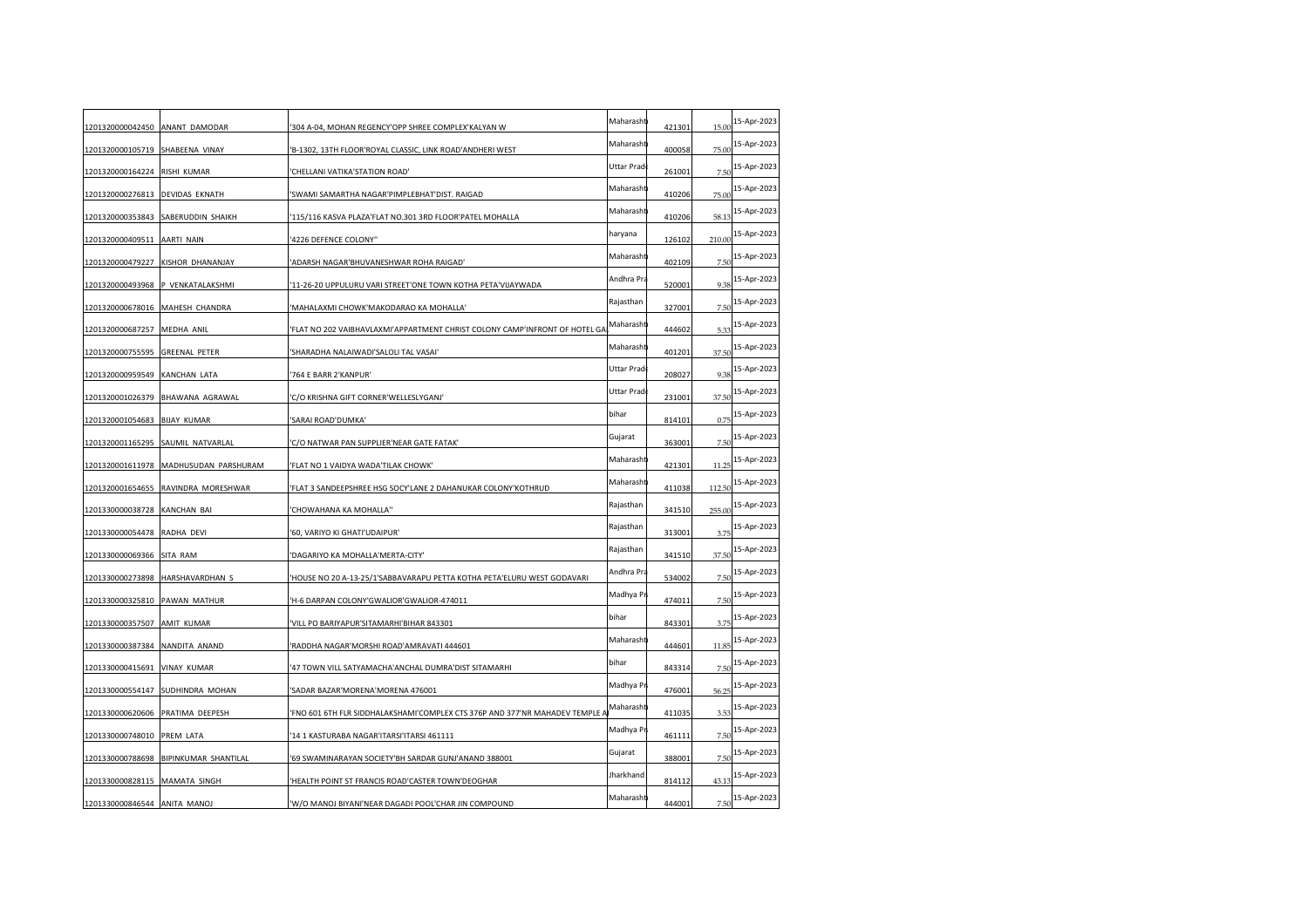|                                  | 1201330000846996 DARSHAN RAJENDRA       | '81 B D WARD'KASABA GATE'GANGAVESH                                            | Maharasht  | 416002 | 37.50  | 15-Apr-2023 |
|----------------------------------|-----------------------------------------|-------------------------------------------------------------------------------|------------|--------|--------|-------------|
| 1201330001007762                 | SANTOSH HANUMANT                        | 'A 26 3 CIDCO COLONY'SECTOR 13'NEW PANVEL RAIGARH                             | Maharasht  | 410206 | 7.5(   | 15-Apr-2023 |
| 1201350000070515 DINESH KUMAR    |                                         | 'D.NO.15-15-2/2'BHUDAVARAPU GARDENS'MAHARANIPETA DIST:VIZAG                   | Andhra Pra | 530001 | 37.50  | 15-Apr-2023 |
| 1201350000073495                 | HARISH AGARWAL                          | 'H NO. 360'CHAUPLA'                                                           | Uttar Prad | 243001 | 22.5(  | 15-Apr-2023 |
| 1201370000125781                 | SUNANDA SHIVRAM                         | 301, ISHWAR APARTMENT, OPP DENA BANK, 'NETAJI CHOWK                           | Maharasht  | 421004 | 15.00  | 15-Apr-2023 |
| 1201370000219819 PURSHOTTAM DAS  |                                         | 'NEAR RADHA BALLABH MANDIR'SEONI MALWA'DIST HOSHANGABAD                       | Madhya Pi  | 461223 | 67.50  | 15-Apr-2023 |
| 1201640000048380 GHAN SHYAM      |                                         | '5' BAJAJA LINE'                                                              | Uttar Prad | 206001 | 7.50   | 15-Apr-2023 |
| 1201700000013007 RAJ KUMAR       |                                         | 1074 PATRAKAR COLONY'FLAT NO 126'                                             | Rajasthan  | 342001 | 18.75  | 15-Apr-2023 |
| 1201700000107393                 | VISHWESH KUMAR                          | '2, BHOKLE COLONY,'SANAWAD ROAD,'                                             | Madhya Pr  | 451001 | 22.5(  | 15-Apr-2023 |
|                                  | 1201700000124212 MAHENDRA KUMAR         | '29, PADMAWATI COMPLEX, 'MAHAPRAGYA VIHAR, BHUWANA'                           | Rajasthan  | 313001 | 0.08   | 15-Apr-2023 |
| 1201700000126813 PRAKASH C       |                                         | '97, ASHOK NAGAR'ROAD NO. 06'.                                                | Rajasthan  | 313001 | 15.00  | 15-Apr-2023 |
| 1201700000126832                 | KARUNA BHANDARI                         | '97, ASHOK NAGAR'ROAD NO. 6'.                                                 | Rajasthan  | 313001 | 15.00  | 15-Apr-2023 |
| 1201700000225217                 | ANUNAY MAHENDRA                         | '395, GUMASTA NAGAR,"                                                         | Madhya Pr  | 452009 | 75.00  | 15-Apr-2023 |
| 1201750000022792                 | SANJAY EKNATH                           | 'FLAT-201, NEELKANTH, DEEP APT, 'PLOT-179, SECT-4, NEW PANVEL.'               | Maharasht  | 410206 | 7.5(   | 15-Apr-2023 |
|                                  | 1201750000110585 AWINASH RANGRAO        | 'SMT.SURYAWANSHI SHOBHA RANGRAO'MANTRI NAGAR, PLOT NO 29'NANDED               | Maharasht  | 431605 | 4.88   | 15-Apr-2023 |
|                                  | 1201750000120608 DINESHCHANDRA RAMANLAL | '26/A, RATNAGIRI SOCIETY'KAPADWANJ'DIST KHEDA                                 | Gujarat    | 387620 | 7.50   | 15-Apr-2023 |
| 1201750000160341                 | NANDKUMAR VASANTRAO                     | '1-10-206/1, SAPTAGIRI'BEHIND POST OFFICE'KAILASHNAGAR                        | Maharasht  | 431605 | 225.00 | 15-Apr-2023 |
| 1201750000237473                 | SULOCHANA TARACHAND                     | BLOCK NO B-1, ASHIRWAD HOUSING SOCIETY'FULCHUR'                               | Maharasht  | 441601 | 150.00 | 15-Apr-2023 |
| 1201750000404099                 | POOJA BURMAN                            | 'PLOT NO 113, CROSS STREET 6,'STREET 4, SHAKTI VIHAR,'RISALI, DIST - DURG     | Madhya Pr  | 490006 | 7.5(   | 15-Apr-2023 |
|                                  | 1201750000521147 VIJAYKUMAR RAMESHWAR   | '1ST FLOOR, MODI MARKET,'OPP. STADIAM,'                                       | Maharasht  | 441601 | 75.00  | 15-Apr-2023 |
|                                  | 1201750100094503 ANILKUMAR MANNULAL     | IN FRONT OF SANTOSHIMATA'MANDIR, KRISHNAPURA WARD'GONDIA                      | Maharasht  | 441601 | 67.50  | 15-Apr-2023 |
| 1201770100126788 NARSINGH LAL    |                                         | NEAR BALKISHNA TEMPLE'MARWAR'MUNDWA                                           | Rajasthan  | 341001 | 37.50  | 15-Apr-2023 |
| 1201770100129531                 | SHIVRATAN BAJAJ                         | 'SHIVRATAN BAJAJ'HATHI CHOWK'                                                 | Rajasthan  | 341001 | 15.00  | 15-Apr-2023 |
| 1201770100761949 BRAHMA NAND     |                                         | 'NEAR JALEBI BHANDAR'KUMARI PATTY'P.O. - DOOMDOOMA                            | assam      | 786151 | 37.50  | 15-Apr-2023 |
| 1201770100762499 DEEPA PAUL      |                                         | 'W/O SUBRATA PAUL'VILL NIZORAPAR, NEAR NABODOY'JATIYA VIDYALAYA, PO- JAGIRAOD | assam      | 782410 | 7.50   | 15-Apr-2023 |
| 1201770100785022 BHARAT LAL      |                                         | '2/338, ARAVALI VIHAR'.'.                                                     | Rajasthan  | 301001 | 11.25  | 15-Apr-2023 |
| 1201770100845119                 | VISHAL JAIN                             | '56/79 RAJAT PATH'MANSAROVAR'                                                 | Rajasthan  | 302020 | 60.00  | 15-Apr-2023 |
| 1201860000222118 RINA JIGARKUMAR |                                         | '101 BRAHMPURI POLE'PATASA POLE'GANDHI ROAD                                   | Gujarat    | 380001 | 22.5(  | 15-Apr-2023 |
| 1201860000470768 HIREN KANTILAL  |                                         | 'B 206 207 RAJ UTSAV CHS'SHIV VALLABH RD ASHOVAN'DAHISAR EAST                 | Maharasht  | 400068 | 375.00 | 15-Apr-2023 |
| 1201910100032611                 | <b>SUNIL KUMAR</b>                      | 'HOUSE NO-2/16, Ist FLOOR, RIG'SIDE, NEHRU ENCLAVE'KALKAJI EXTENSION          | Delhi      | 110019 | 18.75  | 15-Apr-2023 |
| 1201910100085491 AMIT AGGARWAL   |                                         | '1/10106, STREET NO-3K'WEST GORAKH PARK'SHAHADRA                              | delhi      | 110032 | 6.75   | 15-Apr-2023 |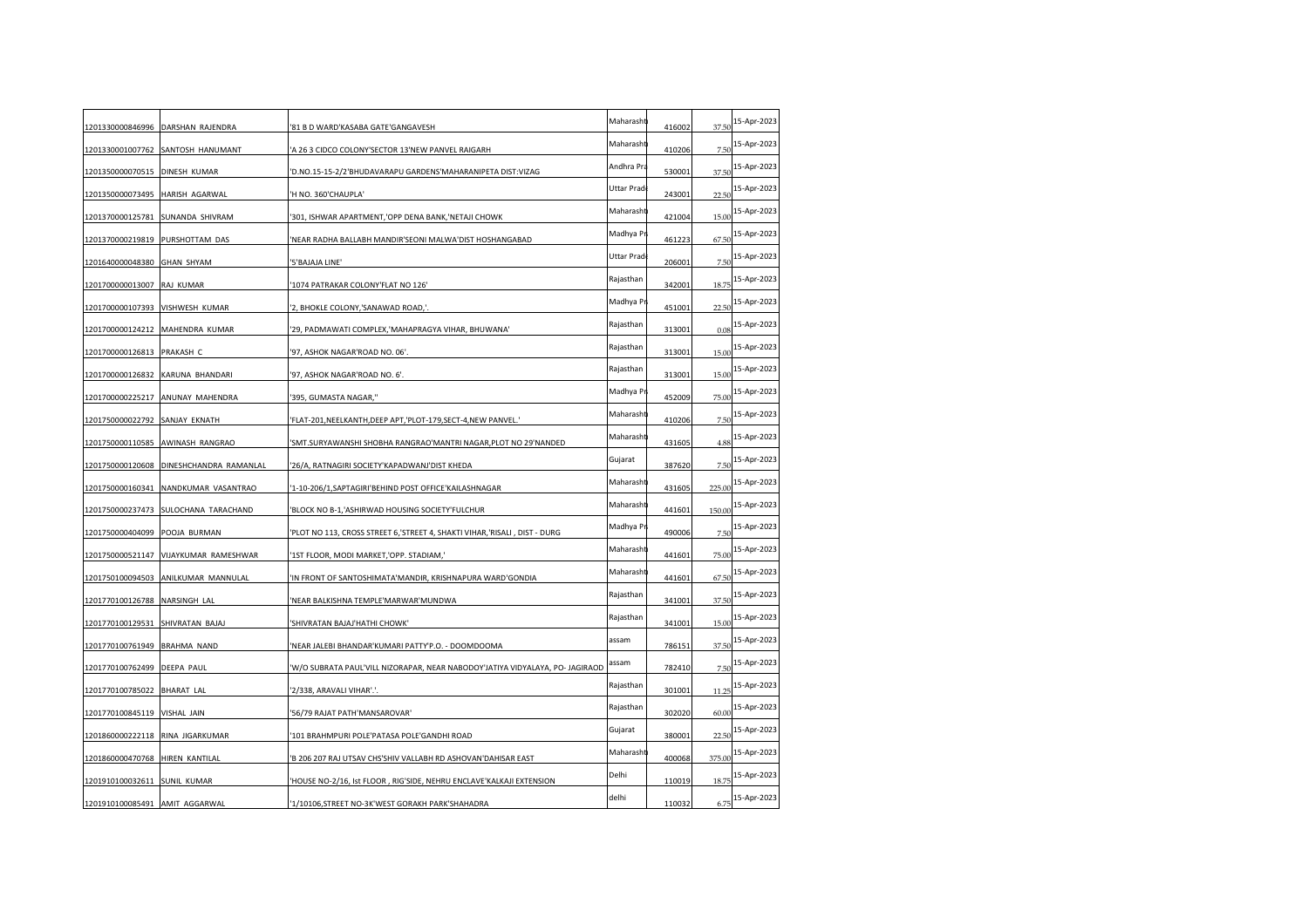| 1201910100113283 ASHWANI KUMAR   |                                          | 'MOH-JATAN'MAIN MARKET'KIRATPUR                                                | Uttar Prad | 246731 | 225.00 | 15-Apr-2023 |
|----------------------------------|------------------------------------------|--------------------------------------------------------------------------------|------------|--------|--------|-------------|
| 1201910100242968                 | GOPAL RAO                                | 'H. NO-3-8-36/1'GUTTALA BAZAR'WARD NO-33                                       | Telangana  | 507001 | 75.00  | 15-Apr-2023 |
| 1201910100246320                 | PRADEEP KUMAR                            | 2ND F-109'NEHRU NAGAR'TITEEY BLAKA                                             | Uttar Prad | 201001 | 45.00  | 15-Apr-2023 |
| 1201910100259547                 | MALADEVI AGARWALA                        | 'MARWARI PATTI'PO- BALURGHAT'DIST-DAKSHIN DINAJPUR                             | West Beng  | 733101 | 75.00  | 15-Apr-2023 |
| 1201910100452811                 | KANAGARAJ RADHAKRISHNAN                  | 'OLD NO.98, NEW NO.128'NORTH STREET,VADAKKUKURUVIKUL-'AM SHANKARAN KOVIL       | Tamil Nadı | 627754 | 4.50   | 15-Apr-2023 |
|                                  | 1201910101143571 VANAJA GUNTUPALLI       | HOUSE NO- 5-194/1'ROAD NO 7'SRINAGAR COLONY                                    | Telangana  | 507001 | 15.00  | 15-Apr-2023 |
| 1201910101159313 BIMLA DEVI      |                                          | 'W/O- MADAN LAL, 10 N A M'NEW ADDITIONAL MANDI'                                | Haryana    | 125055 | 7.50   | 15-Apr-2023 |
| 1201910101443838                 | ANIL KUMAR                               | 'QR NO 1183'SECTOR -4E'STREET 8                                                | Jharkhand  | 827004 | 7.5(   | 15-Apr-2023 |
| 1201910101551318 MANJU AGGRAWAL  |                                          | 'NEAR ANAJ MANDI'KIRATPUR'                                                     | Uttar Prad | 246731 | 15.00  | 15-Apr-2023 |
|                                  | 1201910101650883 DIPAKKUMAR PUNAMCHAND   | 'PINDARIYAV WADO'PAMITI JANKI'SARME                                            | Gujarat    | 384265 | 73.28  | 15-Apr-2023 |
| 1201910101705450 TARA DEVI       |                                          | 'MARUTI SETHIA KA MOHALLA"                                                     | Rajasthan  | 334001 | 7.50   | 15-Apr-2023 |
| 1201910101830765                 | AMIT KUMAR                               | 'O-219, PALLAV PURAM PHASE-2'MODIPURAM'                                        | Uttar Prad | 250110 | 22.5(  | 15-Apr-2023 |
| 1201910101847042                 | PRADIP KUMAR                             | 'NERIST NIRJUIT"                                                               | Arunachal  | 791109 | 3.3(   | 15-Apr-2023 |
| 1201910101919668                 | SHIVRAM SINGH                            | 'VPO-AMAI'TEH-KOTPUTLI'JAIPUR                                                  | Rajasthan  | 303108 | 3.75   | 15-Apr-2023 |
| 1201910102325553                 | MRINAL KANTI                             | 'GUNANANDAPUR'UTTAR ANTILA BAGNAN'.                                            | West Beng  | 711312 | 7.50   | 15-Apr-2023 |
|                                  | 1201910102428331 MANORAMA LADHA          | 'W/O-GOPAL DAS LADHA H. NO. 263'INFRONT OF OPTIMUS COLLEGE'JIWAJI NAGAR THATIF | Madhya Pi  | 474011 | 37.50  | 15-Apr-2023 |
| 1201910103040323 N C             |                                          | 'NO. 8 MAHAVEER COLONY'VEPERY E.V.K. SAMPATH ROAD'                             | Tamil Nadı | 600007 | 0.08   | 15-Apr-2023 |
| 1201910103040971                 | SARITHA                                  | 'NO 8 MAHAVEER COLONY'E V K SAMPATH ROAD'VEPERY                                | Tamil Nadı | 600007 | 0.08   | 15-Apr-2023 |
| 1201910103041137                 | DHARMI KAWAR                             | 'NO. -8 E.V. K.SAMPATH ROAD'VEPERY MAHAVEER COLONY'                            | Tamil Nadı | 600007 | 0.08   | 15-Apr-2023 |
| 1201910300310312                 | NITA MITRA                               | '315/B CRIPER RD GOURIVILLA'POST KONNAGAR NETAJISTATUE'                        | West Beng  | 712235 | 7.5(   | 15-Apr-2023 |
| 1201910300313799 SWAPAN KUNDU    |                                          | 'SHRINAGAR MADHYAPARA'BANGALJHI CHAPRA'                                        | West Beng  | 741123 | 52.50  | 15-Apr-2023 |
| 1201910300403063                 | NILANJAN SEN                             | '1/34A, NETAJI NAGAR, FLAT-G-1"                                                | West Beng  | 700092 | 3.75   | 15-Apr-2023 |
| 1201910300472972                 | PURNIMA GARAI                            | 'VILL-BARA ALUNDA MOU'BARA ALUNDA 23 SURI'NEAR-MUSLIMPARA                      | West Beng  | 731103 | 15.00  | 15-Apr-2023 |
| 1201911200016712 NIMISHA GOEL    |                                          | '161/8 VEER NAGAR"                                                             | Uttar Prad | 250002 | 150.00 | 15-Apr-2023 |
| 1202000000028036 JYOTI NARENDRA  |                                          | 'NEAR POWER HOUSE'GORAKSHAN ROAD'AKOLA                                         | Maharasht  | 444001 | 300.00 | 15-Apr-2023 |
|                                  | 1202000000037049 SHRIVALLABHA SHAMSUNDER | '9/150, ADETH PETH'MAIN ROAD'                                                  | Maharasht  | 416115 | 45.00  | 15-Apr-2023 |
| 1202000000043498                 | <b>USHA VIJAY</b>                        | '697 ASHOKNAGAR'NIPANI'                                                        | Karnataka  | 591237 | 7.50   | 15-Apr-2023 |
| 1202000000047950                 | SNEHAL SANJAY                            | 'HARI PRIYA APARTMENT'SHIVNERI CHOWK'BRAHIMANPURI                              | Maharasht  | 416410 | 15.00  | 15-Apr-2023 |
| 1202000000052312                 | SURESH BALKRISHNA                        | "AASHISH' OPP. KBP COLLEGE,'MAHADEO NAGAR'ISLAMPUR TALWALWA                    | Maharasht  | 415409 | 15.00  | 15-Apr-2023 |
| 1202000000052443 PRABHABEN HIRJI |                                          | 'BONNY COLLECTIONS'2, MADHAV APARTMENT'CIVIL LINES                             | Maharasht  | 445001 | 75.00  | 15-Apr-2023 |
|                                  | 1202000000061169 RAJENDRA AMBALAL        | '81,B-KASABA GATE,D-WARD,'MAHADWAR ROAD,'                                      | Maharasht  | 416001 | 300.00 | 15-Apr-2023 |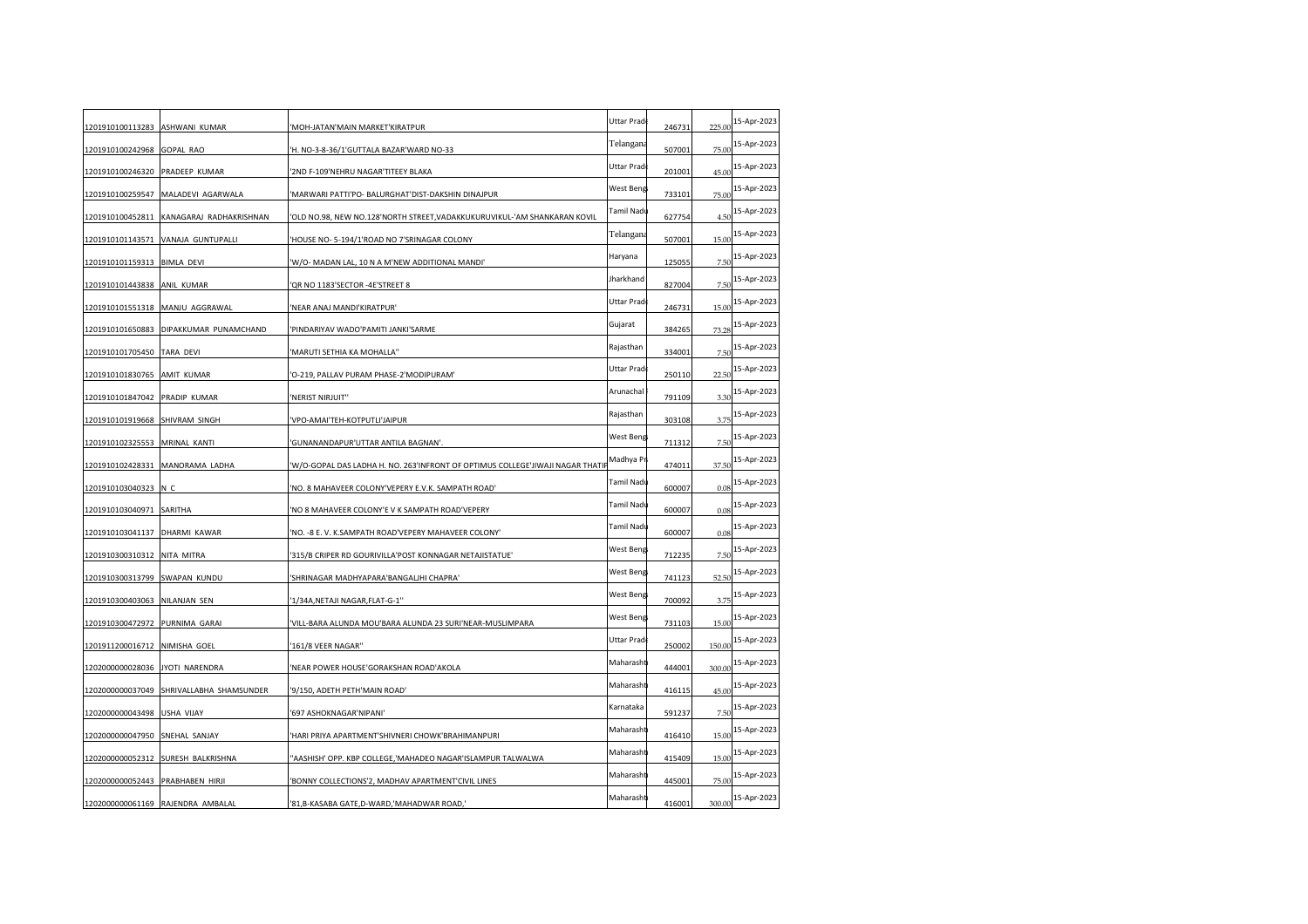|                                  | 1202000000067078 VAIBHAV MAHADEO     | 'MAHADEO ORTHOPEDIC'HOSPITAL PETH ROAD'TAL - WALWA, DIST - SANGLI          | Maharasht  | 415409 | 9.75   | 15-Apr-2023 |
|----------------------------------|--------------------------------------|----------------------------------------------------------------------------|------------|--------|--------|-------------|
| 1202000000083759                 | RAJENDRA AMBALAL                     | '81-B, KASABA GATE, D-WARD, 'MAHADWAR ROAD,'                               | Maharasht  | 416012 | 37.50  | 15-Apr-2023 |
| 1202000000122736                 | <b>KUMAR GANGARAM</b>                | 'NEAR CHUNA DHANI, MAHADEO'NAGAR, A/P ISLAMPUR'TAL-WALWA, DIST-SANGLI      | Maharasht  | 415409 | 0.08   | 15-Apr-2023 |
| 1202000000142666                 | SANTOSH BHAGWAN                      | 'P.NO. 8 - E, 'SAPHALYA' KARMA'VAIBHAV HSG SOC, MALI COLONY'WARANALI ROAD  | Maharasht  | 416415 | 33.75  | 15-Apr-2023 |
| 1202000000198667                 | VASANT HASANRAO                      | 'HOUSE NO 5 SHAKUNTAL COLONY'VMV ROAD NEAR SOURABH COLONY'AMRAVATI         | Maharasht  | 444604 | 37.50  | 15-Apr-2023 |
| 1202000000203036 MANJUSHRI GOPAL |                                      | 'SUBHASH NAGAR'WAIKAR PLOT'BARSHI                                          | Maharasht  | 413401 | 7.50   | 15-Apr-2023 |
| 1202000000226839 VIVEK MOHAN     |                                      | 'ANANDSAGAR HOUSING'SOCI. SOYGAON, TAL- MALEGAON'DIST - NASIK              | Maharasht  | 423203 | 75.00  | 15-Apr-2023 |
|                                  | 1202000000229498 BALASO GOVINDRAO    | NEAR GRAMPANCHAYAT OFFICE'AP- SHIROL, TAL- SHIROL'DIST- KOLHAPUR           | Maharasht  | 416101 | 26.25  | 15-Apr-2023 |
| 1202000000255980                 | <b>FAIJULA SHAREEF</b>               | 'A/P- ISLAMPUR'TAL - WALWA'DIST- SANGLI                                    | Maharasht  | 415409 | 37.50  | 15-Apr-2023 |
|                                  | 1202000000322191 RAJENDRA THAKORDAS  | 'RAJA TEA CORPORATION, 4731, 'FULLSUNDAR CHOWK, MALIWADA,'                 | Maharasht  | 414001 | 15.00  | 15-Apr-2023 |
| 1202000000371275 NITIN ANANDRAO  |                                      | '6/ SAHAKAR NAGAR"                                                         | Maharasht  | 416115 | 16.88  | 15-Apr-2023 |
| 1202000000374905                 | RAJKUMAR BHABUTMAL                   | '1788, GANDHI CHOWK, 'ISLAMPUR, TAL-WALWA'                                 | Maharasht  | 415409 | 7.50   | 15-Apr-2023 |
| 1202000000386767                 | AZHARUDDIN SHABBIR                   | 'A/P-DATTAWAD, TAL-SHIROL,'DIST-KOLHAPUR,'                                 | Maharasht  | 416107 | 37.50  | 15-Apr-2023 |
| 1202000000387591                 | UJJWALA PRAMOD                       | 'SOPAN COLONY, SHANTI NAGAR,'BHUSAWAL, DIST-JALGAON,                       | Maharasht  | 425201 | 7.5(   | 15-Apr-2023 |
| 1202060000028313                 | <b>ARTISTIC FINANCE</b>              | 'PLOT NO-16 3RD FLOOR VRC TOWER'METRO PILLAR NO-190'PASHIM VIHAR EXTENSION | delhi      | 110063 | 15.00  | 15-Apr-2023 |
| 1202060000253272 HARSH           |                                      | '8/24 NEB'KRISHI UPAJ MANDI'DELHI ROAD                                     | Rajasthan  | 301001 | 30.00  | 15-Apr-2023 |
| 1202060000294594                 | MADHUKAR SHARMA                      | 'OP KRISHNA AGENCIES'NAYAMIL'MURSAN GATE                                   | Uttar Prad | 204101 | 7.5(   | 15-Apr-2023 |
| 1202060000458137                 | AMAR MAJUMDER                        | 'DESH BANDHU ROAD'SODEPUR ROAD'MADHYAM GRAM                                | West Beng  | 743298 | 7.5(   | 15-Apr-2023 |
| 1202060000709474                 | HAMIDKHAN SAMSHERKHAN                | 'LASUR NAKA BEHIND'POLICE COLONY'MAHTAMA PHULE NAGAR                       | Maharasht  | 437109 | 7.5(   | 15-Apr-2023 |
| 1202140000063469                 | ANUJ AGARWAL                         | 'F-346,'KAMLA NAGAR,'                                                      | Uttar Prad | 282005 | 20.70  | 15-Apr-2023 |
| 1202180000074711 PRACHI RAJ      |                                      | '69, M.I.G.H, LOHIA NAGAR'KANKARBAGH COLONY'ANCHAL- PATNA SADAR            | bihar      | 800020 | 13.20  | 15-Apr-2023 |
| 1202230000085125                 | VATTEM SRINIVASA                     | 'D NO. 3-90'NAYA NAGAR'NALGONDA DIST.                                      | Telangana  | 508206 | 7.50   | 15-Apr-2023 |
| 1202230000113242                 | SURATA ROOPA                         | 'D NO 2-51-112/1'CHITTIVALASA'KOTTAPETA                                    | Andhra Pra | 531162 | 75.00  | 15-Apr-2023 |
| 1202260000037724                 | KISHOR BHAGIRATH                     | '684, RAVIWAR PETH,"                                                       | Maharasht  | 411002 | 7.5(   | 15-Apr-2023 |
| 1202260000045748 SANTOSH MOTILAL |                                      | '251/1, NANA PETH,'NEAR SAMADHAN CHOWK,'                                   | Maharasht  | 411002 | 15.00  | 15-Apr-2023 |
|                                  | 1202260000092328 VASUDHA SHRIKRISHNA | 'E-1, SHWETA CO-OPERATIVE'HOUSING SOCIETY, NEAR'JAIDEONAGAR, SINHAGAD ROAD | Maharasht  | 411030 | 61.13  | 15-Apr-2023 |
| 1202290000024790                 | MONIKA GAUR                          | 'E A 105"INDERPURI                                                         | Delhi      | 110012 | 375.00 | 15-Apr-2023 |
| 1202290000134677                 | NARDEV SINGH                         | 'H NO 233'1ST FLOOR'PHASE- 6                                               | chandigarh | 160055 | 315.00 | 15-Apr-2023 |
| 1202290000257104                 | JAGDISH PARKASH                      | 'VILLAGE MAHAR'PO TANDO'TEHSIL SADAR                                       | Himachal F | 175001 | 14.10  | 15-Apr-2023 |
| 1202300000022893 M RAJENDRAN     |                                      | '18/3B, G R THOTTAM' PALLANK KASIPALAYAM ROAD' NALLUR VIA VIJAYAPURAM      | Tamil Nadı | 641606 | 37.50  | 15-Apr-2023 |
| 1202300000077643 RITIKA LODHA    |                                      | '62/54 HARI PADA,'DUTTA LANE,'                                             | West Beng  | 700033 | 225.00 | 15-Apr-2023 |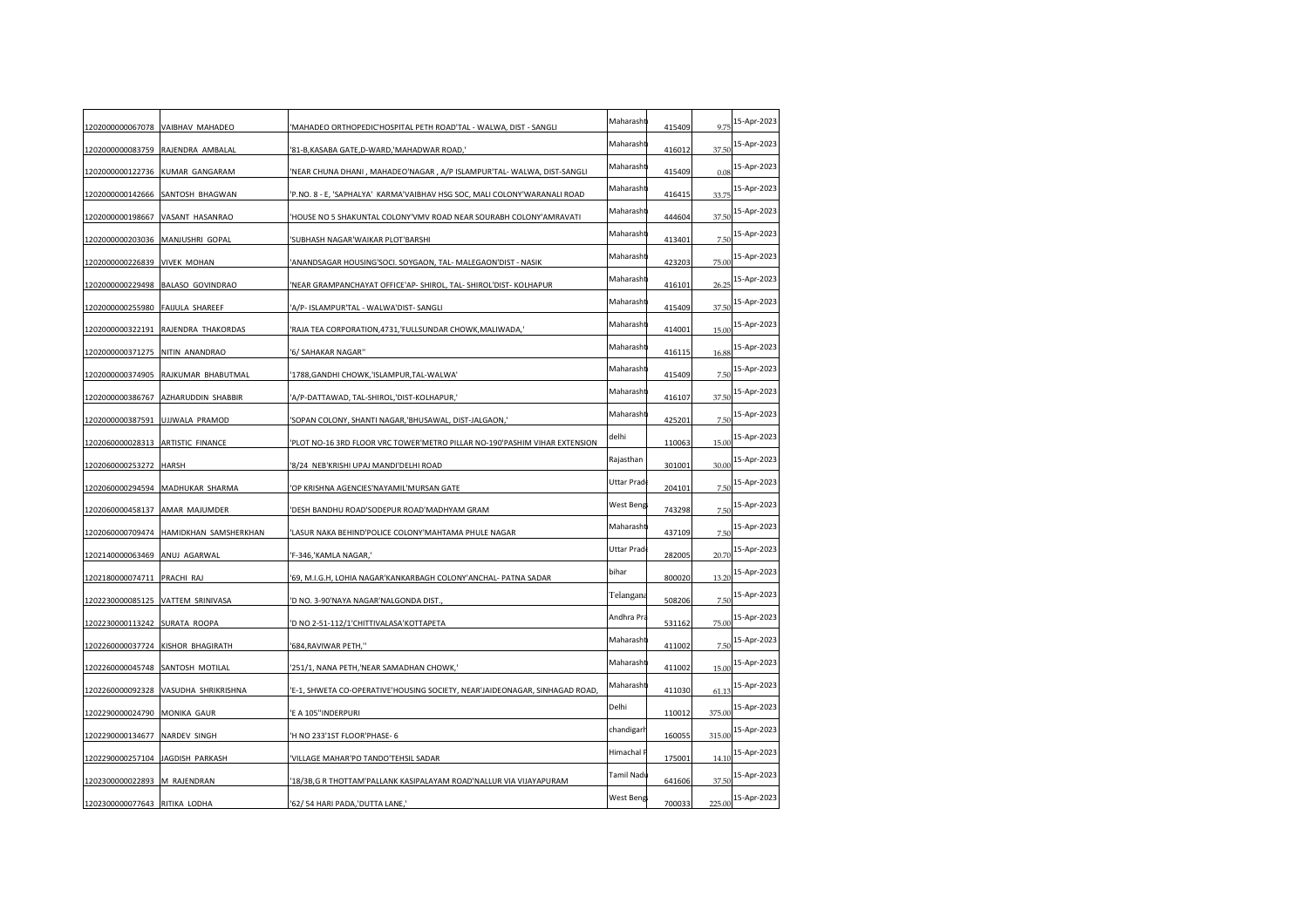| 1202350000106736 MEETA RAMNIKLAL  |                                          | 'B / 103, PANCHRATNA,'MOOLJEE NAGAR, S V ROAD,'BORIVLI (WEST)                  | Maharasht  | 400067 | 37.50    | 15-Apr-2023 |
|-----------------------------------|------------------------------------------|--------------------------------------------------------------------------------|------------|--------|----------|-------------|
| 1202350000256531                  | MANISHA ANUP                             | '226/27, HARI VIJAY SOCIETY,'D- BLOCK, FLAT NO-F-14,'PARVATI                   | Maharasht  | 411009 | 85.13    | 15-Apr-2023 |
| 1202350000261121                  | <b>ADITI SACHIN</b>                      | 'KUMAR SAMRUDDHI BLDG NO-C5,'FLAT NO-02, NEAR IDBI BANK,'TINGARENAGAR RD, VISI | Maharasht  | 411015 | 3.7      | 15-Apr-2023 |
| 1202390000041988                  | RAMAKRISHNAN K                           | '39/3241, V.R.M. RD, RAVIPURAM''                                               | KERALA     | 682016 | 5,700.00 | 15-Apr-2023 |
| 1202420000046286                  | <b>VIPIN BIHARI</b>                      | 'L-15/2'NANAKSAR AWAS SAMITEE'AMAWALA                                          | Uttar Prad | 248001 | 37.50    | 15-Apr-2023 |
| 1202420000245841 BADRI NATH       |                                          | '229,'GANGA VIHAR,'HARIDWAR ROAD                                               | Uttar Prad | 249201 | 112.50   | 15-Apr-2023 |
| 1202420000782325                  | RADHESHYAM SHRIKISHAN                    | 'H NO 2-42 MADANLAL BOHRA MAKET'SANGALI ROAD, WEST SIDE STAFF,'K RING ROAD, IC | Maharasht  | 416115 | 15.00    | 15-Apr-2023 |
|                                   | 1202470000026746 NARAYAN HARJIVAN        | 'FLAT NO 6 VRUNDAVAN FLAT NR'PARIMAL HAVELI PARIMAL'                           | Gujarat    | 364001 | 3.75     | 15-Apr-2023 |
| 1202470000179255                  | SARLA GARG                               | '13, AMAR DEEP, OFF DR. R.P. RD'MULUND - WEST'                                 | Maharasht  | 400080 | 37.50    | 15-Apr-2023 |
| 1202470000266857 MAHESH SINGH     |                                          | 'N-16/132, VINAYKA, 'VARANASI'                                                 | Uttar Prad | 221001 | 75.00    | 15-Apr-2023 |
| 1202470000447411 PRATAP HARIBHAU  |                                          | '65 M PHULE PETH'PUNE'                                                         | Maharasht  | 411042 | 7.50     | 15-Apr-2023 |
| 1202470000449096                  | SUSHANT JAYPAL                           | 'FLAT NO 7 A SARSWATI COMPLEX'211/2 MALWADI'HADAPSAR PUNE                      | Maharasht  | 411028 | 7.50     | 15-Apr-2023 |
| 1202490100031900                  | VANITA BHALAWAT                          | '257, JAWAHAR MARG,'RAJ MOHALLA,'                                              | Madhya Pr  | 452002 | 900.00   | 15-Apr-2023 |
| 1202490100032412                  | LAD KUNWAR                               | '257, JAWAHAR MARG,"                                                           | Madhya Pr  | 452002 | 7,450.28 | 15-Apr-2023 |
|                                   | 1202550000041826 HASNEET HARSHPALSINGH   | 'FLAT NO.201, 2ND FLOOR,'MAA BHAGWATI APRT,'BEHIND NEW TELEPHONE EXCHANGE      | Maharasht  | 421001 | 7.50     | 15-Apr-2023 |
|                                   | 1202550000069945 DEVENDRA BABUBHAI       | 'A/1105/1107 SHREE NAMAN TOWERS'JN OF KILACHAND ROAD S V ROAD'SHOPPERS SHOP    | Maharasht  | 400067 | 75.00    | 15-Apr-2023 |
| 1202570000040928                  | RAVI SINGHANIA                           | '493/B, G.T. ROAD (SOUTH)"                                                     | West Beng  | 711102 | 3.75     | 15-Apr-2023 |
| 1202570000097922                  | LUFTHA DE                                | '62/E/2 RAM KRISHNA ROAD'P.O-RISHRA DIST-HOOGHLY'                              | West Beng  | 712248 | 15.00    | 15-Apr-2023 |
| 1202620000048740                  | DAZZEL CONFINDIVE                        | 'C M I-C BASANT VIHAR'NEAR SHANTI NIKETAN GATE'A. B. ROAD                      | Madhya Pr  | 452010 | 0.75     | 15-Apr-2023 |
| 1202620000072161                  | ANITA MANTRI                             | '54-K-1 SCHEME NO. 71'SECTOR-A'                                                | Madhya Pr  | 452009 | 37.50    | 15-Apr-2023 |
| 1202650100034701 INDIRA GHOSH     |                                          | '30E, SOUTH SINTHEE ROAD"                                                      | West Beng  | 700050 | 15.00    | 15-Apr-2023 |
| 1202700000057988                  | HARSHA VIJAYKUMAR                        | 'PLOT NO -12, RASANE'NAGAR, SAUEDI'AHMEDNAGAR                                  | Maharasht  | 414001 | 15.00    | 15-Apr-2023 |
| 1202700000077388                  | KIRAN VINODKUMAR                         | 'MAHARANAPRATP MARG,'NEWPLOT'                                                  | Maharasht  | 425401 | 15.00    | 15-Apr-2023 |
| 1202700000091571                  | MADHUSUDAN HARNIWAS                      | 'MAHARAN PRATAP MARG'NEW PLOT AMALNER'                                         | Maharasht  | 425401 | 7.50     | 15-Apr-2023 |
| 1202700000113535 VIJAYA DINKAR    |                                          | 'NEW PLOT'SITA BHUVAN'                                                         | Maharasht  | 425401 | 15.00    | 15-Apr-2023 |
| 1202700000191264 PANKAJ PRAKASH   |                                          | 'BHAGWATH ROAD NEW PLOT'AMALNER'                                               | Maharasht  | 425401 | 15.00    | 15-Apr-2023 |
| 1202700000235161                  | KAPADANE AMOL                            | 'PLOT NO.08 DHEKU'ROAD DESHMUKH NAGAR'                                         | Maharasht  | 425401 | 15.00    | 15-Apr-2023 |
| 1202770000109771                  | PRAKASH KUMAR                            | '7-7-87/1, ASHOK NAGAR, JAGTAL''                                               | Telangana  | 505327 | 4.5(     | 15-Apr-2023 |
| 1202770000395133                  | JASJEET KAUR                             | '43 DESH PRAN SASHMAL RD AASHA'CO.OP.HOUSING SOC.FLAT NO.'II/15A KOLKATA       | West Beng  | 700033 | 150.00   | 15-Apr-2023 |
|                                   | 1202870000093503 DHAVALKUMAR HARSHADBHAI | 'H -1 /A-9 SARDARDHAM SOCIETY'MODHERA ROAD'DEDIYASAN GIDC                      | Gujarat    | 384002 | 22.50    | 15-Apr-2023 |
| 1202890000124881 PARVATIBEN DAMJI |                                          | '602, ASHISH'TILAK MANDIR ROAD'VILE PARLE (EAST)                               | Maharasht  | 400057 | 37.50    | 15-Apr-2023 |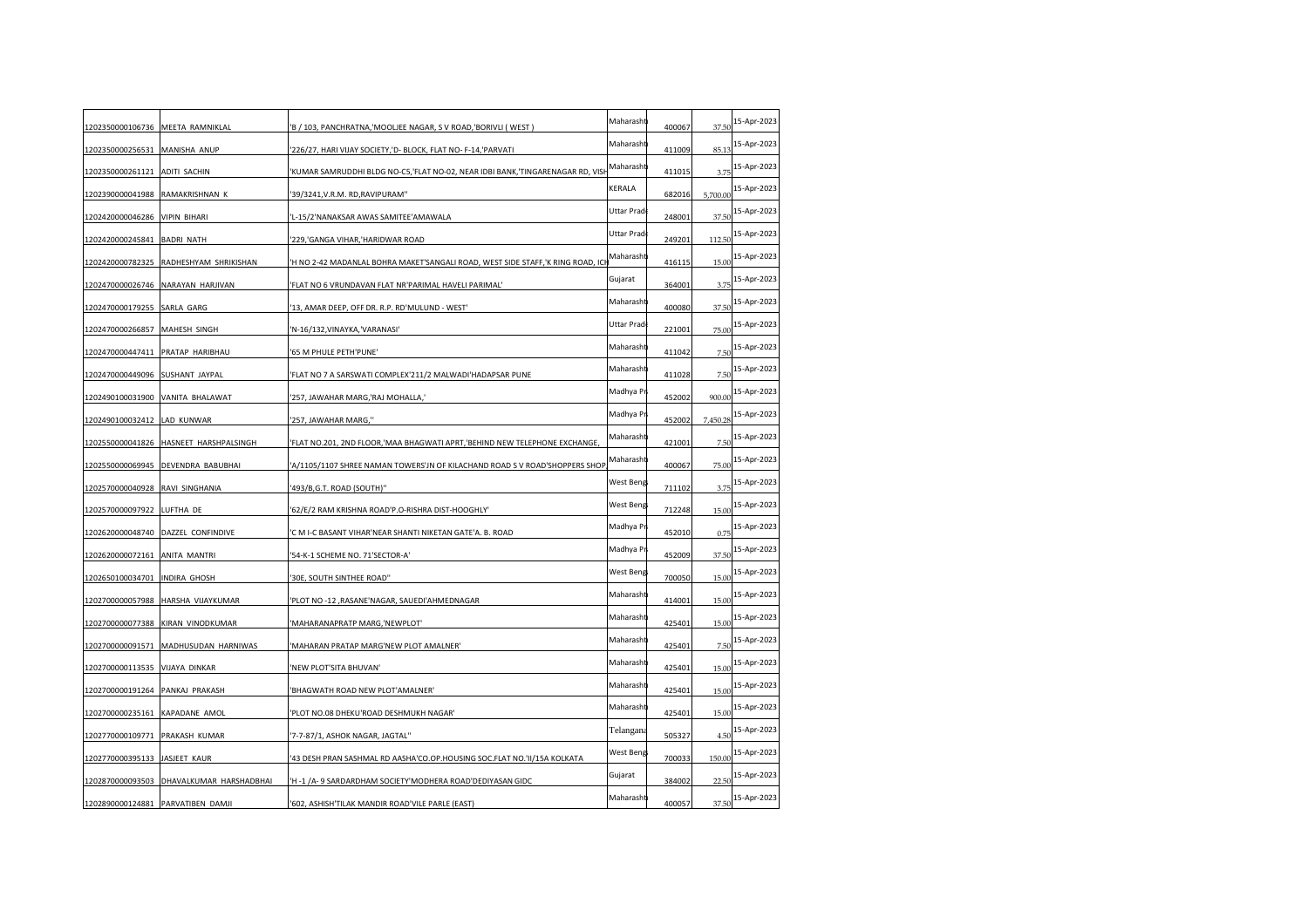|                                  |                                         |                                                                              | Maharasht   |        |        | 15-Apr-2023 |
|----------------------------------|-----------------------------------------|------------------------------------------------------------------------------|-------------|--------|--------|-------------|
|                                  | 1202890000127221 VARSHA VIDYADHAR       | '34, VIVEKANAND NAGAR'WADGAON ROAD'                                          | West Beng   | 442401 | 22.43  | 15-Apr-2023 |
| 1202890000134450                 | SANTOSHI PAUL                           | 'DEBIBARI'NATUN PARA'                                                        |             | 736101 | 5.25   |             |
| 1202890000296878 APURVA SUNIL    |                                         | 'GHARKUL'GURUDEV NAGAR'                                                      | Maharasht   | 415501 | 9.38   | 15-Apr-2023 |
| 1202890000395516 BABU BALAPPA    |                                         | 'RS NO- 188/ 1, PLOT NO- 19'BANASHANKARI KRUPA'BASAVANAGAR, GOKAK            | Karnataka   | 591307 | 9.83   | 15-Apr-2023 |
| 1202890000773162                 | TRUPTI KRISHNAKUMAR                     | 'A/304, KRISHNAKAMAL CO-OP HSG'SOCIETY, GOVIND NAGAR,'SODAWALA LANE, BORIVAI | Maharasht   | 400092 | 7.50   | 15-Apr-2023 |
| 1202890001026596 POPATLAL TEJRAJ |                                         | 'MAIN ROAD BARAMATI'GANDHI JEWELLERS'BARAMATI                                | Maharasht   | 413102 | 15.00  | 15-Apr-2023 |
| 1202890001165645 NITEEN RAMESH   |                                         | 417 MAROTICHA CHOWK'A/P GHODGAON'TAQ CHOPDA DIST JALGAON                     | Maharasht   | 425108 | 7.50   | 15-Apr-2023 |
| 1202890001247105 PUSHPA DEVI     |                                         | 'ASHOK COLONY CORNER'KHASGI BAZAR'LASHKAR                                    | Madhya Pr   | 474001 | 37.50  | 15-Apr-2023 |
|                                  |                                         |                                                                              | Jharkhand   |        |        | 15-Apr-2023 |
| 1202890001272535 SANJEEB KUMAR   |                                         | 'KULAKUSMA MATHURA NAGAR'K. G. ASHRAM'                                       | Maharasht   | 828109 | 37.50  | 15-Apr-2023 |
| 1202940000000241 AKILA PRAVIN    |                                         | 21-BRIJESH'HARIDAS NAGAR'SHIMPOLY ROAD, BORIVALI (W)                         | Maharasht   | 400092 | 18.75  | 15-Apr-2023 |
| 1202940000011566 RAJEN RASIKLAL  |                                         | 'C-604 , SUMER NAGAR ,'6th FLOOR , S .V .ROAD ,OPP-'KORA KENDRA,BORIVALI (W) |             | 400092 | 750.00 |             |
| 1202970000133259                 | Gordhanbhai Vallabhbhai                 | 'Jay Kamnath Nagar,'Chakkergadh Road,'Vrundavan,                             | Gujarat     | 365601 | 15.00  | 15-Apr-2023 |
| 1202980000336761                 | <b>HEMANT JAIN</b>                      | FLAT NO 502,5TH FLOOR, ORNATE APPTS, PLOT NO.29/30, 'SEC-28 VASHI'           | Maharasht   | 400709 | 22.5(  | 15-Apr-2023 |
| 1202990003841575                 | RAJEEV KUMAR                            | 'H NO 5829/20'STREET NO 11'NAWAN KOT                                         | punjab      | 143001 | 37.50  | 15-Apr-2023 |
| 1202990004269107                 | ANURAG SHARMA                           | '159FL 5'CHITTARANJAN AVENUE 41'                                             | West Beng   | 700007 | 7.50   | 15-Apr-2023 |
|                                  | 1202990004569610 SANDEEP AGGARWAL       | 'BE 60'WEST SHALIMAR BAGH'NEW DELHI                                          | Delhi       | 110052 | 300.00 | 15-Apr-2023 |
| 1202990004672734                 | VINODKUMAR DAHYABHAI                    | 'AVDHOOTNAGAR SOCY'POLYTECH 38'                                              | Gujarat     | 392002 | 11.25  | 15-Apr-2023 |
| 1202990005203775 SUCHET KATHURIA |                                         | 'H NO 319/2 J N ENCLAVE'OPP K V DOGRA LINES'MEERUT CANTT                     | Uttar Pradı | 250001 | 12.68  | 15-Apr-2023 |
| 1202990005994106                 | <b>ASHISH SINGH</b>                     | 22'Vindhya Vasini Nagar'Orderly Bazar                                        | Uttar Pradı | 221002 | 15.00  | 15-Apr-2023 |
|                                  |                                         |                                                                              | Uttar Prad  |        |        | 15-Apr-2023 |
| 1202990006311795 SANJAY KUMAR    |                                         | 'K 54/9'Dara Nagar'                                                          | Maharasht   | 212204 | 37.50  | 15-Apr-2023 |
| 1202990006449581 NAZNEEN BASHIR  |                                         | '206/1367'Sant Kukaram Nagar'Pimpri                                          | West Beng   | 411017 | 450.00 | 15-Apr-2023 |
| 1203000000053839 RITA DEY        |                                         | '6/3, NEW BASUDEVPUR ROAD,'BELGHORIA,'                                       |             | 700056 | 30.00  |             |
| 1203000000107324 RAMI KAUSHAL    |                                         | APARTMENT 001, BLOCK F-1, UNIWORLD CITY EAST, SECTOR 30                      | haryana     | 122001 | 375.00 | 15-Apr-2023 |
| 1203000000853422                 | ARYADESHDEEPAK RAMBABU                  | 'FALT NO 301 SICILY APT'PLOT NO 60/61 NR GAON DEVI'MANDIR SEC 16 A NERUL     | Maharasht   | 400615 | 60.00  | 15-Apr-2023 |
| 1203060000009331                 | Nirav <sub>N</sub>                      | 'Pirajpur"Khambhat                                                           | Gujarat     | 388620 | 37.50  | 15-Apr-2023 |
| 1203070000111974 KURA VIJAYA     |                                         | 'H.NO.6-1-710'KHAIRATABAD'                                                   | Telangana   | 500004 | 37.50  | 15-Apr-2023 |
| 1203070000252636 DUDEKULA PEDDA  |                                         | '#5-177'BRAHMIN STREET'PAMIDI                                                | Andhra Pra  | 515775 | 0.75   | 15-Apr-2023 |
|                                  | 1203070000434889 V KRISHNAMURTHY        | 'HNO:9-448-3-1'THOGATA STREET'                                               | Andhra Pra  | 515671 | 75.00  | 15-Apr-2023 |
| 1203150000041065                 | ASHISH M                                | 18/2/1 BAINKUTH'CHATTERJEE LANE'                                             | West Beng   | 711101 | 15.00  | 15-Apr-2023 |
|                                  |                                         |                                                                              | Gujarat     |        |        | 15-Apr-2023 |
|                                  | 1203210000013713 RAMBHAROSILAL MADANLAL | 'AT DAHELI'TA UMARGAON'DIST VALSAD                                           | Gujarat     | 396105 | 7.5(   | 15-Apr-2023 |
| 1203210000019086 RANJIT AMARSINH |                                         | 'DARBAR SERI'UNDEL'                                                          |             | 388640 | 7.50   |             |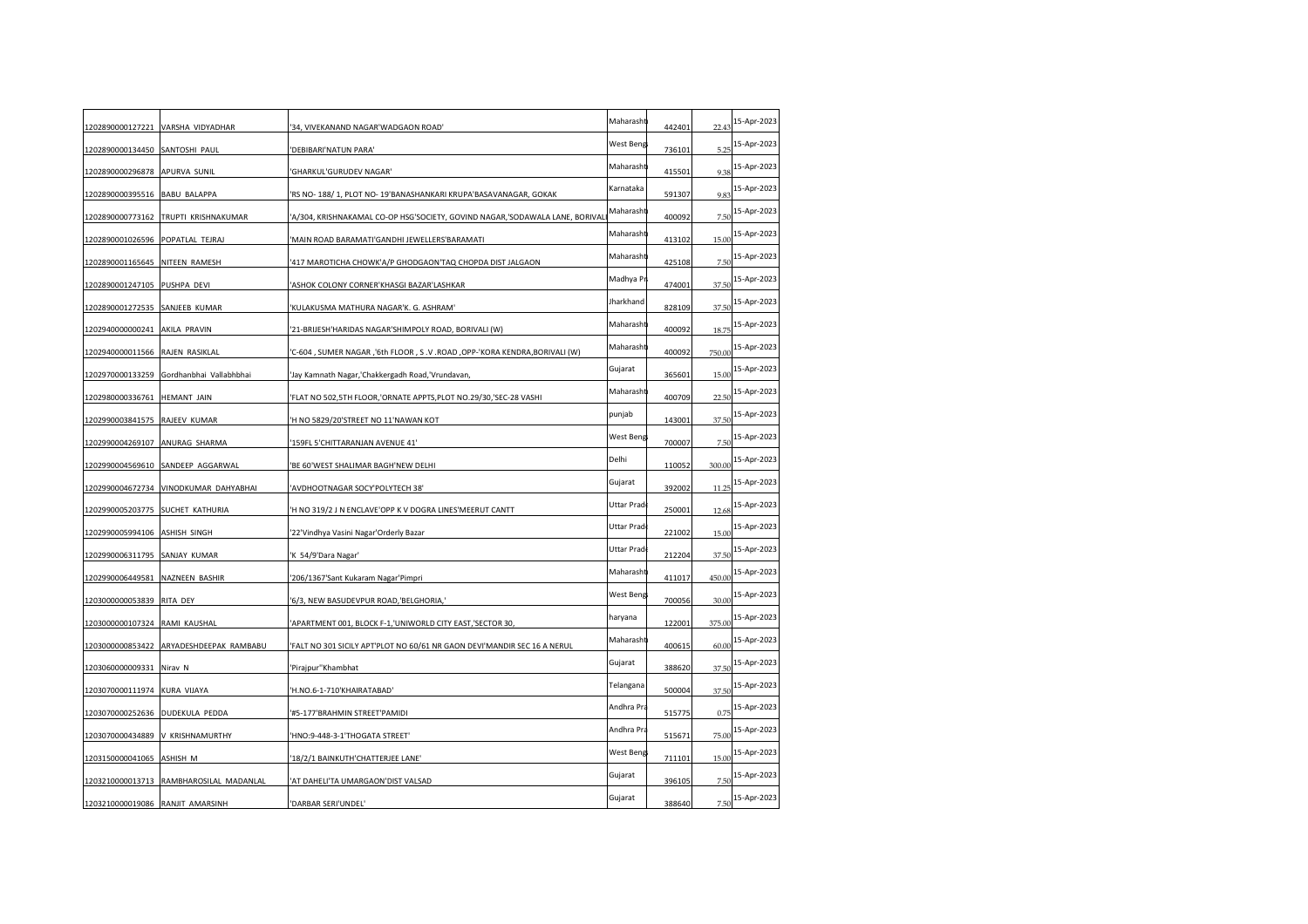| 1203210000030891 SHRUTI JAYESH   |                                        | 'SHAKTI NAGAR BLDG NO 16'BLOCK NO 401 AYODHYA CHSL'DAHISAR EAST     | Maharasht  | 400068 | 75.00  | 15-Apr-2023 |
|----------------------------------|----------------------------------------|---------------------------------------------------------------------|------------|--------|--------|-------------|
| 1203210000080052                 | KAMLESH DEVSHANKAR                     | 'SAI DARSHAN ROOM NO-5'CARTER ROAD NO-2'BORIVALI (EAST)             | Maharasht  | 400066 | 15.00  | 15-Apr-2023 |
|                                  | 1203210000081305 VALJIBHAI JETHABHAI   | 3 AMBEDKAR NAGAR'B/H ALANKAR TALKIES'AT SURENDRANAGAR               | Gujarat    | 363002 | 7.50   | 15-Apr-2023 |
| 1203230000904540                 | SAI JAKKILINKI                         | 'FLAT NO C 3 TUSTI RESIDENCY'PLOT NO 15/2464 PO PS'KHANDAGIRI       | orissa     | 751030 | 1.13   | 15-Apr-2023 |
| 1203230000917771                 | HITESH PRAVINKUMAR                     | 'B 008 MANGALAM APT 1ST FLOOR'MAHAVIR PETH KARJAT RAIGAD'           | Maharasht  | 410201 | 15.00  | 15-Apr-2023 |
| 1203270000289636 YOGESH KUMAR    |                                        | 'UNION BANK OF INDIA"                                               | Uttar Prad | 231001 | 75.00  | 15-Apr-2023 |
| 1203280000023742                 | MATHEW ANTONY                          | 'MUNDATTU HOUSE'ELIKULAM.P.O'                                       | KERALA     | 686577 | 22.5(  | 15-Apr-2023 |
| 1203280000140902 MALLIKARJUN S   |                                        | 'H NO. 1889'RON'GADAG                                               | Karnataka  | 582209 | 7.5(   | 15-Apr-2023 |
| 1203280000407669                 | RAMAKRISHNA S                          | 'PLOT NO.295,GREEN FIELDS'TIRUMULGHERRY PO'SECUNDRABAD              | Telangana  | 500015 | 37.50  | 15-Apr-2023 |
|                                  | 1203300000066172 RAJESHKUMAR AMBALAL   | '4, JAGATDARSHAN SOCIETY,'RAMJI MANDIR ROAD,'RANIP.                 | Gujarat    | 382480 | 15.00  | 15-Apr-2023 |
| 1203320000006393 PRADEEP KUMAR   |                                        | 'OSTWAL PARK'BLDG NO.5/B, FLAT NO 109'BHAYANDER (E)                 | Maharasht  | 401105 | 60.00  | 15-Apr-2023 |
| 1203320000059087                 | NIRAV SHAH                             | 'B-56, VARDHMAN KUTIR'SHANKAR LANE'KANDIVALI (W)                    | Maharasht  | 400067 | 0.75   | 15-Apr-2023 |
| 1203320000159964                 | MUKESH NAROTTAMDAS                     | 'C/502 ASHAPURADAM PLOT NO 3'SECTOR-16 SANPADA'PLAM BEACH ROAD      | Maharasht  | 400705 | 37.50  | 15-Apr-2023 |
| 1203320000223894                 | SUDARSHAN ARUNKUMAR                    | '11A NEMANAGAR KESHERBAY ROAD'NR JMD GARDEN'                        | Madhya Pr  | 452012 | 75.00  | 15-Apr-2023 |
| 1203320000250772                 | RAMESH CHANDRA                         | '58 PATRAKAR COLONY'LINK ROAD NO 3'                                 | Madhya Pr  | 462016 | 6.75   | 15-Apr-2023 |
|                                  | 1203320000318342 SABINA MOMTAZUDDIN    | 'FLAT NO - 301 QUSWA PLAZA'PLOT NO- 115/16'PATEL MOHALLA ROAD       | Maharasht  | 410206 | 30.00  | 15-Apr-2023 |
| 1203320000343183                 | <b>ABHA SINGH</b>                      | 'HOUSE NO 19 SHRI KRISHNA GRAH'NIRMAN MUNDAL'CHUNA BHATTI           | Madhya Pr  | 462003 | 47.25  | 15-Apr-2023 |
| 1203320000356357                 | DINESH H                               | 'PALLAVI CO OP SOC FLAT A/41'GUNDAVALI AZAD ROAD'ANDHERI EAST       | Maharasht  | 400069 | 0.53   | 15-Apr-2023 |
| 1203320000525174                 | SUSHMA JOSHI                           | '58 PATRAKAR COLONY'LINK ROAD NO 3'                                 | Madhya Pr  | 462016 | 7.5(   | 15-Apr-2023 |
|                                  | 1203320000858515 MAHAVEER CHAND        | 'H NO 106 NIMDI KA VAS'WARD NO 5'                                   | Rajasthan  | 344022 | 0.75   | 15-Apr-2023 |
| 1203320001031951 SUMAN JAIN      |                                        | '11 MAHAVIR BAG'AERODRAM ROAD'                                      | Madhya P   | 452001 | 123.75 | 15-Apr-2023 |
| 1203320001169693                 | <b>GANESH RAM</b>                      | 'SP/07 INDUS TOWN'RATANPUR'HOSHANGABAD ROAD                         | Madhya Pr  | 462026 | 12.98  | 15-Apr-2023 |
| 1203320001258441                 | URMILA BHADORIA                        | '44 BASANT NAGAR'MORAR'                                             | Madhya Pr  | 474007 | 249.15 | 15-Apr-2023 |
| 1203320001505410                 | <b>NEERAJ GULATI</b>                   | '274 NEW RATTANGARH'AMBALA CITY'                                    | haryana    | 134003 | 1.50   | 15-Apr-2023 |
| 1203320001555221                 | <b>ONKAR BHAIDAS</b>                   | 'GOKUL NAGARI INDIRA PATH'KOPARGAON TAL- KOPARGAON'DIST- AHMEDNAGAR | Maharasht  | 423601 | 22.5(  | 15-Apr-2023 |
|                                  | 1203320001571554 DIPAKKUMAR SEVANTILAL | '16 SHREEDEV BUNGLOWS'PAYAL PARK SOC ROAD'                          | Gujarat    | 384265 | 15.00  | 15-Apr-2023 |
| 1203320003252003 PRANJAL GUPTA   |                                        | 'E-8/45'BHARAT NAGAR'                                               | Madhya Pr  | 462016 | 5.25   | 15-Apr-2023 |
| 1203320003334255                 | HARENDRA SHARMA                        | 'SECRETARY SHRIRAM'COLLEGE OF ENGG-8'MANAGEMENT                     | Madhya Pr  | 474001 | 0.68   | 15-Apr-2023 |
| 1203320003429710                 | OM PRAKASH                             | 'E- 688 SECTOR- I'LDA COLONY ASHIANA'BANGLA BAZAR                   | Uttar Prad | 226012 | 7.5(   | 15-Apr-2023 |
| 1203320003728587 SANJAY NINGAPPA |                                        | '1331'BASWAN GALLI'SHAHAPUR                                         | Karnataka  | 590003 | 18.75  | 15-Apr-2023 |
| 1203320004288804 ASHOK KUMAR     |                                        | 'GULAMI KA PURA'SADARV'KOTWALI                                      | Uttar Prad | 276001 | 17.85  | 15-Apr-2023 |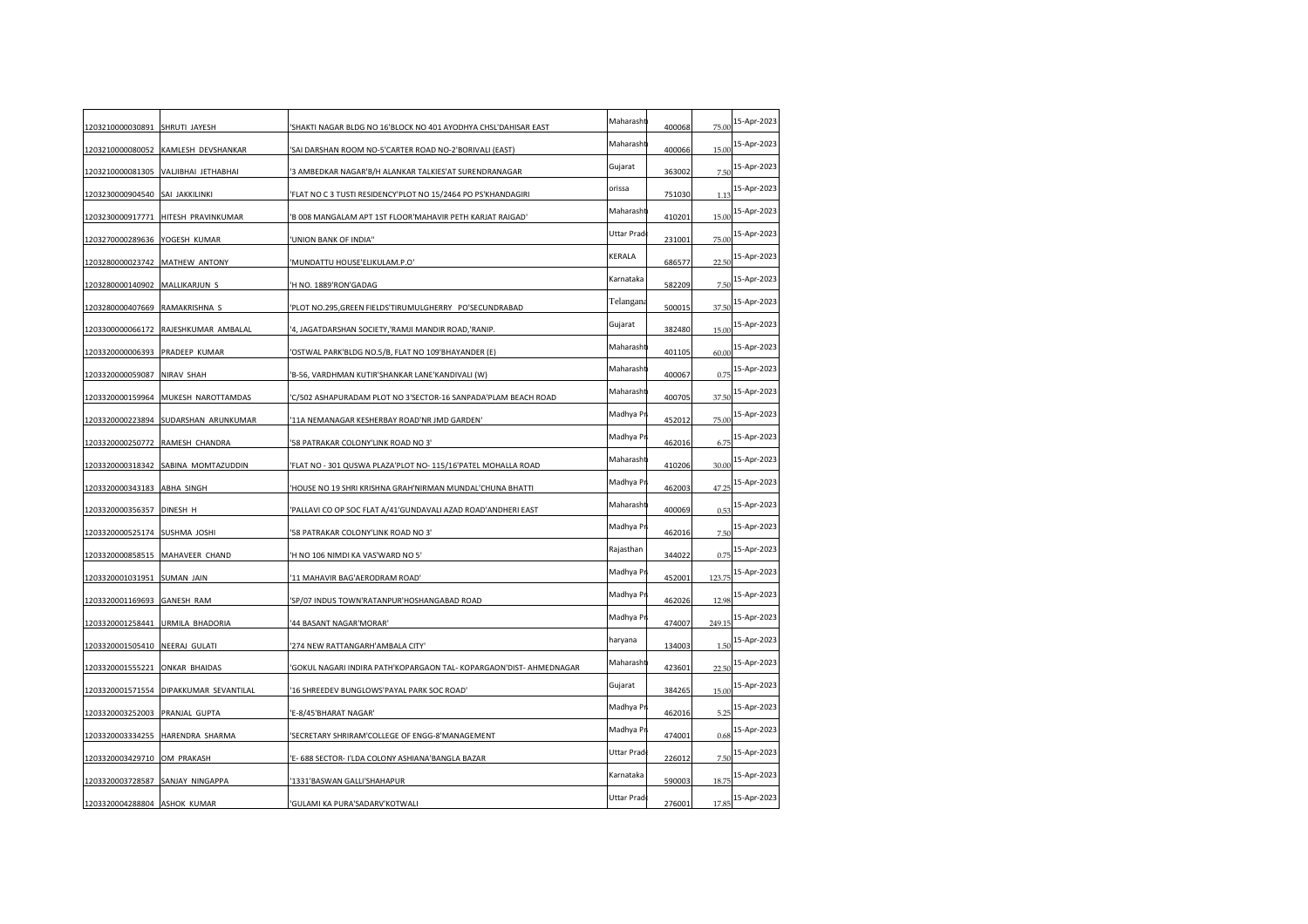| 1203320005528377 S G            |                                      | '160/13A VADIVEL NAGAR'KAMARAJAR SALAI'                                | Tamil Nadı | 625009 | 19.88  | 15-Apr-2023 |
|---------------------------------|--------------------------------------|------------------------------------------------------------------------|------------|--------|--------|-------------|
| 1203320008026293 BHOO DEV       |                                      | 'MOH KILA KHEDA NEAR AYODYA'PRASAD VIDYA MANDIR UJHANI'BADAUN          | Uttar Prad | 243601 | 1.50   | 15-Apr-2023 |
| 1203320008707929 SUNNY TOM      |                                      | VALLIPPALAM'MONIPALLY PO'                                              | KERALA     | 686636 | 115.58 | 15-Apr-2023 |
| 1203320009593276 VINAYAK R      |                                      | 'GANESH APARTMENT ROAD NO 28'SHANTI NAGAR WAGLE ESTATE'WAGLE LE THANE  | Maharasht  | 400604 | 22.5(  | 15-Apr-2023 |
|                                 | 1203320009665133 ARAGE SAMRUDDHI     | 36/4 ASHIYANA COLONY BABA'JARAG NAGAR KOLHAPUR CITY'KARVIR             | Maharasht  | 416012 | 15.00  | 15-Apr-2023 |
| 1203320009805590 VARUN KUMAR    |                                      | 'S/O RAMACHANDRA KHARVI'GANGOLLI NEAR GURU NIVAS CAR S'KUNDAPURA       | Karnataka  | 576211 | 6.15   | 15-Apr-2023 |
| 1203330000264632 MALTI MUKUND   |                                      | 'SF SR 3 CENTRE POINT RAYM'R C DUTT ROAD'ALKAPURI                      | Gujarat    | 390005 | 75.00  | 15-Apr-2023 |
| 1203330000436368 JOSEPH ANTHONY |                                      | 'MOHAN ROCKY'DHEERAJ APPT'                                             | Maharasht  | 410203 | 3.38   | 15-Apr-2023 |
| 1203330000684722 PRATAP K       |                                      | 1030 SWAD QTRS'NR SANGAM CHAR RASTA'NEW VIP RD                         | Gujarat    | 390022 | 6.00   | 15-Apr-2023 |
| 1203350000527911 ADHIKARAV G    |                                      | 'A/P YELAVI'TAL PALUS'DIST SANGLI.                                     | Maharasht  | 416319 | 3.75   | 15-Apr-2023 |
| 1203350000699448 POONAM SURANA  |                                      | 731 KALAKATIYA BHAWAN'KE PAS BIKANER'TH BIKANER DIST BIKANER           | Rajasthan  | 334001 | 37.50  | 15-Apr-2023 |
| 1203350000993491 RAJESH PORWAL  |                                      | '3 BIYABANI'NEAR AGRAWAL HOTEL'NAZARALI MARG                           | Madhya Pr  | 456006 | 532.50 | 15-Apr-2023 |
| 1203350001602310 PAWAN KUMAR    |                                      | 'S/O GYAN CHAND SINGHAL'309'VIKAS NAGAR                                | Uttar Prad | 203131 | 52.50  | 15-Apr-2023 |
| 1203350001645908 RUCHI AGARWAL  |                                      | DCM'RETAIL STORE'BEHIND OLD JAL                                        | Uttar Prad | 203001 | 7.5(   | 15-Apr-2023 |
| 1203350002029985 RAJIV RANJAN   |                                      | 'S/O RAMESHWAR PRASAD GIRI'DAYAL NAGAR PISKA MORE'PO HEHAL             | Jharkhand  | 834005 | 22.5(  | 15-Apr-2023 |
|                                 | 1203350002088211 PRABHA MANDHANA     | KATLA BAZAR'MADANGANJ'KISHANGARH                                       | Rajasthan  | 305801 | 750.00 | 15-Apr-2023 |
| 1203360000016577 MARUTI BABAN   |                                      | CHINCHWAD,'PO : BELAWADE,'TAL : MULSHI                                 | Maharasht  | 412108 | 15.00  | 15-Apr-2023 |
|                                 | 1203360000022707 SADHANA HITENDRA    | 34/A, SAUJANYA APTS,'23, BHARDAWADI ROAD,'ANDHERI (WEST)               | Maharasht  | 400058 | 150.00 | 15-Apr-2023 |
| 1203360000044600 VIRAT HITENDRA |                                      | 'A/301, VRINDAVAN'MULUND GOREGAON LINK ROAD,'MULUND (WEST)             | Maharasht  | 400080 | 150.00 | 15-Apr-2023 |
|                                 | 1203380000029981 BABULAL DHANJIBHAI  | 'BOKDA VADI"                                                           | Gujarat    | 364710 | 37.50  | 15-Apr-2023 |
|                                 | 1203380000120367 JOTANIYA BHIMJIBHAI | TURKHA ROAD'JALARAM NAGAR'                                             | Gujarat    | 364710 | 3.75   | 15-Apr-2023 |
| 1203390000004045 MOMITA DEVI    |                                      | 'TOLARAM SURENDAR KUMAR KUNDALI'A.T.ROAD, JORHAT'                      | assam      | 785001 | 270.00 | 15-Apr-2023 |
|                                 | 1203390000029408 ASHWIN ZAVERCHAND   | KAMDAR COLONY 3'NEMINATH SOCIETY 3'NR JAINAM                           | Gujarat    | 361006 | 1.88   | 15-Apr-2023 |
| 1203410000234973                | PRAKASH KUMAR                        | 26/1, GANGA CHARAN BABU LANE'P.O: COSSIM BAZAR,'DIST : MURSHIDABAD     | West Beng  | 742102 | 150.00 | 15-Apr-2023 |
| 1203440100009087 PRASHANT R     |                                      | 'C/O SIDDIVINAYAKA INDUSTRIES'VIDYANAGAR'KULAI                         | Karnataka  | 574196 | 11.25  | 15-Apr-2023 |
| 1203450000039879 SONALI BISWAS  |                                      | '8/60, NETAJI NAGAR'PRATIMA APPARTMENT'FL-2B                           | West Beng  | 700092 | 7.50   | 15-Apr-2023 |
| 1203450000491038 SHYAMAL BARAN  |                                      | C/O BIDHI GIRI, CHINAKURI'BAZAR, PO RADHA NAGAR RLY'COLONY             | West Beng  | 713372 | 0.75   | 15-Apr-2023 |
|                                 | 1203450000506955 MRINAL KARMAKAR     | 'PO+VILL- BHASTARA'PS- GURAP'                                          | West Beng  | 712303 | 3.75   | 15-Apr-2023 |
| 1203450000607210 MANFUL DEVI    |                                      | 'C/O BINOD KR. JAIN'W.NO.-10, P O - DINHATA'DIST - COOCH BEHAR         | West Beng  | 736135 | 22.5(  | 15-Apr-2023 |
|                                 | 1203450000748461 SUCHANDRA MUKHERJEE | 'PANCHANANTALA KUMORPARA, 'KALUPUKUR, NEAR RELIANCE TOWER'CHANDANNAGAR | West Beng  | 712136 | 56.25  | 15-Apr-2023 |
|                                 | 1203460000018389 JITENDRA PUNAMIYA   | '7, SADARIYON KA BAS,"                                                 | Rajasthan  | 306401 | 375.00 | 15-Apr-2023 |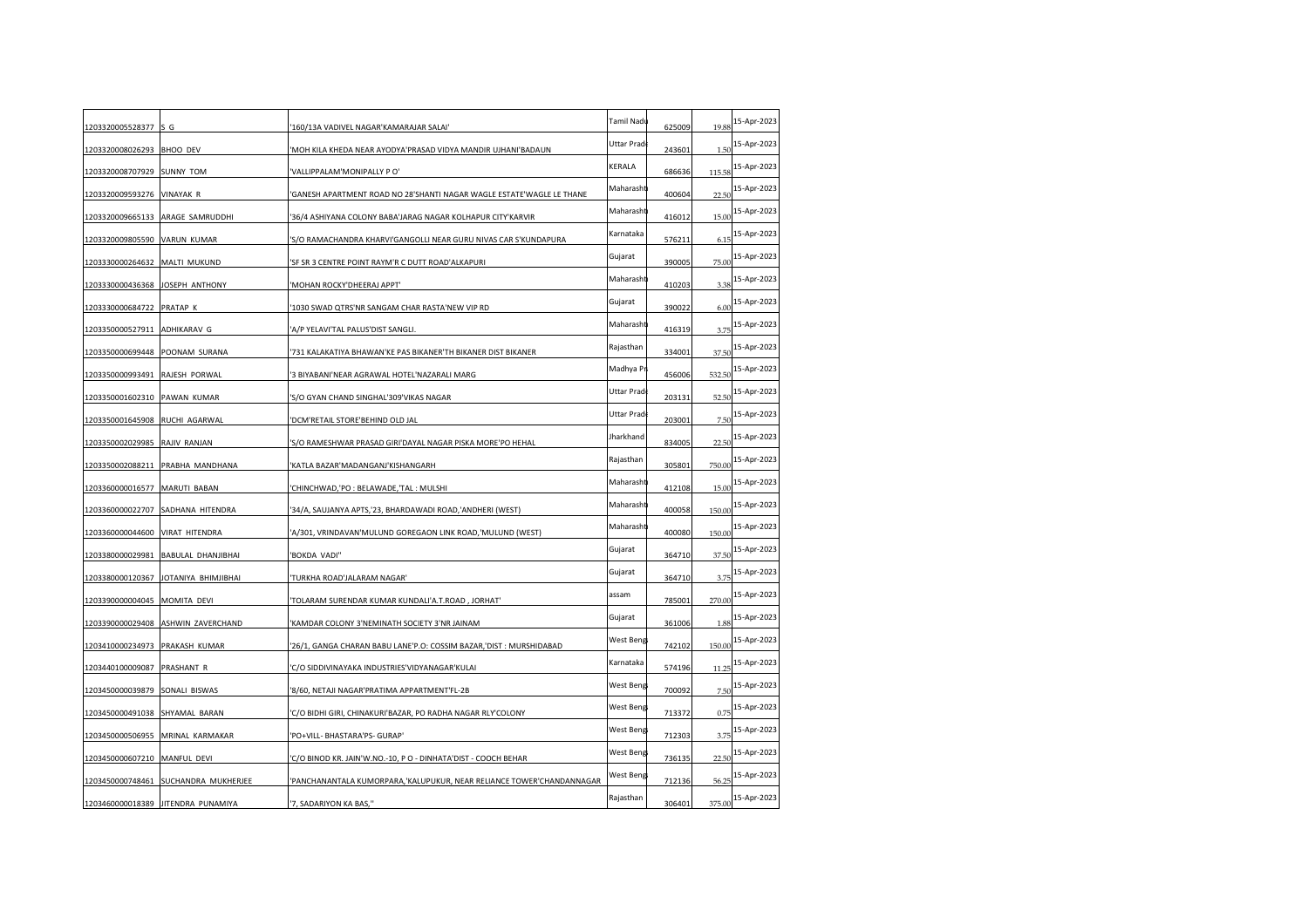| 1203460000092719 PANKAJ AJMERA  |                                   | '55 EXT. LAXMI NIVAS'SUBHASH NAGAR'                                              | Rajasthan  | 311001 | 7.50   | 15-Apr-2023 |
|---------------------------------|-----------------------------------|----------------------------------------------------------------------------------|------------|--------|--------|-------------|
| 1203490000007152                | KRISHNAKUMAR BHOGILAL             | '6, VIDHYA, 398, S. V. ROAD, 'NEAR DENA BANK, 'KANDIVALI - WEST,                 | Maharasht  | 400067 | 150.00 | 15-Apr-2023 |
| 1203490000011570                | MANJU SHANKAR                     | 'MAHALAXMI TOWER'BK NO. 36, ROOM NO. 215, 'BHATIA ROAD                           | Maharasht  | 421004 | 3.7    | 15-Apr-2023 |
| 1203490000041903                | <b>KUNAL HARISH</b>               | '5, MILAN, 1ST FLOOR, OPP. SANYAS ASHRAM, RAJAWADI, GHATKOPAR (E)                | Maharasht  | 400077 | 15.00  | 15-Apr-2023 |
| 1203500000035873                | SHANKARANARAYANA BHAT             | 'FLAT NO S-1,'SMARANA VAIBHAV APTS'GANGADHARA LAYOUT, VIJAYANAGAR                | Karnataka  | 560040 | 37.50  | 15-Apr-2023 |
|                                 | 1203500000065131 HEMANG RAMNIKLAL | 'HEENA SMRUTI, 4th FLOOR, JVPD SCHEME, PLOT NO:42, 'NS RD. NO-2, VILE PARLE (W), | Maharasht  | 400056 | 750.00 | 15-Apr-2023 |
| 1203500000065144                | MITA HEMANG                       | 'HEENA SMRUTI, 4th FLOOR, 'PLOT NO:42, JVPD SCHEME, 'VILE PARLE (W)              | Maharasht  | 400056 | 750.00 | 15-Apr-2023 |
| 1203500000188836                | UTTAM KUMAR                       | 'B.S. ROAD,'BELTALA,'PO & DIST-MALDA,                                            | West Beng  | 732101 | 7.5(   | 15-Apr-2023 |
| 1203500000235554                | S GIREESH                         | 'S/O SADASHIVAMURTHY,'D.NO. 6/322 F,'VAKILRAMAIAH STREET                         | Karnataka  | 571440 | 1.88   | 15-Apr-2023 |
| 1203500000651314 KAMAL NARAYAN  |                                   | 'Q BRANCH MLIRC"                                                                 | Karnataka  | 590009 | 11.25  | 15-Apr-2023 |
| 1203500001067926 JAYSHREE VIJAY |                                   | '20 POPALAR A'FOUR BUNGLOW RD'ANDHERI W                                          | Maharasht  | 400053 | 1.50   | 15-Apr-2023 |
| 1203510000007270                | PRAFULABEN TULASIBHAI             | 'MAIN BAZAR"                                                                     | Gujarat    | 361345 | 7.50   | 15-Apr-2023 |
| 1203510000019358                | SAVABHAI KARASANBHAI              | 'B/H S.T. STAND,'O/S VERAD GATE,'PATEL NAGAR,                                    | Gujarat    | 360510 | 33.75  | 15-Apr-2023 |
| 1203520000041275                | <b>GATTU SRINIVASA</b>            | 'DOOR NO:10-1-38'KARANAM GARI STREET'PERALA                                      | Andhra Pra | 523157 | 15.00  | 15-Apr-2023 |
| 1203520000048821                | RAMADENU NAGABHUSHANA             | 'DNO:4-20-9'J K C NAGAR SECOND LINE'OPP:DR K L P PUBLIC SCHOOL                   | Andhra Pra | 522006 | 37.50  | 15-Apr-2023 |
| 1203600000234384 SAURABH ARORA  |                                   | '3/103 HOUSING BOARD"                                                            | Rajasthan  | 335001 | 36.23  | 15-Apr-2023 |
| 1203600000276053                | SANTOSH RAHANGDALE                | WARD NO 18 HOUSE NO B 3 157'POST MALANJKHAND TEH BAIHAR'NEAR KENDRIYA VIDH       | Madhya Pr  | 481116 | 7.5(   | 15-Apr-2023 |
| 1203600001027701                | SAVITA SINGH                      | 'HOUSE OF MANORAMA S BORKAR'WARD NO 01'NEAR JODA MAHUA BUDHI                     | Madhya Pr  | 481001 | 10.50  | 15-Apr-2023 |
| 1203600001347894                | SHRINIVAS BHUMANNA                | 'WORLI B D D CHAWL NO 57'R NO 27 1ST FLR'NEAR MAHINDRA TOWERS WORLI              | Maharasht  | 400018 | 9.00   | 15-Apr-2023 |
| 1203600001446950 JAGDISH PRASAD |                                   | 'W NO 1'JALDHARIYONKI GALI'NEAR CLOCK TOWER                                      | Rajasthan  | 332001 | 7.5(   | 15-Apr-2023 |
| 1203600001631228 GOURAV         |                                   | '1/24 HOUSING BORAD'SRI GANGANAGAR'                                              | Rajasthan  | 335001 | 0.53   | 15-Apr-2023 |
| 1203600001633394                | ATUL ARUN                         | 'SHANTIBAN HSG SOC ADITYA NO 4'BLD NO B 15 FLNO 16 SR NO 52/1'GURUGANESH NGR I   | Maharasht  | 411038 | 1.13   | 15-Apr-2023 |
| 1203600001642559                | SAGAR KOTHARI                     | 'S NO 133 1'WALHEKARWADI ROAD'CHINCHWAD                                          | Maharasht  | 411044 | 17.25  | 15-Apr-2023 |
| 1203600001663522                | PYDA VENKATASRIRAM                | 'PEDDAPAVANI VILLAGE'LINGASAMUDRUMMANDAL PRAKASAM'DIST VENUGOPAL TEMPLE          | Andhra Pra | 523115 | 7.5(   | 15-Apr-2023 |
| 1203600001753686                | <b>AASTHA TALATI</b>              | 'FL NO D 1002 S NO 16 2 4'PALLADIUM HOMES'DHANORI ROAD                           | Maharasht  | 411015 | 15.00  | 15-Apr-2023 |
| 1203600001971967                | SANTANU DAS                       | 'C/O APURBA DAS'SWASTRIJEE ROAD'NABAPALLY BARASAT GOLAPSONGO                     | West Beng  | 700126 | 0.38   | 15-Apr-2023 |
| 1203600002036984                | YERRA KISHORE                     | '3 11 QUTUBULLAPUR'K V RANGAREDDY'KUTBULLAPUR                                    | Telangana  | 500055 | 1.5(   | 15-Apr-2023 |
| 1203600002229991                | KANHU CHARAN                      | 'B5/1 BOMBAY DYEING HOUSING'COLONY WEST MOHOPADA'TALUKA KHALAPUR RAIGAD          | Maharasht  | 410222 | 138.75 | 15-Apr-2023 |
| 1203610000046756                | HIMAT VASHRAMBHAI                 | 'AT- SHANSHORA, 'TA- AMRELI, 'DIST- AMRELI                                       | Gujarat    | 365601 | 7.50   | 15-Apr-2023 |
| 1203680000080605 REKHA KIRAN    |                                   | '6-9-242 VENKATRAO COMPOUND'KANTARAJ SHETTY LANE'MANNAGUDDA NR KARNATAK          | Karnataka  | 575003 | 1.5(   | 15-Apr-2023 |
|                                 | 1203760000008697 KALADHARA AITHAL | 'SARASIJATHA NILAYA'KUNDAPURA TALUK'SAWDA POST                                   | Karnataka  | 576222 | 3.75   | 15-Apr-2023 |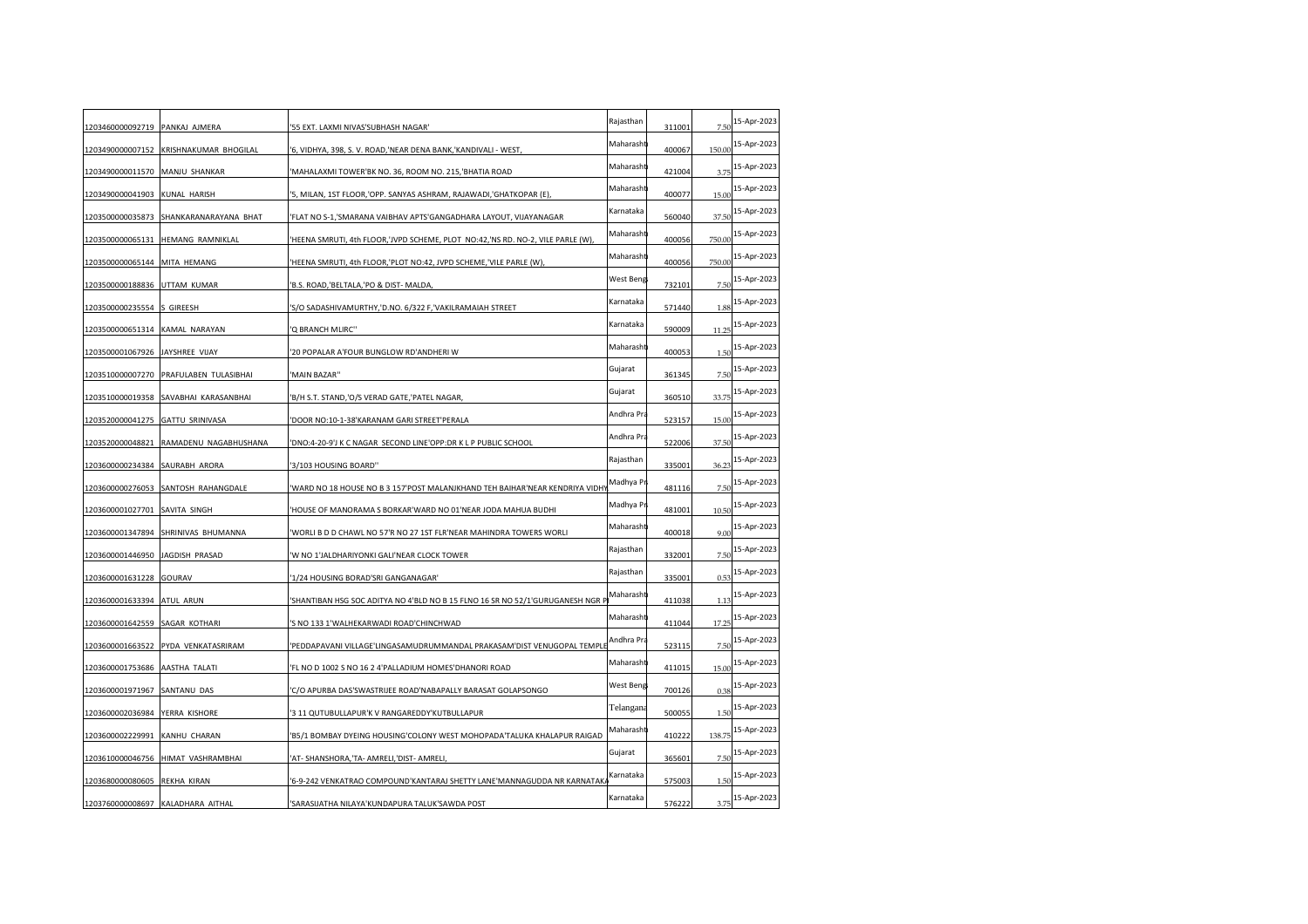| 1203760000157070 ROHIT B         |                                       | BOMMAPUR ONI'OLI MATH'HUBLI                                                      | Karnataka  | 580020 | 26.63    | 15-Apr-2023 |
|----------------------------------|---------------------------------------|----------------------------------------------------------------------------------|------------|--------|----------|-------------|
|                                  | 1203810000088652 GAJULA SUDARSHANAM   | H NO 2-2-117/2'SARDAR NAGAR'SIRCILLA                                             | Telangana  | 505301 | 37.50    | 15-Apr-2023 |
| 1203810000119479 V MAHESWAR      |                                       | 'H NO 1-54'SANTOSH NAGAR COLONY'MALKAJGIRI                                       | Telangana  | 500047 | 37.50    | 15-Apr-2023 |
| 1203810000121604 T SIVA          |                                       | 'FLAT NO 401'ADARNA BRUNDAVAN RESIDENCY'TRIVENI TALKIES ROAD                     | Telangana  | 515001 | 7.50     | 15-Apr-2023 |
| 1203810000129715 GAJULA SUJATHA  |                                       | 'W/O SUDHARSHANAM'H NO-2-2-117/2'SARDAR NAGAR SIRCILLA                           | Telangana  | 505301 | 15.75    | 15-Apr-2023 |
|                                  | 1203820000017602 BIPINBHAI SHANTILAL  | 'HATKESHVAR MANDIR,'NAGAR VADA,'AT-MANGROL,DIST- JUNAGADH,                       | Gujarat    | 362225 | 7.5(     | 15-Apr-2023 |
| 1203840000109590                 | ANIMA DUTTA                           | '76/2/B, P.O.-KALYANGARH'NEAR SURID SANGHA'ASHOKNAGAR                            | West Beng  | 743272 | 0.75     | 15-Apr-2023 |
| 1203840000300207 SYED MOHAMMED   |                                       | 'VILL-BENIPUR'DINANATE'PO-TRIBENI                                                | West Beng  | 712503 | 7.5(     | 15-Apr-2023 |
| 1203840000474277                 | SATYENDRA SINGH                       | 'NETAJI PARK-2(ANGSHA)'KEOTA'CHINSURAH                                           | West Beng  | 712123 | 3.75     | 15-Apr-2023 |
| 1203840000936881                 | ARUN KUMAR                            | 'AT-JAWAHAR NAGAR'Q NO-2A/7'PO-BERMO                                             | Jharkhand  | 829104 | 15.00    | 15-Apr-2023 |
| 1203840001476056 PARAG ASHOKRAO  |                                       | '23 DEFENCE NAGAR'NEAR RENUKA VIHAR'NR RAJIV GANDHI GARDEN                       | Maharasht  | 444607 | 15.00    | 15-Apr-2023 |
| 1203840001557743                 | MRITYUNJOY MANDAL                     | 'VILL-BHEDUA'TALDANGRA'                                                          | West Beng  | 722152 | 0.75     | 15-Apr-2023 |
| 1203840001577897                 | APARAJITA NANDY                       | '28 CLUB ROAD'PRAMATHANAGAR'PARSUDIH                                             | Jharkhand  | 831002 | 11.25    | 15-Apr-2023 |
| 1203940000199460                 | SEETADEVI D                           | 'DR KOLTE HOSPITAL ROAD'GANESH NAGAR'                                            | Maharasht  | 441601 | 45.00    | 15-Apr-2023 |
| 1203980000031578 RAJNEESH KUMAR  |                                       | '23-C/4,'LAJPAT NAGAR'CHOWK                                                      | Uttar Prad | 226003 | 3.75     | 15-Apr-2023 |
| 1203980000052771                 | SRIJAN SINGH                          | '2/155,'VIKAS NAGAR'SECT-2                                                       | Uttar Prad | 226022 | 15.00    | 15-Apr-2023 |
|                                  | 1203980000086098 RIZWANA PARVEEN      | '239/12,'KATRA JAHANGIRBEG,'YAHIYAGANJ                                           | Uttar Prad | 226003 | 1,513.13 | 15-Apr-2023 |
|                                  | 1203990000050131 SANGEETA CHANDRU     | '303 - 304'SALISBURY PARK'PALI HILL, BANDRA (WEST)                               | Maharasht  | 400050 | 15.00    | 15-Apr-2023 |
| 1204000000068572 SHANTILAL RAMJI |                                       | '89/A, DARPAN, BLOCK NO.11'BHAGAT SINGH ROAD, 'VILE PARLE (WEST)                 | Maharasht  | 400056 | 82.50    | 15-Apr-2023 |
| 1204000000240081 TRIVEDI BHAVIKA |                                       | '1603/1604, NEW PEARL CHS.LTD'NIRMAL LIFESTYLE RESIDENCY'PHASE-1, L B S MARG, MU | Maharasht  | 400080 | 18.75    | 15-Apr-2023 |
| 1204040000037911 SARITHA         |                                       | 'NO.8, MAHAVEER COLONY'E.V.K. SAMPATH ROAD'                                      | Tamil Nad  | 600007 | 0.08     | 15-Apr-2023 |
| 1204230000155539 NISHA KAUSHIK   |                                       | 'V-351, GALI NO-7 &8,'V-BLOCK ARVIND NAGAR'                                      | Delhi      | 110058 | 15.00    | 15-Apr-2023 |
| 1204290000069621                 | KIRTI KUMAR                           | J - 12 / 39'RAJOURI GARDEN'                                                      | delhi      | 110027 | 75.00    | 15-Apr-2023 |
| 1204310000074291                 | PRAVINCHANDRA MAGANLAL                | 'GURUKRUPA, SAURABH SOCIETY,'RAM CHOWK,'GHOD DOD ROAD,                           | Gujarat    | 395007 | 7.50     | 15-Apr-2023 |
| 1204330000014206 JAGDISH KUMAR   |                                       | '15 SHRI KRUSHNA VYAM SHALA"                                                     | Madhya Pr  | 465001 | 15.00    | 15-Apr-2023 |
| 1204330000033318 SACHIN NEEMA    |                                       | '1 SHAKKAR BAZAR"                                                                | Madhya P   | 452001 | 4,125.00 | 15-Apr-2023 |
| 1204330000122273                 | JYOTI DHANOPIA                        | '31, HARAYPURA"                                                                  | Madhya Pr  | 465001 | 15.00    | 15-Apr-2023 |
| 1204330000123925 RAMAN LAL       |                                       | '21, MAHATMA GANDHI MARG"                                                        | Madhya Pr  | 465001 | 7.5(     | 15-Apr-2023 |
| 1204390000008674                 | ARVIND MITRA                          | 'BRAHMANO KI HATAI,"                                                             | Rajasthan  | 323001 | 7.50     | 15-Apr-2023 |
| 1204400000001331                 | PARESHKUMAR ISHWARLAL                 | 'SHREYAS BUILDING,'SONIWAD,'                                                     | Gujarat    | 396321 | 1.5(     | 15-Apr-2023 |
|                                  | 1204400000002301 GIRISHBHAI MAGANBHAI | 'GANESH STREET, 'NANI DEVSAR,'                                                   | Gujarat    | 396380 | 7.50     | 15-Apr-2023 |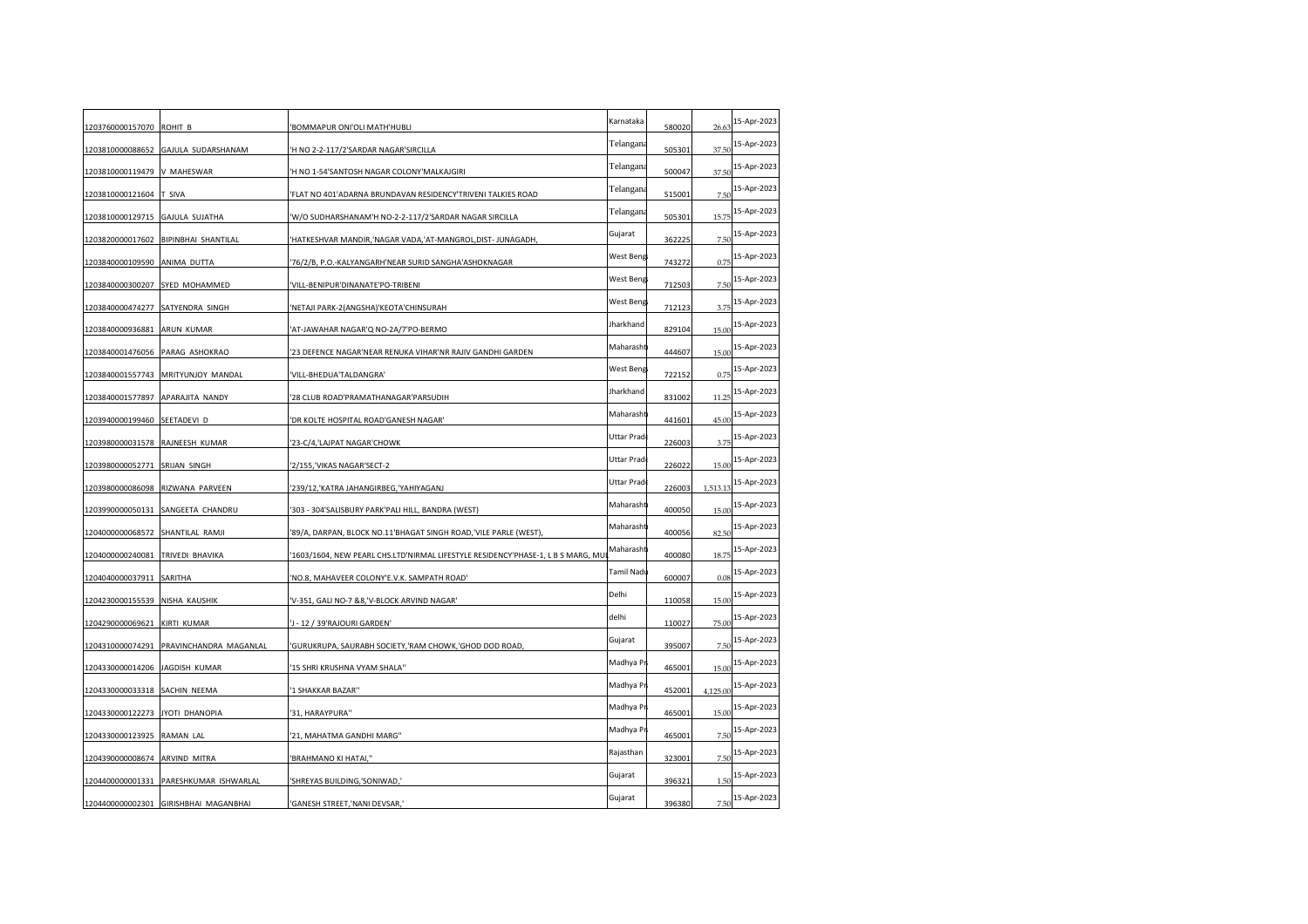|                                 | 1204400000006836 KISHOR LAXMANBHAI   | 'SAHYOG SOCIETY,'AHWA,'DIST - DANG,                                            | Gujarat    | 394710 | 15.00  | 15-Apr-2023 |
|---------------------------------|--------------------------------------|--------------------------------------------------------------------------------|------------|--------|--------|-------------|
| 1204400000007177                | BHUPESHKUMAR HARIBHAI                | 'TIRUPATI NAGAR,'AGRICULTURE ROAD,'VIJALPUR,                                   | Gujarat    | 396445 | 7.50   | 15-Apr-2023 |
| 1204400000015509                | PRAKASHBHAI BHAGUBHAI                | '57, PUSHP VIHAR SOCIETY,'OPP.KEJAL HOSPITAL,'AT & PO - KABILPORE              | Gujarat    | 396424 | 33.75  | 15-Apr-2023 |
|                                 | 1204400000031191 SURESHBHAI GAJUBHAI | NANI CHHIPWAD, 'GANDEVI,' DIST - NAVSARI                                       | Gujarat    | 396360 | 7.50   | 15-Apr-2023 |
| 1204400000064863                | DHARA KINNARKUMAR                    | 'KAILASH NAGAR,'KHUNDH,'                                                       | Gujarat    | 396521 | 15.00  | 15-Apr-2023 |
| 1204440000018996 REENABEN VINOD |                                      | '83, RAMNAGAR SOCIETY,'NR, ST. ARNOLD SCHOOL,'BHURAVAV, GODHRA                 | Gujarat    | 389001 | 16.50  | 15-Apr-2023 |
| 1204450000158503                | INDIRA SOLANKI                       | 'S-4, RAILWAY STATION MARG'WARD NO. 27, TEHSIL JAIPUR'DIST JAIPUR              | Rajasthan  | 302015 | 30.00  | 15-Apr-2023 |
| 1204450000179382                | HEM RAJ                              | 'S-4'BAJAJ NAGAR'                                                              | Rajasthan  | 302015 | 30.00  | 15-Apr-2023 |
| 1204450000198456                | SHASHI KUMAR                         | FUTURE FOCUS INFOTECH PVT LTD'414, 4TH FLOOR ANSALS MAJESTIC'TOWER, NR PUR CP' | Delhi      | 110018 | 41.70  | 15-Apr-2023 |
| 1204450000233711                | PRIYANKA                             | '842/6 WARD NO 16'JAIN COLLEGE ROAD'AMBALA CITY                                | Haryana    | 134003 | 0.75   | 15-Apr-2023 |
| 1204470000046818 TAPAS KR       |                                      | 'BAROALUNDA, ALUNDA'SURI'BIRBHUM                                               | West Beng  | 731101 | 75.00  | 15-Apr-2023 |
| 1204470000407592                | RAJEEV GARG                          | 'C-4-C/37'JANAK PURI'DELHI                                                     | delhi      | 110058 | 37.50  | 15-Apr-2023 |
| 1204470001685014 MAHENDRABHAI B |                                      | '29/C,'RAMKABIR SOC,'STATION ROAD VYARA KANPUR,                                | Gujarat    | 394650 | 262.50 | 15-Apr-2023 |
| 1204470002189894                | NAGAVALLI M                          | '424-A TYPE-II QTRS'BLOCK 29'                                                  | Tamil Nadu | 607803 | 4.58   | 15-Apr-2023 |
| 1204470002318530                | NITIN POPATRAO                       | 'DORLEWADI'TAL BARAMATI'                                                       | Maharasht  | 413102 | 9.00   | 15-Apr-2023 |
| 1204470002494717 TAPAS KUMAR    |                                      | 'C/O SAMIR KUMAR GHOSH'VIVEKANANDA PALLY'PO RABINDRA NAGAR                     | West Beng  | 700065 | 7.50   | 15-Apr-2023 |
| 1204470003267262                | RAVI NANIKRAM                        | 'KAWAR NAGAR"                                                                  | Maharasht  | 445001 | 37.50  | 15-Apr-2023 |
| 1204470003449935                | SOMNATH SARJERAO                     | AT-POST-TARADAF'TAL-PHALTAN'DIST-SATARA                                        | Maharasht  | 415523 | 14.10  | 15-Apr-2023 |
| 1204470003465351                | SHITAL SHAH                          | EKTA WELFEER SOCIETY'SUNDAR NAGAR'KANDIVALI WEST                               | Maharasht  | 400067 | 5.25   | 15-Apr-2023 |
| 1204470003860281                | <b>ARPIT JAIN</b>                    | '14 KALINDI KUNJ'PIPLIYANA RING ROAD'                                          | Madhya Pi  | 452001 | 4.35   | 15-Apr-2023 |
| 1204470004158653 DR TUKARAM     |                                      | 'A/P GUNAWARE PHALTAN''                                                        | Maharasht  | 415528 | 22.50  | 15-Apr-2023 |
|                                 | 1204470004233686 DEEPRAJ PARSHURAM   | 'A/P LAXMINAGAR'TAL PHALTAN SATARA DIST'                                       | Maharasht  | 415523 | 1.88   | 15-Apr-2023 |
| 1204470004867736 SHIBA PRASAD   |                                      | 'VIDYASAGAR NAGAR BASUDEVPUR'KHANJANCHAK EAST MIDNAPORE'                       | West Beng  | 721602 | 285.00 | 15-Apr-2023 |
| 1204470005239801                | SURESH KUMAR                         | 'DOOR NO 24/10/66/1/2'GANDHI NAGAR'                                            | Andhra Pra | 517247 | 0.15   | 15-Apr-2023 |
| 1204470005384155 PUSHKAR SINGH  |                                      | 'GAANDHI NAGAR BINDU KHATTA'LALKUAN'                                           | Uttar Prad | 262402 | 2.25   | 15-Apr-2023 |
| 1204470006180135 DEBASIS PANJA  |                                      | 'KOCHDIHI PO NAKRAKONDA'BURDWAN LAUDOHA'DIST BURDWAN                           | West Beng  | 713363 | 15.00  | 15-Apr-2023 |
| 1204470006280778                | <b>BINAY KUMAR</b>                   | 'B NO 54 BALAJEE NAGAR'CHHOTAGOVINDPUR'                                        | Jharkhand  | 831015 | 33.75  | 15-Apr-2023 |
| 1204470006517598                | RAMAKRISHNANNAIR JAYAN               | '85 JAYANILAYAM'25 THODUPUZHA'                                                 | KERALA     | 685584 | 18.75  | 15-Apr-2023 |
| 1204470006655852                | RAHUL KUNJIBIHARI                    | GHAR NO 1759 MARVADI BHOJNALAY'GALLI NO 2 LALBAG DHULE'                        | Maharasht  | 424001 | 0.15   | 15-Apr-2023 |
| 1204470007112612                | BRIJESH SHRIVASTAVA                  | 'GANGA PUR DABRA"                                                              | Madhya Pi  | 474001 | 28.13  | 15-Apr-2023 |
| 1204470007315668 PRACHI KHEDE   |                                      | '40 GANDHI ROAD'SANAWAD TEHSIL'BADWARA                                         | Madhya Pr  | 451111 | 22.50  | 15-Apr-2023 |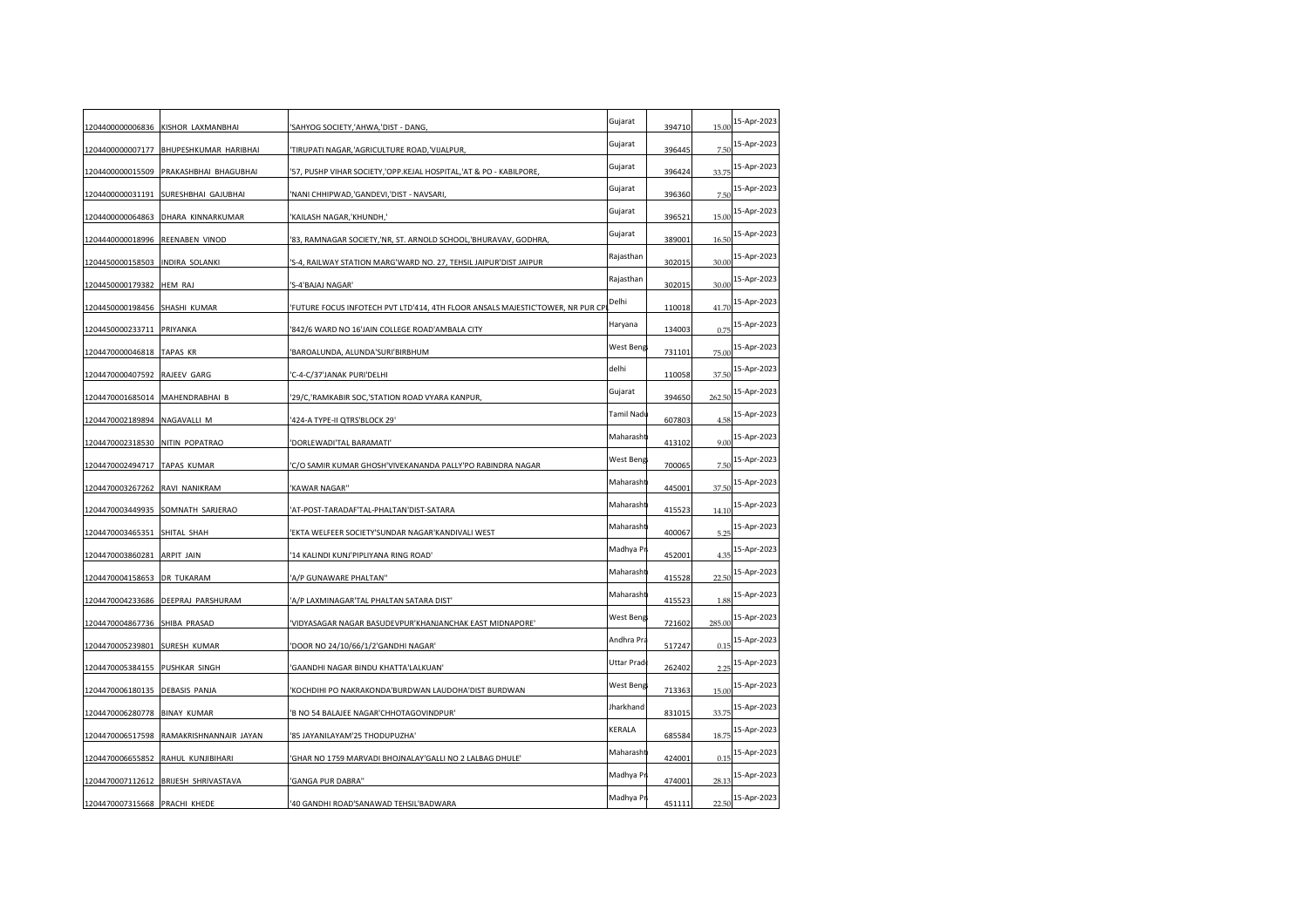| 1204470007591596 R PANDIALAKSHMI |                                    | 'NO 50 METTU STREET, NO 12 A'AYYA FLATS FIRST FLOOR'VELACHERY               | Tamil Nadı | 600042 | 22.50  | 15-Apr-2023 |
|----------------------------------|------------------------------------|-----------------------------------------------------------------------------|------------|--------|--------|-------------|
| 1204550000088969                 | CHANDRAKANT YESHWANT               | 'A/P NALAWADI'TAL DIST WARDHA'NALWADI                                       | Maharasht  | 442001 | 105.00 | 15-Apr-2023 |
| 1204630000095115                 | <b>DEBASIS BOSE</b>                | 'BLOCK- 5, FLAT- 24'CENTRAL GOVT QUARTERS'BEHALA, PARNASREE PALLY           | West Beng  | 700060 | 22.5(  | 15-Apr-2023 |
| 1204670000006503                 | RAJENDER KUMAR                     | '305'PKT - 2'PASCHIM PURI                                                   | Delhi      | 110063 | 15.00  | 15-Apr-2023 |
| 1204710000032202                 | <b>BHASKAR SHIVAJI</b>             | '1/3, JAN SHIV SHAKTI CO OP SOC'NEAR SWANAND DYNANPITH'KOLSE WADI           | Maharasht  | 421306 | 7.50   | 15-Apr-2023 |
| 1204720000109580 MOHAN RAJU      |                                    | 'LAKSHMI VENKATESHWARA NILAYA'OPP MARUTHI SAW MILL'AIREXTM HOSAKOTE         | Karnataka  | 562114 | 0.53   | 15-Apr-2023 |
| 1204720000297713                 | A JAYARAJ                          | 'NO 12 3 MARK RESIDENCY'VOC ROAD'                                           | Tamil Nadı | 620001 | 0.38   | 15-Apr-2023 |
|                                  | 1204720002720666 MOHAMMED SABIR    | 754 LAK HARA BAZAR WARD'SANKHYA 29 TH JODHPUR'                              | Rajasthan  | 342001 | 1.5(   | 15-Apr-2023 |
| 1204760000143660                 | MUHSIN <sub>P</sub>                | 'POOZHAMMAL HOUSE'KAKKAD P.O.,TIRURANGADI'MALAPPURAM                        | KERALA     | 676306 | 52.50  | 15-Apr-2023 |
| 1204760000171012 CECILIA HELEN   |                                    | 'UREKHA HOUSE'KINNIGOLI P O'                                                | Karnataka  | 574150 | 131.25 | 15-Apr-2023 |
| 1204920000066327 V GURUPRASAD    |                                    | 'SRI BHAVAN NO 2/700'S R NAGAR SOUTH MANGALAM ROAD'TIRUPPUR                 | Tamil Nadı | 641687 | 15.00  | 15-Apr-2023 |
| 1204980000005082                 | AJIT SINGH                         | 'A-3/151, I FLOOR'PASCHIM VIHAR'                                            | Delhi      | 110063 | 37.50  | 15-Apr-2023 |
| 1205050000002521                 | <b>DEEPAK GUPTA</b>                | 'B-3/275, PASCHIM VIHAR"                                                    | delhi      | 110063 | 525.00 | 15-Apr-2023 |
| 1205140000106628                 | JAGDISH PRASAD                     | '11-52-18,'GUDIVADAVARI STREET,'VIJAYAWADA                                  | Andhra Pra | 520001 | 22.5(  | 15-Apr-2023 |
| 1205220000000807                 | BALKRISHNA OMKARLAL                | 'C/O-S.K.SHOPPING CENTER'103 : BLACKIE HOUSE, OPP : GPO'W.H.MARG, FORT.     | Maharasht  | 400001 | 1.35   | 15-Apr-2023 |
|                                  | 1205270000011301 PRABHAKAR JONNALA | 'FLAT NO 717, SMR VINAY HILANDS'HDFC BANK LANE, HDFC BANK'MIYAPUR           | Telangana  | 500049 | 37.50  | 15-Apr-2023 |
| 1205270000014262                 | <b>DHANA LAKSHMI</b>               | 'H NO. 7-1-235, FLAT NO.202'SREE SAI RAM TOWERS'PRASHANT COLONY, BALKAMPET  | Telangana  | 500016 | 52.50  | 15-Apr-2023 |
| 1205450000039841 TAMEENA IQBAL   |                                    | 'H NO 9-4-138/G/17/A, GRAMMER'COLONY, BESIDE RAGHAVA COLONY'7, TOMBS ROAD T | Telangana  | 500008 | 15.00  | 15-Apr-2023 |
| 1205450000056764                 | P RAMESH                           | 'H NO 3-3-8/8/1'KUTBIGUDA'KACHIGUDA                                         | Telangana  | 500029 | 15.00  | 15-Apr-2023 |
| 1205450000074815 MANOJ D         |                                    | 'C/O KARACHI BAKERY'5-3-930 M J MARKET'.                                    | Telangana  | 500195 | 75.00  | 15-Apr-2023 |
| 1205450000093703 BILAL           |                                    | '9-4-138/G/17/A GRAMMAR CLNY'BESIDE RAGHAVA COLONY'7 TOMBS ROAD TOLI CHOWK  | Telangana  | 500008 | 15.00  | 15-Apr-2023 |
| 1205450000121121                 | P DINESH                           | '3-3-818/F-1'OPP GANESH TEMPLE'KUTBIGUDA                                    | Telangana  | 500027 | 7.50   | 15-Apr-2023 |
| 1205600000003899 ATUL SHRIKANT   |                                    | 'OLD KOTNIS WADA, 'HARBHAT ROAD,'                                           | Maharasht  | 416416 | 15.00  | 15-Apr-2023 |
| 1205660000024702 MALA RAMNIKLAL  |                                    | 'OLD KUMBHARVADA'OPP PAVEYA MATH'                                           | Gujarat    | 360575 | 15.00  | 15-Apr-2023 |
| 1205660000052373                 | <b>KEYURI BHAVIN</b>               | 'BLOCK NO 304 KHAKHCHOWK'STREET NO 6'LA HEBITAT APPARTMENT                  | Gujarat    | 360575 | 75.00  | 15-Apr-2023 |
| 1205670000145733 SAM JOHN        |                                    | 'CHERUKARA PEEDIKAYIL'VETTITHITTA P O'                                      | KERALA     | 689696 | 1.5(   | 15-Apr-2023 |
| 1205720000014960                 | <b>NAEEM BELIM</b>                 | 'BEHIND BHAYYA HOTEL'BEHIND UMRAO KHA PETROL PUMP'                          | Rajasthan  | 342001 | 375.00 | 15-Apr-2023 |
| 1205730000115472                 | MUHAMMED A                         | 'EARI KUTTAMANGALAM'MANDAD P O'                                             | KERALA     | 673122 | 5.63   | 15-Apr-2023 |
| 1205730000165676                 | ABY OOMMEN                         | 'KUCHANTANGU'VENMONEY PO'CHENGANNUR                                         | KERALA     | 689509 | 75.00  | 15-Apr-2023 |
| 1205730000291741 OOMMAN DANIEL   |                                    | 'KANJIRAKATTU HOUSE'7 PUTHENCHANTHA'                                        | KERALA     | 686513 | 33.75  | 15-Apr-2023 |
| 1205810000050819 TANAJI GULAB    |                                    | 'SR NO-52/2, KALA SHANKAR'NAGAR, B.T.KAWADE ROAD,'GHORPADI                  | Maharasht  | 411036 | 7.50   | 15-Apr-2023 |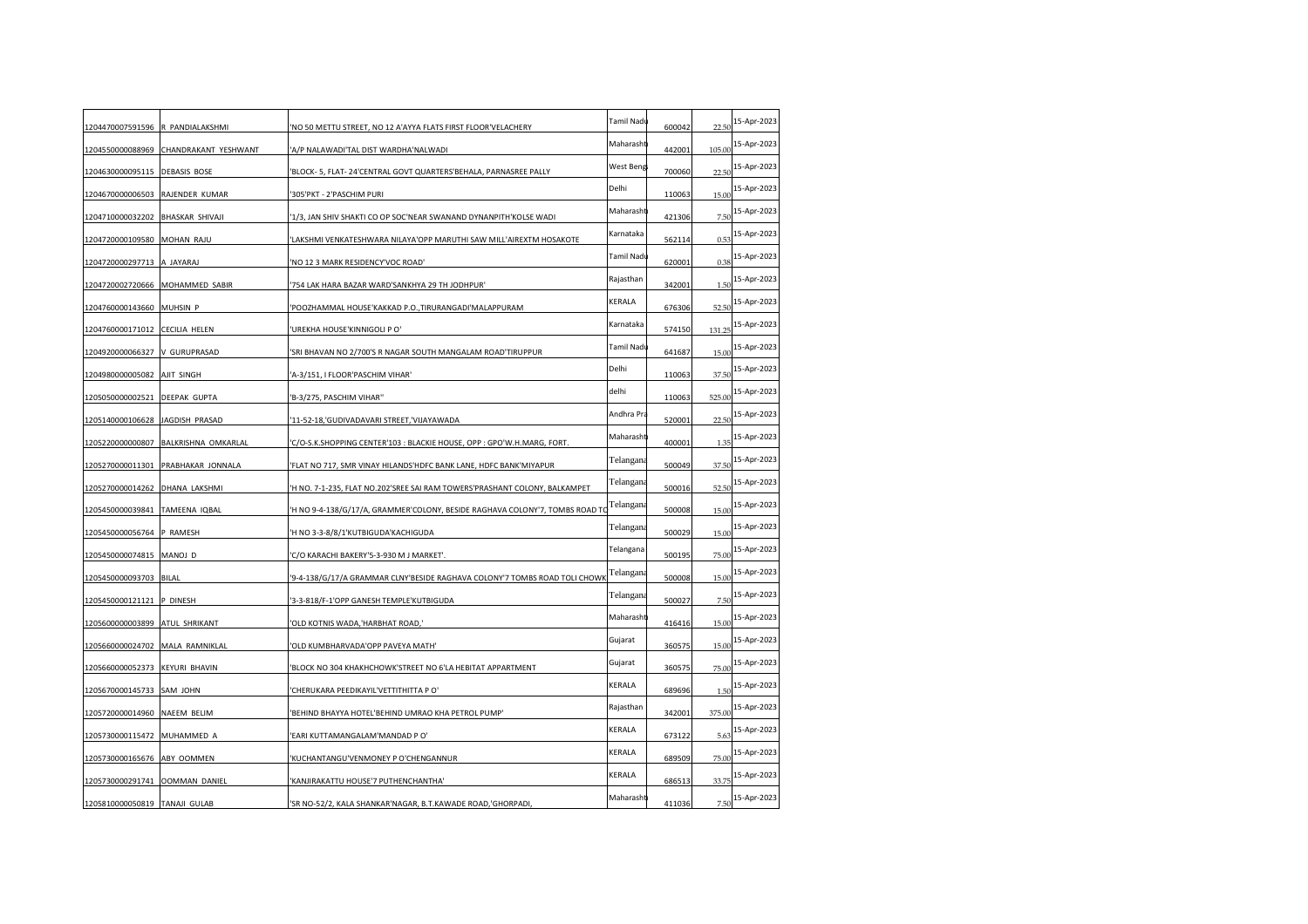| 1205860000057600 KRISHAN LAL     |                                     | 'H NO.- 121, PROFESSOR COLONY'AMBALA ROAD'PEHOWA                                   | Haryana           | 136128 | 22.50  | 15-Apr-2023 |
|----------------------------------|-------------------------------------|------------------------------------------------------------------------------------|-------------------|--------|--------|-------------|
| 1205860000076936 SUDHIR BHATIA   |                                     | 'H.NO-13/906'JANDI WALI GALI'KHIARPUR                                              | Haryana           | 125055 | 0.08   | 15-Apr-2023 |
| 1205910000073311                 | <b>JIWAN DAS</b>                    | H. NO-20/10, THATHERI BAGAR'                                                       | Uttar Prad        | 221010 | 7.5(   | 15-Apr-2023 |
| 1205930000015071                 | ANJU DEVI                           | 'C/O KISHANLAL BHANSALI'ASHOK BEHAR COMPLEX'                                       | West Beng         | 734401 | 75.00  | 15-Apr-2023 |
| 1205950000018222                 | MANISH K                            | 'E-7/66,2, MANAS APPARTMENT, 'LALA LAJPAT RAI SOCIETY, 'ARERA COLONY,              | Madhya P          | 462016 | 7.50   | 15-Apr-2023 |
|                                  | 1205990000035479 GANESH SHANKARRAO  | 'AT 6477/B/7 SHRIRAM APPT'LAXMI NAGAR PHALTAN,'DIST.SATARA                         | Maharasht         | 415523 | 75.00  | 15-Apr-2023 |
| 1206070000015283 RAKESH JAIN     |                                     | 'K-1'LAJPAT NAGAR - 2'                                                             | Delhi             | 110024 | 150.00 | 15-Apr-2023 |
|                                  | 1206070000016707 SURENDRA PRATAP    | S/O JANG BAHADUR SINGH'VILL-KAITHORA P.O-THAKUR GANJ'DISTT - JAUNPUR               | Uttar Prad        | 222175 | 3.38   | 15-Apr-2023 |
| 1206120000244155 RAJESH KUMAR    |                                     | 'SUB POST OFFICE'CHAURAHA NALBANDAN'NEAR SHASTRI MAKELOHIYAN                       | Uttar Prad        | 283203 | 75.00  | 15-Apr-2023 |
| 1206120000276960 VINITA KAPOOR   |                                     | '20, SUNCITY'OPP. AIR FORCE GATE'PILIBHIT ROAD                                     | Uttar Prad        | 243001 | 7.50   | 15-Apr-2023 |
| 1206120000347731 ASHISH SINGH    |                                     | 'BADLI KATRA'INFRONT OF MIRTIUNJAY'                                                | Uttar Prad        | 231001 | 76.88  | 15-Apr-2023 |
| 1206240000009370                 | ROHIT RAJENDRA                      | 'PLOT NO.11, VIDISHA SOCIETY'S.NO.5A/1B, PANAND ROAD'NEAR CUMMINS COLLEGE, KARV    | Maharasht         | 411052 | 37.50  | 15-Apr-2023 |
| 1206640000005262                 | NARAYAN SHRIDHAR                    | 21, SILVER SANDS'204, VEER SAVARKAR MARG'MAHIM                                     | Maharasht         | 400016 | 746.25 | 15-Apr-2023 |
| 1207080000002458                 | SURENDRA KUMAR                      | SURENDRA KUMAR SHARMA'VILL. TEHRI GANGANI'P.O. RAMSARA NAR                         | Rajasthan         | 335513 | 3.75   | 15-Apr-2023 |
| 1207080000007247 TOSHA GARG      |                                     | 'W/O RAJENDER GARG'HOUSE NO. 251 AGGARSEIN NAGAR'WARD NO. 35                       | Rajasthan         | 335001 | 37.50  | 15-Apr-2023 |
| 1207100000038161 MANSIBEN R      |                                     | '8-4-158-2, BHARAT SOC,'JINATAN ROAD,'OPP. HOUSING BOARD,                          | Gujarat           | 363002 | 3.75   | 15-Apr-2023 |
| 1207120000004396 SHAKUNTALA DEVI |                                     | '23/4, NETAJI SUBHASH ROAD'LILUAH'                                                 | West Beng         | 711204 | 75.00  | 15-Apr-2023 |
| 1207430000070038 PRASHI KUMAR    |                                     | JAYASHRE NILAYA, 7TH CROSS,"SHARAVATHI NAGARA BEHIND VEENA                         | Karnataka         | 577201 | 0.08   | 15-Apr-2023 |
| 1207650000046027                 | SWAMINATHAN RAMAKRISHNAN            | 'M 15/26 CENTRAL AVENUE'MKB NAGAR CH-39 NATHAN DS'                                 | Tamil Nadı        | 600079 | 187.50 | 15-Apr-2023 |
| 1207740000001994                 | ARUNA KAR                           | 'RENUKA, RASH BIHARI SARANI'RABINDRA NAGAR'P.O- RABINDRA SARANI                    | West Beng         | 734006 | 1.88   | 15-Apr-2023 |
|                                  | 1207850000003640 HITESH PRAVINKUMAR | 'BLOCK NO.008, MANGALAM APT., 'B-WING, AMRAI ROAD, OPP. MASJID, 'MAHAVIR PETH, KAR | Maharasht         | 410201 | 182.63 | 15-Apr-2023 |
| 1208080000008271                 | <b>DURGA PRASAD</b>                 | 'AJABPUR KHURD'.'.                                                                 | <b>Uttar Prad</b> | 248001 | 20.25  | 15-Apr-2023 |
| 1208160000132876                 | SURESH SURAVARAPU                   | 27 193 APPANNAPALEM'PANCHAYAT COLONY VEPAGUNTA'                                    | Andhra Pra        | 530047 | 8.63   | 15-Apr-2023 |
| 1301190100043541                 | MAYURKUMAR DNYANESHWAR              | 'S/O DNYANESHWAR YASHWANT'SHASTRI SHIVAJI CHOWK'DEVRUKH TAL SANGMESHWAR            | Maharasht         | 415804 | 2.63   | 15-Apr-2023 |
|                                  | 1301440000681532 GOVIND CHATURVEDI  | 'E 12 FORTUNE SHELL PARISAR'AHMADPUR HOSHANGABAO ROAD BHOP'                        | Madhya P          | 462026 | 15.00  | 15-Apr-2023 |
| 1301540000023329 RAKESH KIRTILAL |                                     | '404, KADAMBARI,'P.H.NANCY COMPOUND,'M.K.RD., GOREGAON (W)                         | Maharasht         | 400062 | 75.00  | 15-Apr-2023 |
| 1301670000120899                 | ASHISH SUBHASHBHAI                  | AT & POST-TEJGADH'TA-CHHOTA-UDEPUR'DIST-BARODA'                                    | Gujarat           | 391156 | 37.50  | 15-Apr-2023 |
| 1301670000502241                 | ANILKUMAR R                         | 'MOTI KHADKI,'RASNOL.'TAL-ANAND                                                    | Gujarat           | 388335 | 41.25  | 15-Apr-2023 |
| 1301760000350251                 | ANUPAMA MOONDRA                     | '1 TA 11'JAWAHAR NAGAR'JAIPUR                                                      | Rajasthan         | 302004 | 37.50  | 15-Apr-2023 |
| 1301760000353396 JAI DAYAL       |                                     | '256 DAGA BAZAR"                                                                   | Rajasthan         | 342001 | 75.00  | 15-Apr-2023 |
| 1301760000393583 GOPAL LAL       |                                     | '6-SHESHADRI COLONY'KILA MAIDAN'VIP ROAD                                           | Madhya Pr         | 452006 | 15.00  | 15-Apr-2023 |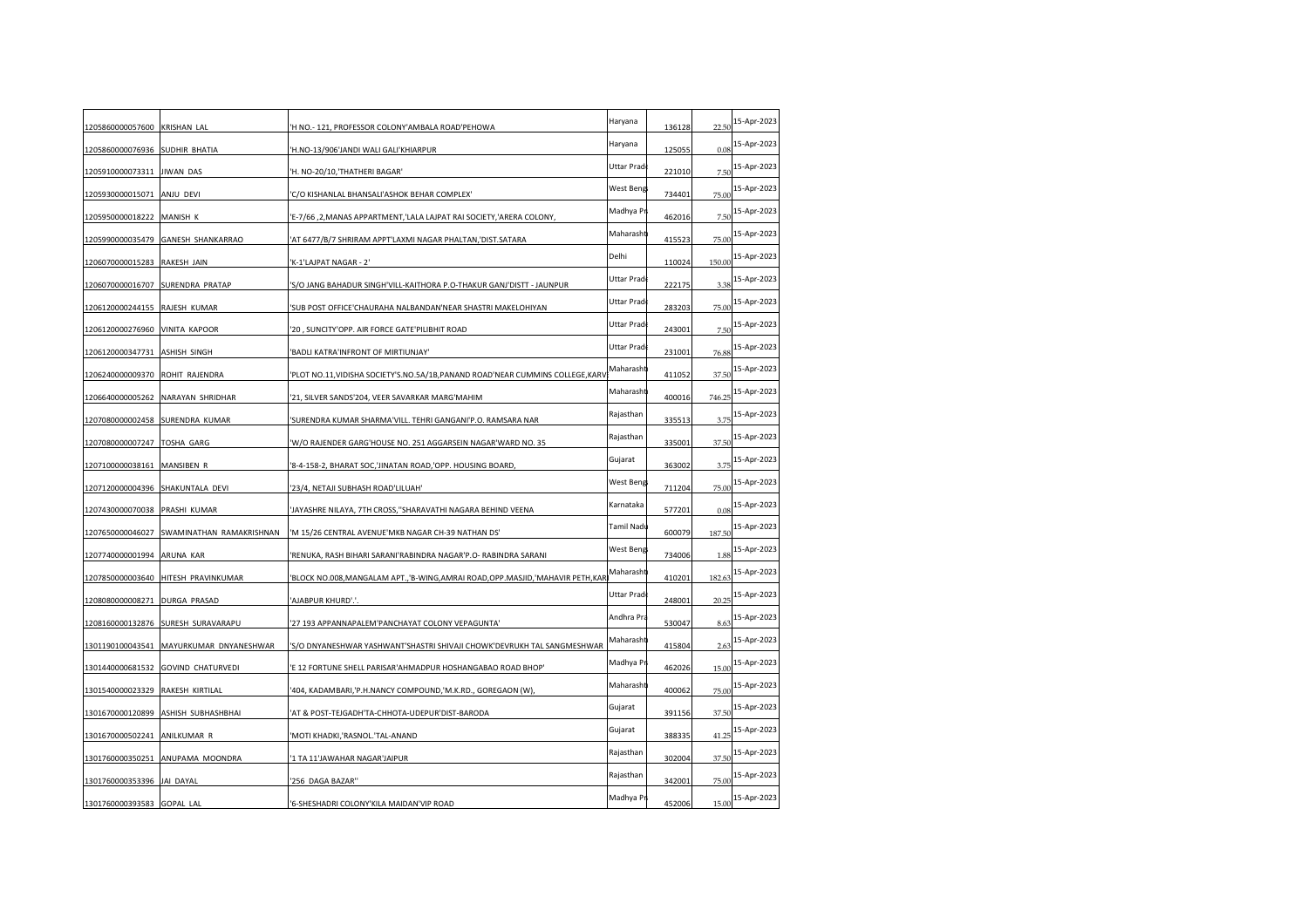| 1301760000684915 DEEPTI JAIN     |                                          | 'GOPAL GANJ'INFRONT OF GORJI LANE'                                           | Rajasthan  | 312605 | 3.75     | 15-Apr-2023 |
|----------------------------------|------------------------------------------|------------------------------------------------------------------------------|------------|--------|----------|-------------|
| 1301870000049711                 | DALASUKHBHAI CHHITABHAI                  | '167- SAMARPAN PARK'NR. BAPOD JAKAT NAKA'                                    | Gujarat    | 390019 | 3.75     | 15-Apr-2023 |
| 1301930000276300 SHAMSUL HASAN   |                                          | 'N S 43 HILL VIEW COLONY'JINDAL STEEL AND POWER LTD'KHARSIA ROAD             | Chhattisga | 496001 | 7.5(     | 15-Apr-2023 |
|                                  |                                          |                                                                              | Chhattisga |        |          | 15-Apr-2023 |
| 1301930000454179                 | <b>BHAGYA LAKSHMI</b>                    | QTR NO D 17'AIRPORT RESIDENTIAL COMPLEX'JAGDALPUR BASTAR DISTRICT            | bihar      | 494001 | 22.5(    | 15-Apr-2023 |
| 1301930000464472 DINESH KUMAR    |                                          | 'CHAUDHARY TOLA'SULTANGANZ'PO-MAHENDRU                                       | Jharkhand  | 800006 | 75.00    | 15-Apr-2023 |
| 1301930001023129 PRAVIN KUMAR    |                                          | OFFICERS HOSTEL NO 2 ROOM NO'269 DVC CTPS COLONY PO'CHANDRAPURA              | Madhya Pr  | 825303 | 31.88    | 15-Apr-2023 |
| 1301930001166297 RAKESH SONI     |                                          | 'NH 111 A 07 NTPC COLONY'VINDHYANAGAR'                                       |            | 486885 | 75.00    |             |
| 1301930001302918 ABHISHEK KESHAV |                                          | '4 SWANAND SAHAYOG HSG SOC NEAR'MSEB GOVT COLONY VISHRAMBAG'                 | Maharasht  | 416415 | 0.23     | 15-Apr-2023 |
| 1301930001716367                 | SURYA NARAYANA                           | QTR NO.468, TYPE-II'GC CRPF, DODDABALLAPUR ROAD'YELAHANKA                    | Karnataka  | 560064 | 15.00    | 15-Apr-2023 |
| 1301930001722252 MADHAV BAJAJ    |                                          | 'E 8/56'BASANT KUNJ'ARERA COLONY                                             | Madhya Pi  | 462016 | 15.00    | 15-Apr-2023 |
| 1301930001737121 LAXMI KANT      |                                          | 'H NO 101'PIPARI PA O'VILL PIPARI                                            | Uttar Prad | 241125 | 52.50    | 15-Apr-2023 |
| 1301930001861354                 | JITENDRA KUMAR                           | 'R N 9 HOSTEL NO 2'NTPC'SHAKTI NAGAR                                         | Uttar Prad | 231222 | 0.98     | 15-Apr-2023 |
| 1301930002263269                 | SUBHAM DE                                | 'VILL GULTI'APC RAJBALHAT'HOOGHLY                                            | West Beng  | 712408 | 3.75     | 15-Apr-2023 |
| 1301930002398191                 | SAGAR DATTATRAYA                         | 'NEAR NEW RAILWAY STATION'OLD KUPWAD ROAD GAJANAN'COLONY MALI PLOT           | Maharasht  | 416416 | 15.00    | 15-Apr-2023 |
| 1301990000023774                 | ASHOKBHAI RAMJIBHAI                      | 'D-33, AALAP HERITAGE'NR, SATYA SAI HOSPITAL'KALAWAD ROAD                    | Gujarat    | 360007 | 18.75    | 15-Apr-2023 |
|                                  | 1301990000307404 BHADRABEN BHUPENDRABHAI | 'SHIVANJALI, VIVEKAND SOCIETY'STREET NO.1 NR.RAMDEVPIR'TEMPLE                | Gujarat    | 365440 | 22.50    | 15-Apr-2023 |
|                                  | 1302080000046299 PANNA BHALCHANDRA       | 202/A, ODYESSEY, 'BHAKTI PARK, 'WADALA - EAST                                | Maharasht  | 400037 | 0.08     | 15-Apr-2023 |
|                                  | 1302310000004904 SURESH DEOKARAN         | " DEOASHISH "'RATANLAL PLOT'AKOLA                                            | Maharasht  | 444001 | 7.5(     | 15-Apr-2023 |
| 1302310000055979                 | ATUL SURESH                              | 'SHIVAJI SQUARE'MAIN ROAD'                                                   | Maharasht  | 444107 | 93.75    | 15-Apr-2023 |
| 1302310000070940 ZAFAR AHMED     |                                          | 'BEHIND TAJ SAW MILL'DESHPANDE PLOTS'OLD CTIY                                | Maharasht  | 444002 | 15.00    | 15-Apr-2023 |
| 1302310000076349 KISHOR MADANLAL |                                          | 'SHRAGI PLOTS"                                                               | Maharasht  | 444001 | 75.00    | 15-Apr-2023 |
|                                  | 1302310000097593 HIRALAL KISHANCHAND     | 'SINDHI CAMP'KACCHI KHOLI'                                                   | Maharasht  | 444001 | 7.50     | 15-Apr-2023 |
| 1302340000458892                 | ANURADHA GUPTA                           | 'C 95'SAINATH COLONY'                                                        | Madhya Pr  | 452018 | 7.88     | 15-Apr-2023 |
| 1302340000471983                 | <b>ASHOK KUMAR</b>                       | '95-C SAINATH COLONY'PIPLIYAHANA'                                            | Madhya Pr  | 452001 | 15.00    | 15-Apr-2023 |
| 1302590001039126 LALITA BANSAL   |                                          | '5-N-5, JAWAHAR NAGAR"                                                       | Rajasthan  | 335001 | 30.00    | 15-Apr-2023 |
| 1302790000148697 BALACHANDRAN T  |                                          | 'MOHAMMED JALAL AND SONS W.L.'P O BOX 747 MANAMA 239'SH SALMAN HIGHWAY       | NA         | 747    | 82.43    | 15-Apr-2023 |
| 1304030000009876                 | NAMRATA VITHAL                           | '6/442, MHB COLONY, 'JAI MAHARASHTRA NAGAR, 'TATA POWER HOUSE, BORIVALI EAST | Maharasht  | 400066 | 1,875.00 | 15-Apr-2023 |
| 1304140000602223                 | GUNJANKUMAR MANOJKUMAR                   | 'AT VADALI'DIS SK'                                                           | Gujarat    | 383235 | 7.50     | 15-Apr-2023 |
| 1304140000677072                 | SURESH CHANDRA                           | 'STATION ROAD''                                                              | Uttar Prad | 210001 | 75.00    | 15-Apr-2023 |
| 1304140001152388 DEEPAK GARG     |                                          | 'GALI NO 1'WARD NO 16 H NO 560'ANAND NAGAR                                   | punjab     | 142001 | 5.25     | 15-Apr-2023 |
| 1304140001332177 DEVPAL SINGH    |                                          | '16 D SECTOR 11'R P L TOWNSHIP'MOTIKHAVDI                                    | Gujarat    | 361140 | 22.50    | 15-Apr-2023 |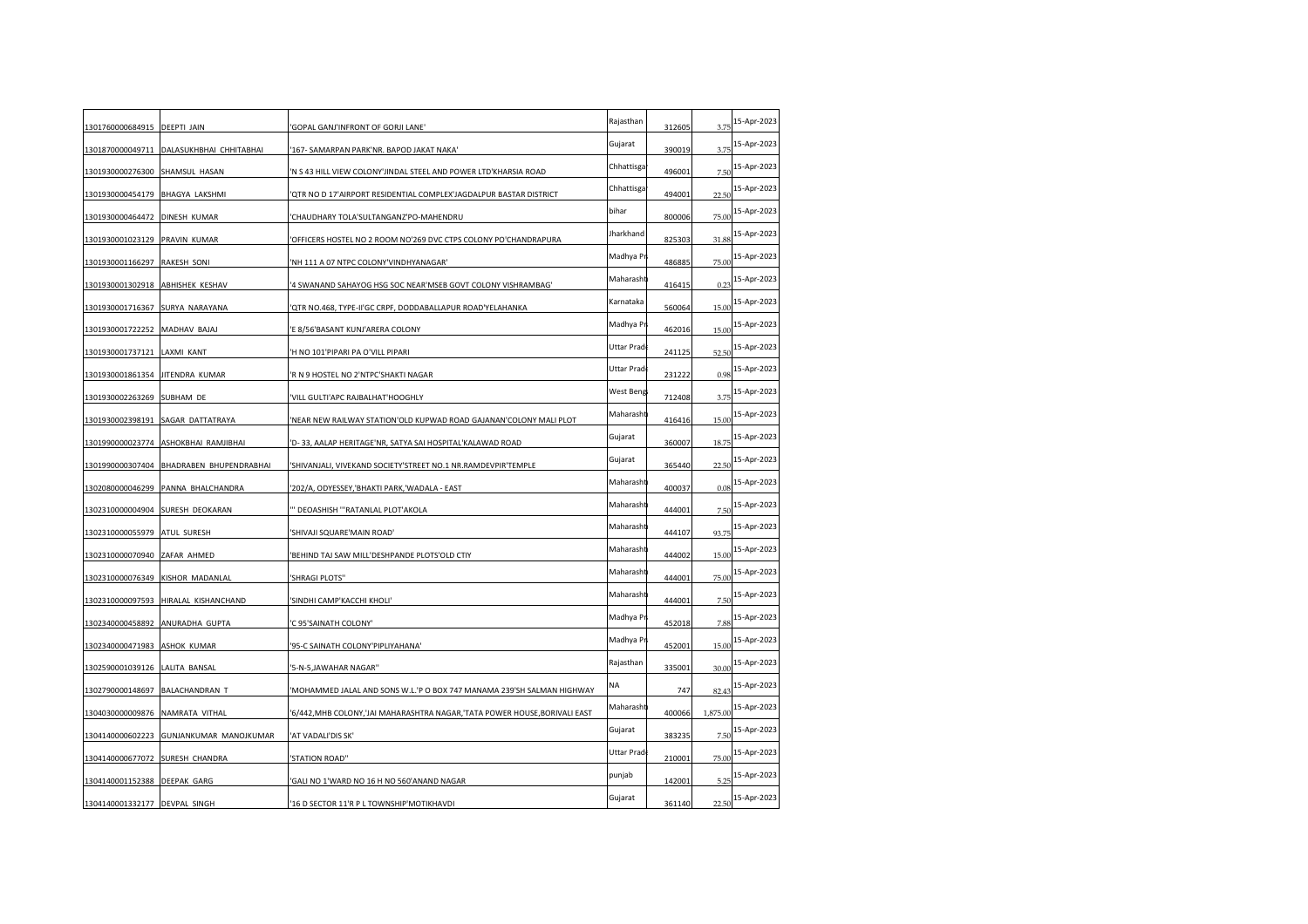|                                 |                                  | 'NEW COLONY NO 2 206'B N'                                                  | Madhya Pr  | 474001 | 7.50   | 15-Apr-2023 |
|---------------------------------|----------------------------------|----------------------------------------------------------------------------|------------|--------|--------|-------------|
| 1304140001538303                | TARUNA SHARMA                    | A 11 SHYAM SHRADDHA SOCIETY'NEAR MUKESH PARK SATELLITE'AHMADABAD CITY      | Gujarat    | 380015 | 11.25  | 15-Apr-2023 |
| 1304140003806697                | MANOJ KUMAR                      | AMRAPALI INSTITUTE'LAMACHAUR HALDWANI'                                     | Uttar Prad | 263139 | 40.88  | 15-Apr-2023 |
| 1304140004154586                | SANJEETKUMAR SARAN               | INS VALSORA'2M DET'                                                        | Gujarat    | 361150 | 37.50  | 15-Apr-2023 |
| 1304140005178497                | AJESH RAI                        | VILLAGE TENDUI'POST SHAKALDIHA BAZAR'                                      | Uttar Prad | 232104 | 23.55  | 15-Apr-2023 |
| 1304140005706868 SUJATA KELKAR  |                                  | BLOCK NO 3 ADITYA APPARTMENT'DATTA WADI SHIRGAON ROAD'KULGAON'             | Maharasht  | 421503 | 6.00   | 15-Apr-2023 |
| 1304140006244168 ITEE YADAV     |                                  | D-8 DEV NAGAR TONK ROAD'OPPOSITE GLASS'FACTORY DURGAPURA                   | Rajasthan  | 302018 | 22.5(  | 15-Apr-2023 |
|                                 | 1304140006769295 MUKESH ASHOKRAO | TRIVENI APT'SANGMESHWAR'                                                   | Maharasht  | 423203 | 104.25 | 15-Apr-2023 |
| 1304140007345704 NITISH KUMAR   |                                  | 'H N 3B/02 UCHAHAR UNCHAHAR'POLICE STATION UNCHAHAR'TAHSHIL UNCHAHAR       | Uttar Prad | 229404 | 2.25   | 15-Apr-2023 |
| 1601010000163662 SHASHI BHUSHAN |                                  | 'S/O SRI MUNESHWAR PRASAD'IN FRONT OF JAMUARJEE, 'HARNAHA TOLA, PATNA CITY | bihar      | 800008 | 22.50  | 15-Apr-2023 |
| 1601010000249112 ASHOK KUMAR    |                                  | 'HNO 306'WARD NO 23'RAGHUNATH GANJ                                         | Madhya Pi  | 483501 | 22.50  | 15-Apr-2023 |
| N30007910094680                 | RAJESH SUBHASH                   | 'PARATIK NAGAR, FLAT NO. 23,'BLDG NO. 9, PAUD ROAD'KOTHRUD                 | Maharasht  | 411029 | 7.50   | 15-Apr-2023 |
| N30007910095319                 | SIDDHESHWAR YASHWANT             | 13, NAVUTKARSH SOCIETY, WARD NO 5'STATION ROAD'VASIND EAST                 | Maharasht  | 421604 | 3.75   | 15-Apr-2023 |
| N30007910287884                 | <b>BRIJ MOHAN</b>                | HOUSE NO - 3075'SECTOR - 71'MOHALI                                         | punjab     | 160059 | 7.5(   | 15-Apr-2023 |
| N30007910309772                 | KIRAN NEMA                       | W - 26, TYPE - 4S, FLOOR - 3, SPL QTRS'HUDCO PLACE EXTENSION               | Delhi      | 110049 | 7.50   | 15-Apr-2023 |
| N30007910408787 SOURENDRA NATH  |                                  | '61/9 (MOORE AVENUE)'MANIK BANDYOPADHYAY SARANI'SREE RAM MOTORS            | West Beng  | 700040 | 11.25  | 15-Apr-2023 |
| N30007910433408                 | <b>SUNIL KUMAR</b>               | 'G - 26 / 408 POCKET G - 26'ROHINI SECTOR - 3'NEAR GYM PARK                | delhi      | 110085 | 366.00 | 15-Apr-2023 |
| N30007910480347                 | OM PRAKASH                       | '29 / 1'BHATIBABA WARD'GOLPURA KHIRKIYA                                    | Madhya Pr  | 461441 | 1.5(   | 15-Apr-2023 |
| N30007910677623                 | ALAKA SINGH                      | 'NEW COLONY'KRISHAN BIHARI NAGAR'FATEHPUR                                  | Uttar Prad | 212601 | 0.38   | 15-Apr-2023 |
| N30009511667929                 | Subramanian S                    | 42 Paruvatha Singh Raja Street'Tirunelveli Town'Tirunelveli                | Tamil Nadı | 627006 | 15.00  | 15-Apr-2023 |
| IN30009511878762 Akshay Nandan  |                                  | 'B 9 Flat No 403 Kalpak Estate Nr'Antop Hill Church Sion E'                | Maharasht  | 400037 | 74.25  | 15-Apr-2023 |
|                                 | N30011810167490 DEEPA MAHESHWARI | 4'GANESH NAGAR EXTENSION II'SHAKARPUR                                      | Delhi      | 110092 | 7.50   | 15-Apr-2023 |
| N30011810213569                 | SHAIL RANI                       | 15 ARYA NAGAR'P O & DISTT BIJNOR'                                          | Uttar Prad | 246701 | 30.00  | 15-Apr-2023 |
| N30011810363939                 | <b>BHAGWAN T</b>                 | BLOCK NO 9'HOUSE NO 9'EAST PATEL NAGAR                                     | delhi      | 110008 | 11.25  | 15-Apr-2023 |
| N30011810519264                 | SUDHA GUPTA                      | 'A 33'SAINIK NAGAR NAWADA'                                                 | Delhi      | 110059 | 7.50   | 15-Apr-2023 |
| N30011810522580 VINOD KUMAR     |                                  | 'FLAT NO 307 MANHATTAN STREET'MAHAGUN MODERNE SECTOR 78 GH02'UTTAR PRADE   | Uttar Prad | 201301 | 15.00  | 15-Apr-2023 |
| N30011810724189                 | POONAM JAIN                      | BU-7'SFS FLATS'PITAM PURA                                                  | Delhi      | 110088 | 37.50  | 15-Apr-2023 |
| N30011811173025                 | ALOK PANDOTRA                    | '205-A''SHASTRI NAGAR                                                      | Jammu and  | 180004 | 2.25   | 15-Apr-2023 |
| N30014210314741                 | RAMBHA ANIL                      | A14 UDYAN PRABHA 4TH FLOOR'TEJPAL SCHEME ROAD NO 3'VILE PARLE (E)          | Maharasht  | 400057 | 225.00 | 15-Apr-2023 |
| IN30017510225269                | JAYAMANI G                       | '68, KANJIKOVIL ROAD'K S PALAYAM POST'PERUNDURAI                           | Tamil Nadı | 638052 | 72.00  | 15-Apr-2023 |
| IN30017510524826 NITHYA J       |                                  | OLD NO 1A/1, NEW NO 4'ANNA STREET'                                         | Tamil Nadı | 636001 | 0.15   | 15-Apr-2023 |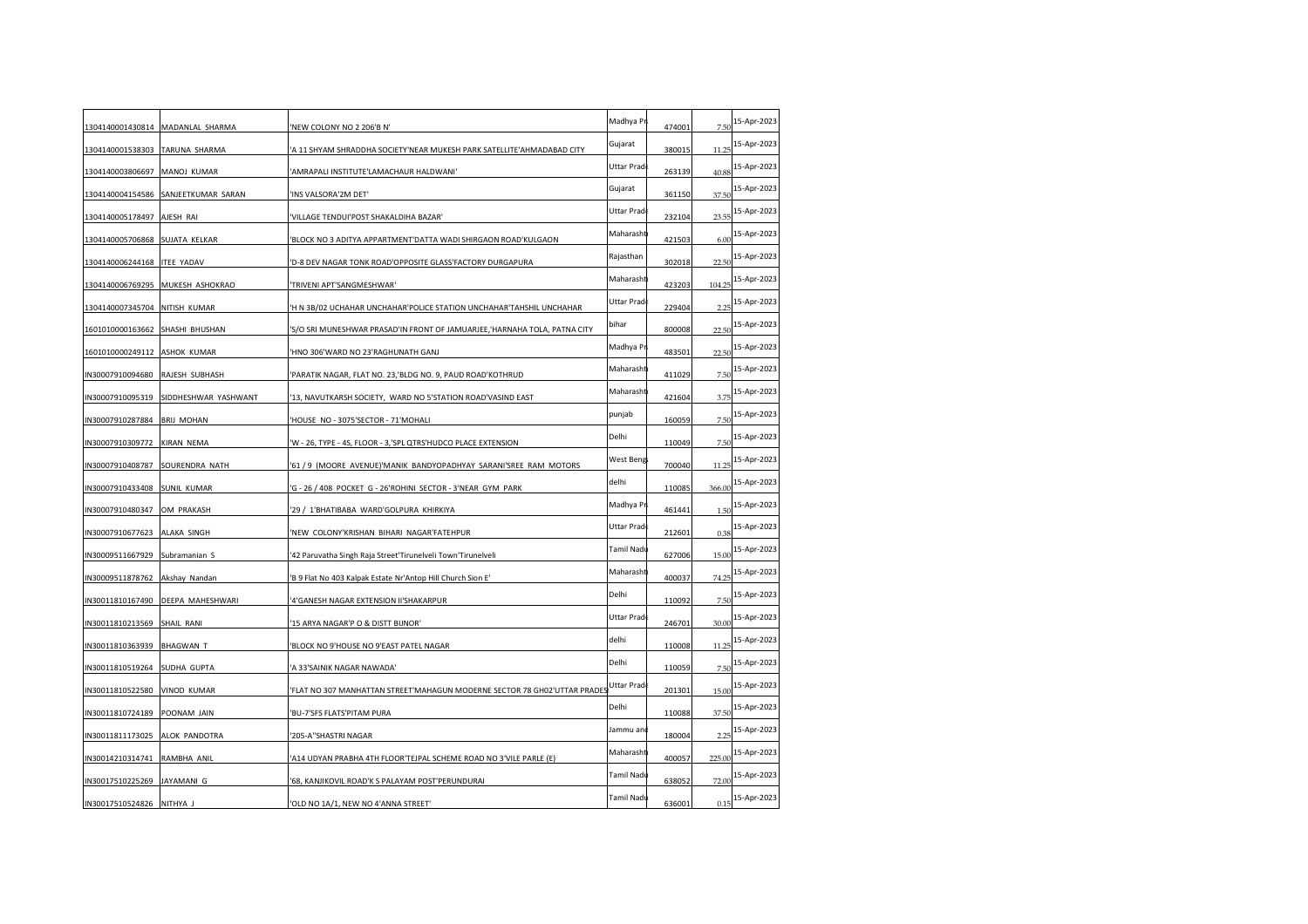| IN30018310467538               | SANGEETA GUPTA          | G 2/13 3RD FLOOR'MALVIYA NAGAR SOUTH DELHI'NEW DELHI                            | Delhi      | 110017 |        | 15-Apr-2023 |
|--------------------------------|-------------------------|---------------------------------------------------------------------------------|------------|--------|--------|-------------|
|                                |                         |                                                                                 | Uttar Prad |        | 15.00  | 15-Apr-2023 |
| IN30018311587933               | TASLEEM AHMAD           | M S AHMAD BRASS CORPORATION'GALSHAHEED'MORADABAD                                | Tamil Nadu | 244001 | 82.50  | 15-Apr-2023 |
| IN30018312315489               | <b>SUSHIL KUMAR</b>     | 3 369 4'ASHOK NGR P T COLONY EXTENSION'TUTICORIN                                | delhi      | 628008 | 37.50  | 15-Apr-2023 |
| IN30018312484048               | SATISH MOHINI           | 'B 171'SARASWATI VIHAR'                                                         | Uttar Prad | 110034 | 33.75  | 15-Apr-2023 |
| IN30018312974923               | ARUN KUMAR              | '2ND B 17'NEHRU NAGAR'                                                          |            | 201001 | 30.00  |             |
| IN30020610805663               | MANISHA AGRAWAL         | 338'GALI PEER PANCH'MATHURA                                                     | Uttar Prad | 281001 | 7.50   | 15-Apr-2023 |
| IN30021410412928               | <b>ABHIJIT R</b>        | 21/ DATT NIWAS 4TH FLOOR'T H KATARIA MARG'MAHIM(WEST)                           | Maharasht  | 400016 | 15.00  | 15-Apr-2023 |
| IN30021410540195               | ANITA NAYAK             | 35, SUBHASH CHOWK'OPP WATER TANK'                                               | Madhya Pr  | 452004 | 75.00  | 15-Apr-2023 |
| IN30021410562353               | ANIL R                  | B/16 SHRADDHA'PANDURANG WADI'GOREGAON(E)                                        | Maharasht  | 400063 | 15.00  | 15-Apr-2023 |
| IN30021411066588               | <b>MANISH SHAH</b>      | '901,9TH FLOOR, SHREE SAMARTH BLD,'KHARE GHAT ROAD DADAR (E)'PARSI COLONY - 607 | Maharasht  | 400014 | 450.00 | 15-Apr-2023 |
| IN30021411073972 RAJESH S      |                         | 17C KALPAK ESTATE'M M ROAD SION KOLIWADA'ANTOPHILL                              | Maharasht  | 400037 | 37.50  | 15-Apr-2023 |
| IN30021411171679               | JAYESH VORA             | BLOCK NO 49 1056'AZAD NAGAR 3 V D ROAD'ANDHERI WEST                             | Maharasht  | 400058 | 37.50  | 15-Apr-2023 |
| IN30021411311243               | ROHIT NARAYAN           | 204 JYOTHI CLIQUE'4TH CROSS ABHAYA REDDY LAYOUT'KAGGADASPURA MAIN ROAD'         | Karnataka  | 560093 | 37.50  | 15-Apr-2023 |
| IN30021411447149               | DINESH KUMAR            | FLAT NO 402 BLOCK A S B RESIDENCY'APARTMENT OPP ALLAHABAD BANK'SHEIKHPURA B'    | bihar      | 800014 | 97.50  | 15-Apr-2023 |
| IN30021411468265               | <b>ABHISHEK JAGNANI</b> | 83 BASANT BAHAR I'BOPAL'                                                        | Gujarat    | 380004 | 375.00 | 15-Apr-2023 |
| IN30021411646055               | SANJEEV DOSHI           | 'S NO 573 FLAT NO 27 RESHMA APARTMENT'BIBWEWADI'                                | Maharasht  | 411037 | 75.00  | 15-Apr-2023 |
| IN30021411833780               | TARUN KESWANI           | 33 EKLAVYA VIHAR SECTOR 13 ROHINI"                                              | Delhi      | 110085 | 0.75   | 15-Apr-2023 |
| IN30021411971973               | NIKET RAMESHBHAI        | PLOT NO 252 WARD 4 B RAMBAUG ROAD"                                              | Gujarat    | 370205 | 37.50  | 15-Apr-2023 |
| IN30021412080235               | PRAMILA DEVI            | 4 GOLA GHATA ROAD 3RD FLOOR"                                                    | West Beng  | 700048 | 18.00  | 15-Apr-2023 |
| IN30021412153594               | <b>KEKA SAHA</b>        | '19 GORA CHAND BOSE ROAD"                                                       | West Beng  | 700006 | 7.58   | 15-Apr-2023 |
| IN30021412203953               | ANKUR S                 | P 368 A B NO 2'GIDC FULPADA ROAD'KATARGAM                                       | Gujarat    | 395004 | 157.50 | 15-Apr-2023 |
| IN30021412784441               | YUGA ALOK               | NO 9-11-137 F1 ASWINI APTS'GANDHINAGAR'                                         | Andhra Pra | 533004 | 15.00  | 15-Apr-2023 |
| IN30021412844359               | RIAZ ISMAIL             | BLOCK A-3 OCEAN HEIGHTS TALEIGAO'DONAPAULA'                                     | Maharasht  | 403004 | 52.50  | 15-Apr-2023 |
| IN30021413059236               | AJAY KUMAR              | 'H NO 31/1 WARD 5'MANDI GOBINDGARH TEH AMLOH'                                   | punjab     | 147301 | 7.50   | 15-Apr-2023 |
| IN30021413102729               | MANOJ SHARMA            | '83/4 JAINA NAGAR BASTI SHEIKH"                                                 | punjab     | 144001 | 5.25   | 15-Apr-2023 |
| IN30021413341468               | SHOBHA KANSAL           | '4 / 5'JAGRITI VIHAR SAIKTAR'SECTOR 5                                           | Uttar Prad | 250005 | 37.50  | 15-Apr-2023 |
| IN30021413393621               | HARJEET MEENA           | I E 47, MAHAVEER NAGAR EXT'                                                     | Rajasthan  | 324005 |        | 15-Apr-2023 |
|                                |                         |                                                                                 | Maharasht  |        | 15.00  | 15-Apr-2023 |
| IN30021413520744               | <b>VINOD SITARAM</b>    | 'A/001 GROUND FLOOR SHIV BHAKTI CO OP'HSG SOC LTD BUILDING NO 3'PANCHARATNA (   |            | 401209 | 34.50  |             |
| IN30021413981846               | <b>MEENU BANSAL</b>     | 'C/O ARIHANT OPTICALS G M COLLEGE'CHOWK'                                        | orissa     | 768001 | 7.5(   | 15-Apr-2023 |
| IN30021414197508               | MAHENDRA KUMAR          | '301 GANESHALAYA'POLYTECHNIC ROAD'                                              | Jharkhand  | 826001 | 37.50  | 15-Apr-2023 |
| IN30021414934100 MANJULA SINGH |                         | 'GULZAR POKHAR SURENDRA KR SINGH"                                               | bihar      | 811201 | 15.00  | 15-Apr-2023 |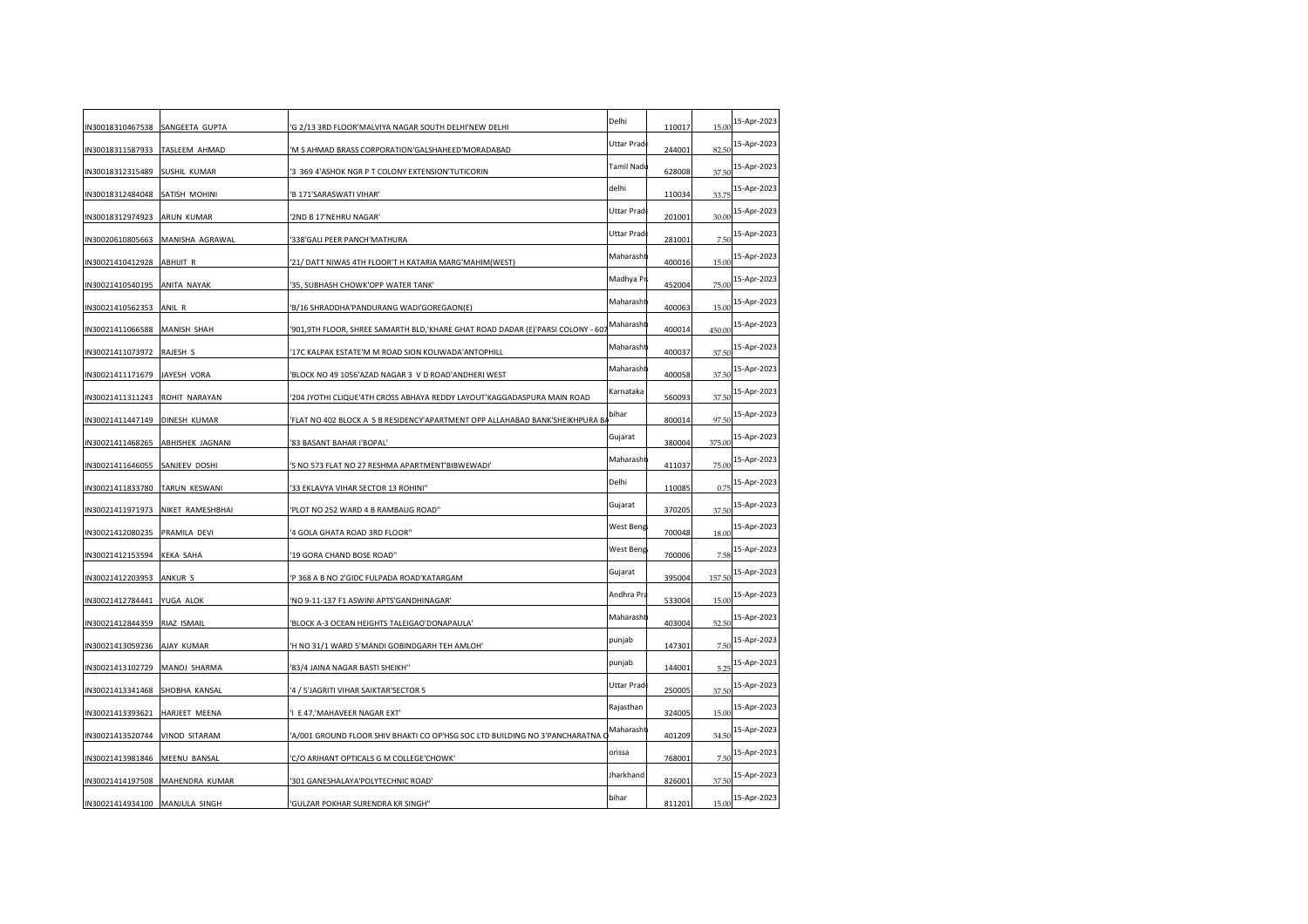| N30021415131286 INDIRA LAXMAN  |                                 | '89 SECTOR C VAIBHAV NAGAR"                                                   | Madhya Pr  | 452016 | 7.50     | 15-Apr-2023 |
|--------------------------------|---------------------------------|-------------------------------------------------------------------------------|------------|--------|----------|-------------|
| N30021415338250                | PRATIMA                         | FLAT NO 402 BLOCK A S B'RESIDENCY APARTMENT OPP ALLAHABAD'BANK SHEIKHPURA BA' | bihar      | 800014 | 142.50   | 15-Apr-2023 |
| N30021415903206 RAHUL ANIL     |                                 | FL NO F-204 BALWANTPURAM SAMRAJYA'L-5 SNO 110/1/A CTS NO 1148 KOTHRUD         | Maharasht  | 411038 | 1.5(     | 15-Apr-2023 |
| N30021415999238                | RAVINDER PAL                    | 115 ELDECO GREEN GOMTI NAGAR"                                                 | Uttar Prad | 226010 | 15.00    | 15-Apr-2023 |
| N30021417959539                | SUBHENDU MITRA                  | '5803 LONE ROCK ROAD FRISCO USA"                                              | NA         |        | 1,702.50 | 15-Apr-2023 |
| N30021418046570 SUBHASH GOVIND |                                 | '62 1 MADHALI GALLI PADALI BUDRUK TAL'KARVEER DIST KOLHAPUR'                  | Maharasht  | 416229 | 22.50    | 15-Apr-2023 |
| N30021418222555                | NALINKANT PAREKH                | 3 A VIDYADHAR SOCIETY NR MANISHA'CROSSING OLD PADRA ROAD'                     | Gujarat    | 390020 | 150.00   | 15-Apr-2023 |
| N30023910689053                | VIJAYALAXMI SHANMUKHAPPA        | SRI SHIVANANDA STORES'NO.731/1'MANDIPET                                       | Karnataka  | 577001 | 15.00    | 15-Apr-2023 |
| N30023910845070                | SOMASUNDARAM M                  | OLD NO. 7/5, NEW NO. 50'3RD CROSS, JAI BHARATH NAGAR                          | Karnataka  | 560033 | 22.5(    | 15-Apr-2023 |
| N30023910860456 RADHAKRISHNAN  |                                 | CHIT SHAKTI VILAS CHS'ROOM NO. 3, 1ST FLOOR'SUBHESH ROAD, NAVAPADA            | Maharasht  | 421202 | 37.50    | 15-Apr-2023 |
| N30023911370287 SREESHAILA K   |                                 | 'E 3/6,'OLD GATE VIJAYA VITTALA NAGAR'BELLARY(DT)                             | Karnataka  | 583123 | 15.00    | 15-Apr-2023 |
| N30023911602828                | NITISH KHANDELWAL               | S/O LAKSHMI NARAYAN'20/214 SIRKI MANDI LOHA'20/215 MANDI AGRA                 | Maharasht  | 411001 | 37.50    | 15-Apr-2023 |
| N30023912307036                | THALLA SHARADHA                 | '1.1.182/3'VINAYAK NAGAR'WARD 13                                              | Telangana  | 503001 | 1.65     | 15-Apr-2023 |
| N30023912710215 SATHEESH C     |                                 | 'S/O C. SANKARAN'CHATHANPULLIYIL HOUSE'THIRUVEGAPURA POST                     | KERALA     | 679304 | 2.63     | 15-Apr-2023 |
| N30023912859748 PADAM KUMAR    |                                 | H NO 2859'RAIKOT'RAIKOT                                                       | punjab     | 141109 | 5.25     | 15-Apr-2023 |
| N30023912891006 ASHISH KANTI   |                                 | APARNA BHAVAN'HRIDAYPUR'HRIDAYPUR                                             | West Beng  | 700127 | 5.10     | 15-Apr-2023 |
| N30023913013037                | MANOJ KUMAR                     | PALLIKUNNUMMAL HOUSE'KURICHIYIL'KURICHIYIL.P.O                                | KERALA     | 670102 | 22.50    | 15-Apr-2023 |
| N30023913181862                | RAJENDHAR BALERAO               | 6 22 825'RAJIV NAGAR COLONY'NIZAMABAD                                         | Telangana  | 503001 | 8.25     | 15-Apr-2023 |
| N30023913257598                | SREEJITH T                      | 502 SBI OFFICERS QUARTERS'PARASHURAM APARTMENTS LADYHILL'MANGALORE            | Karnataka  | 575006 | 56.25    | 15-Apr-2023 |
| N30023913292904                | SANTOSH JANGIR                  | 'B 3/ 60'SUDARSHANA NAGAR'BIKANER                                             | Rajasthan  | 334001 | 30.00    | 15-Apr-2023 |
|                                | N30023913498484 RAJESH ANANDRAO | KAMAL HIGHT A 10'SR NO 34 4 P K NAGAR'DHANKWADI                               | Maharasht  | 411043 | 153.30   | 15-Apr-2023 |
| N30023914101763                | THOMAS MANNATHU                 | AL BADIA OPTICAL LLC'P O BOX 15204'ALAIN                                      | <b>NA</b>  | 100000 | 75.00    | 15-Apr-2023 |
| N30023914109472                | SRIKUMAR S                      | 302 SAJANA APARTMENTS'7TH CROSS ROAD'BEJAI NEW ROAD                           | Karnataka  | 575004 | 52.50    | 15-Apr-2023 |
| N30023914360385                | SANDEEP BISAWA                  | 11 01 THE BAYSHORE'34 BAYSORE ROAD'SINGAPORE                                  | Madhya Pr  | 469976 | 2.63     | 15-Apr-2023 |
| N30023914407816 AKSHAY PRAKASH |                                 | 112 PRASANNA APARTMENT'BUDHWAR PETH'KARAD                                     | Maharasht  | 415110 | 15.00    | 15-Apr-2023 |
| N30023950060914 ROHIT SHAH     |                                 | 'B/3, GOVIND NIVAS'SAROJINI ROAD'VILE PARLE WEST                              | Maharasht  | 400056 | 15.00    | 15-Apr-2023 |
| N30026310070354                | JEHANGIR HOSSAIN                | KSHUDIRAM PALLY"BAHIRSARBA MANGALA PARA                                       | West Beng  | 713101 | 7.50     | 15-Apr-2023 |
| N30026310083739                | SHARMISTHA GHOSH                | AMBAGAN'TIKARHAT'PO - LAKURDI                                                 | West Beng  | 713102 | 37.50    | 15-Apr-2023 |
| N30028010010858                | SATYASHIL SHARAD                | E9 SURYAPRAKASH APTS'NEAR MAFCO'MARKET YARD ROAD                              | Maharasht  | 411037 | 75.00    | 15-Apr-2023 |
| N30032710402076 RAJAT KANTI    |                                 | 'MAHATIRTHAM BY LANE'BHATTACHARYA PARA,'BARUIPUR                              | West Beng  | 700144 | 7.50     | 15-Apr-2023 |
| IN30034310931749               | <b>GOVIND K</b>                 | 10, SHRUSHTI BUNGLOWS, NEAR' MURLIDHAR PARTY PLOT, 'SCIENCE CITY ROAD, SOLA   | Gujarat    | 380060 | 37.50    | 15-Apr-2023 |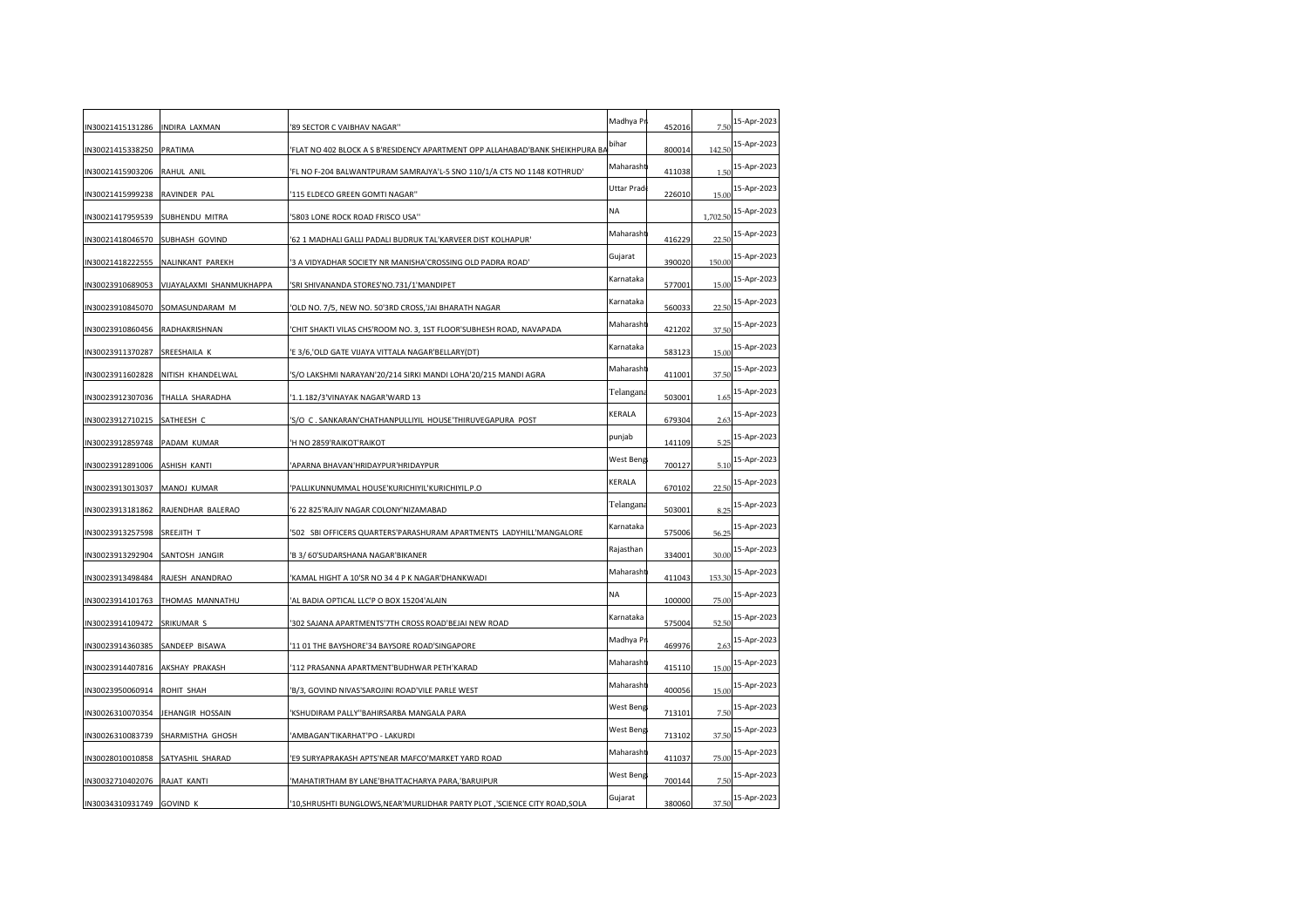| IN30034311122033                | KISHORSINH JATUBHA        | '246, SAMRATH NAGAR,'SARDARNAGAR,'                                      | Gujarat    | 382475 | 30.00  | 15-Apr-2023 |
|---------------------------------|---------------------------|-------------------------------------------------------------------------|------------|--------|--------|-------------|
| IN30034311274408                | KANAIYALAL BHAGWANDAS     | '1003 MASJIDVALI GALI'OPP PRAKASH CINEMA'GHEEKANTA ROAD                 | Gujarat    | 380001 | 150.00 | 15-Apr-2023 |
| IN30038610026203                | JAYARAM BANGERA           | 'C/9/102, NILGIRI COOP HSG SOCIETY'SECTOR-24'URAN ROAD, BELAPUR         | Maharasht  | 400614 | 3.75   | 15-Apr-2023 |
| IN30039411501295                | MANJULABEN SHIVENDRABHAI  | '1 AMBICA NAGAR SOCIETY NO 2'BEHIND H W P COLONY'CHANNI SAKAT NAKA      | Gujarat    | 390002 | 37.50  | 15-Apr-2023 |
| IN30039411940159                | VARINDAR KUMAR            | 'B-64'SECTOR-27'NOIDA                                                   | Uttar Prad | 201301 | 33.75  | 15-Apr-2023 |
| IN30039412171224                | P SELVI                   | 'S-3 IIND FLOOR'DAFFODIL APARTMENTS'AIRPORT ROAD LAWS PET               | Tamil Nadı | 605008 | 275.40 | 15-Apr-2023 |
| IN30039412576233                | S SREENIVASA              | 'PLOT NO 204'AMARAVATHI ARCADE'AMARAVATHI ROAD                          | Andhra Pra | 522007 | 3.75   | 15-Apr-2023 |
| IN30039412683884                | DHANSUKHBHAI V            | 'ROOM NO A/16'YOGI NAGAR, NR BADHIR VIDYALAYA'OP DABHAN                 | Gujarat    | 387320 | 9.38   | 15-Apr-2023 |
| IN30039413462928                | G GANESH                  | 'SOUTH MUNDRADAIPPUR POST'NANGUNERI TALUK'                              | Tamil Nadı | 627152 | 9.00   | 15-Apr-2023 |
| IN30039413916505                | S ANTONY                  | 'C 31 VALMUZHI STREET"                                                  | Tamil Nadı | 627416 | 15.00  | 15-Apr-2023 |
| IN30039414868253                | P SELVARAJU               | '13'V O C STREET NO-1'SURAMPATTI-POST                                   | Tamil Nadı | 638009 | 2.25   | 15-Apr-2023 |
| IN30039416289010                | JASWINDER KAUR            | 'H NO 39'PHASE 1'URBAN ESTATE                                           | punjab     | 147001 | 7.50   | 15-Apr-2023 |
| IN30039416362542                | KASICHAYANULA MANORANJANI | '11-5-453 PLOT NO 34'SRI SAI KRUPA APARTMENTS'RED HILLS                 | Telangana  | 500004 | 37.50  | 15-Apr-2023 |
| IN30039417239537                | K UDAYAGOVINDAYYA         | ARIKEJALU HOUSE'IDKIDU POST BANTWAL'                                    | Karnataka  | 574243 | 251.18 | 15-Apr-2023 |
| IN30039418022587                | POONAM DIXIT              | 'HNO C-16'K ROAD'MAHANAGAR EXTENSION SECTOR C                           | Uttar Prad | 226006 | 15.00  | 15-Apr-2023 |
| IN30039418136539                | DANY GEORGE               | 'MUTHUKULAM HOUSE'PO PAYAM EDOOR'VIA IRITTY                             | KERALA     | 670704 | 18.75  | 15-Apr-2023 |
| IN30039418716426                | SABITA SINGH              | QTR NO-III B 303'CUSTOMS AND CENTRAL EXCISE HIM VIHAR'MATIGARA          | West Beng  | 734010 | 241.80 | 15-Apr-2023 |
| IN30039419207493                | ABHIJIT DEY               | 'VILL DESHABANDHUPARA'ENGLISH BAZAR'                                    | West Beng  | 732102 | 7.5(   | 15-Apr-2023 |
| IN30039419293402                | KURVA MADHU               | 'H NO 2-61 2ND FLOOR'SERILINGAMPALLY'NEAR GANDHI STATUS                 | Telangana  | 500019 | 1.88   | 15-Apr-2023 |
| IN30040910072879                | VARDHMAN P                | '24/2 KEDIA APARTMENT'29 F DONGARSI ROAD'                               | Maharasht  | 400006 | 15.00  | 15-Apr-2023 |
| IN30040910091253                | SAMIR DHIRAJLAL           | '32 SINGH IND ESTATE NO.3'RAM MANDIR ROAD'GOREGAON (W)                  | Maharasht  | 400104 | 37.50  | 15-Apr-2023 |
| IN30045010023707                | RANJANA PRASAD            | A 309 MADHUSUDAN'MADHUR JIWAN COMPLEX NIMDHI ROAD'NEAR D V C SUBSTATION | Jharkhand  | 831003 | 52.50  | 15-Apr-2023 |
| IN30045010061415                | <b>BIRENDRA KUMAR</b>     | 'SWAPANLOK APTS, FLAT NO 806 B'20 SAIKIA SCHOOL RD'HOWRAH               | West Beng  | 711106 | 75.00  | 15-Apr-2023 |
| IN30045010134619                | HARISH BANSAL             | 'A -37, KAILASH COLONY,'NEW DELHI'                                      | Delhi      | 110049 | 15.00  | 15-Apr-2023 |
| IN30045010145742                | BHIKHCHAND DWARKADAS      | 'A/5.GOPESHWAR MAHADEV SOCIETY'BHAIRAVNATH ROAD'MANINAGAR               | Gujarat    | 380028 | 1.88   | 15-Apr-2023 |
| IN30045010550192                | MANGAL DEEP               | 'QTR NO JR 477'HINDALCO COLONY'RENUKOOT                                 | Uttar Prad | 231217 | 75.00  | 15-Apr-2023 |
| IN30045010632349                | NYAZ MOHEMMAD             | 'C-27 KUMBHA NAGAR'CHITTORGARH'                                         | Rajasthan  | 312001 | 15.00  | 15-Apr-2023 |
| IN30045010645249                | M D                       | '6113 PHASE IV'DLF CITY'GURGAON                                         | haryana    | 122002 | 7.50   | 15-Apr-2023 |
| IN30045010721433                | SATISH KUMAR              | '869/NG/B/SECTOR'PIPLANI'BHOPAL                                         | Madhya Pr  | 462021 | 6.75   | 15-Apr-2023 |
| IN30045010837276                | SANJAY G                  | 'LAXMI WAREHOUSING GAT NO 2328'GANGA CLUB ROAD'WAGHOLI POONA            | Maharasht  | 412207 | 375.00 | 15-Apr-2023 |
| IN30045011464342 PRAKASH KANIYA |                           | '11TH C ROAD'SARDARPURA RAMDEV TEMPLE'JODHPUR                           | Rajasthan  | 342001 | 15.00  | 15-Apr-2023 |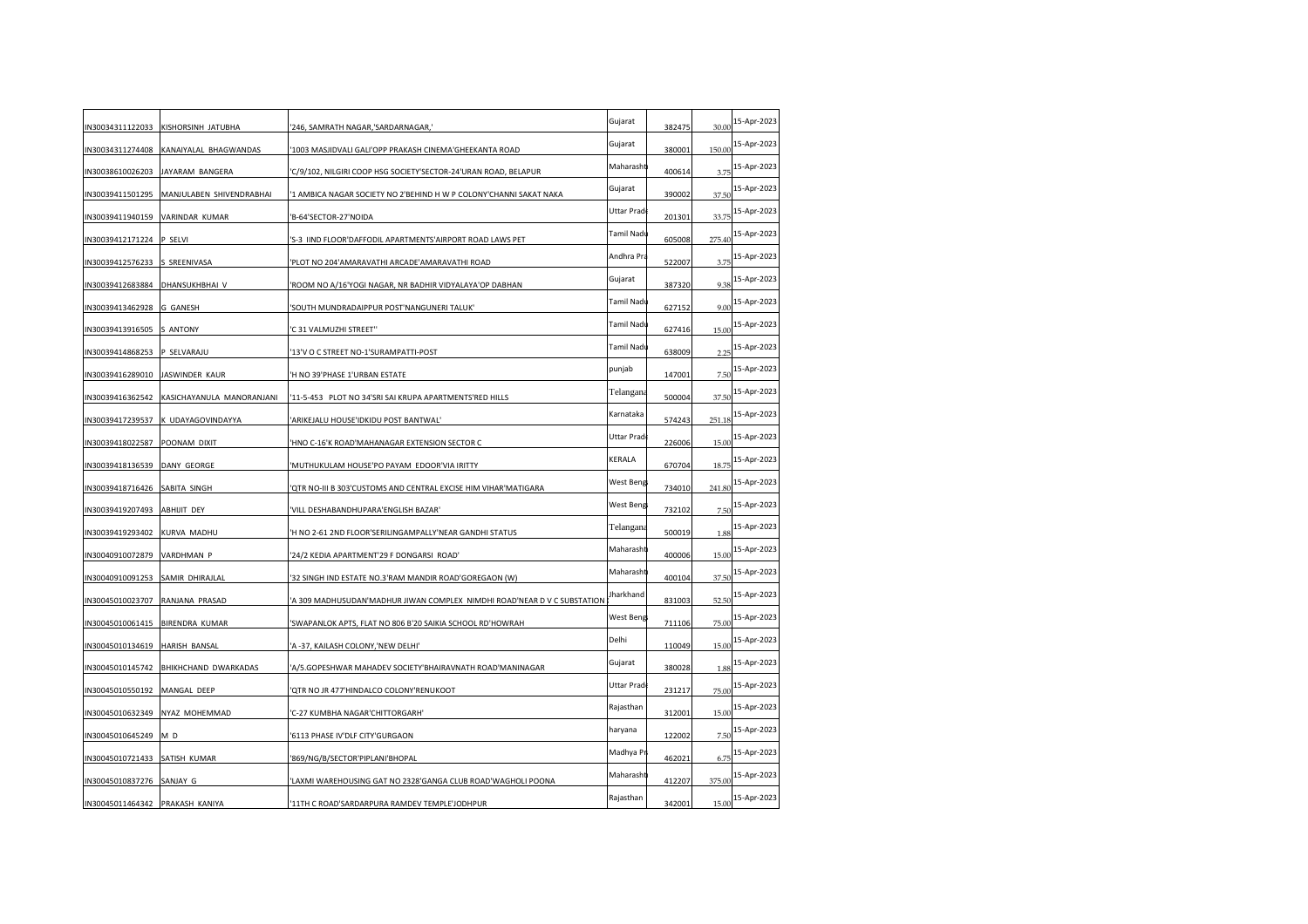| N30045011517509 RAM NARESH     |                                    | FLAT 204 PLOT 169 AND 170'KRISHNA SAGAR'NEW PANVEL                           | Maharasht   | 410206 | 0.98   | 15-Apr-2023 |
|--------------------------------|------------------------------------|------------------------------------------------------------------------------|-------------|--------|--------|-------------|
| N30045011530364                | NILESH JAIN                        | 51, MALHARGANJ'MAIN INDORE'MP                                                | Madhya Pr   | 452002 | 75.00  | 15-Apr-2023 |
| N30045011862743                | PRAMOD CHOPRA                      | '60 SHKSHAK NAGAR'AERODROME ROAD'                                            | Madhya Pr   | 452005 | 127.5  | 15-Apr-2023 |
| N30045011940722                | KALPANA RANI                       | V-280 SECOND FLOOR'FRONT PORTION'RAJOURI GARDEN                              | Delhi       | 110027 | 22.50  | 15-Apr-2023 |
| N30045012950213                | SATYA PRASAD                       | 'PO LOWER NATTHANPUR'DEHRADUN'UTTARANCHAL                                    | Uttar Prad  | 248001 | 90.00  | 15-Apr-2023 |
| N30045013439232 BABAN PRASAD   |                                    | 'RAHESH SHANKAR'ADV OPP PLAZA'NEW COLONY                                     | Jharkhand   | 834002 | 15.00  | 15-Apr-2023 |
| N30045013470903                | UMESH SRIVASTAVA                   | 'H N 231 JHUNSI HAVELIYA'POLICE STATION JHUNSI'TAHSHIL PHULPUR               | Uttar Prad  | 211019 | 15.00  | 15-Apr-2023 |
| N30045013627060                | SHASHANK CHANDRAKANT               | 'TPD 13TH FLOOR IDBI TOWER'IDBI BANK CUFF PARADE'MUMBAI                      | Maharasht   | 400005 | 3.75   | 15-Apr-2023 |
| N30045013742723                | <b>BICHCHHU DEVI</b>               | 'PLOT NO 194 KHASRA NO 86/2'RAMDEV NAGAR NANDRI'BANAR ROAD                   | Rajasthan   | 342015 | 7.5(   | 15-Apr-2023 |
|                                | N30045013751754 SHAZIA TARANNUM    | 'G 4 HUSSAIN TOWER'DARIYAPUR ROAD'NEAR DAISY NURSING HOME                    | bihar       | 800004 | 15.00  | 15-Apr-2023 |
| N30045013780307 SHARAD KANKANI |                                    | 'I-304 ASHOKA HEIGHTS'MOWA SHANKAR NAGAR'RAIPUR                              | Chhattisga  | 492001 | 22.50  | 15-Apr-2023 |
| N30045013781622                | <b>GAIKWAD PRIYA</b>               | B-702 PUJA TOWER CHS THANKAR PADA'NEAR BSNL TELIPHON EXCHANGE'KALYAN W       | Maharasht   | 421601 | 37.50  | 15-Apr-2023 |
| N30045013817362                | SIPRA MONDAL                       | 112 BASU LANE'PO BANSBERIA DT HOOGHLY'SBI BANK HOOGHLY                       | West Beng   | 712502 | 22.88  | 15-Apr-2023 |
| N30045013831586                | SAVITHA RAJEEVA                    | '17 SIDDESHWAR DARSHAN'SHANTI NAGAR'                                         | Maharasht   | 400604 | 3.75   | 15-Apr-2023 |
| N30045013890141                | DEEPAK JANKIRAM                    | YANJOLA ROAD'CHAMELI NAGAR'BHUSAWAL JALGAON                                  | Maharasht   | 425201 | 3.75   | 15-Apr-2023 |
| N30045013928359 BIPIN KUMAR    |                                    | 'C-8-259B'KESHAV PURAM'LAWRENCE ROAD                                         | Delhi       | 110035 | 7.50   | 15-Apr-2023 |
| N30045013936375                | VIBHU SHARMA                       | 'C-14 NORTH CITY'IZZAT NAGAR'BAREILLY                                        | Uttar Prad  | 243001 | 75.00  | 15-Apr-2023 |
| N30045013944486                | URMILA SINGH                       | 'VILL DEWRA PATIWAR'PO BHARAT NAGAR'ALLAHABAD                                | Uttar Pradı | 212106 | 75.00  | 15-Apr-2023 |
| N30045013998538                | SUBHASH AGARWAL                    | '9/103 AVC YOJNA 3'JHUNSI'ALLAHABAD                                          | Uttar Prad  | 211019 | 7.5(   | 15-Apr-2023 |
| N30045014065686 RASHMI SIROHI  |                                    | '343-A POCKET II'PHASE 1 MAYUR VIHAR'NEW DELHI                               | delhi       | 110091 | 17.63  | 15-Apr-2023 |
| IN30045014145090 AMAL DAS      |                                    | '17/E/1A PADMAPUKUR ROAD'NR BONKAR DOKAN'KOLKATA                             | West Beng   | 700092 | 150.00 | 15-Apr-2023 |
| N30045014151795                | AMRISH KUMAR                       | IDBI BANK KASI PLACE'DAKBUNGLOW ROAD'OPP HEERA PANNA PATNA                   | bihar       | 800001 | 7.50   | 15-Apr-2023 |
| N30045014162505                | RANAVIR PRASAD                     | 101 MAHADYIPUR HASANGANG'TOWN/VILL MUNGER ANCHAL SADAR'DIST MUNGER INFR      | bihar       | 811214 | 30.00  | 15-Apr-2023 |
| N30045014184738                | PRIYANKA KUMARI                    | 'B4/F2/D MOON CITY RAJIV PATH'DIMNA ROAD MANGO PO MANGO'PURBI SINGHBHUM      | Jharkhand   | 831012 | 600.00 | 15-Apr-2023 |
| N30045014228791                | SATISH MISRILAL                    | 505 MAITRI STREET'OPP MAHARAJA HOTEL'KAMOTHE SECTOR-21                       | Maharasht   | 410209 | 7.5(   | 15-Apr-2023 |
| N30045014231795 ANJU RANI      |                                    | 'NIRANJAN KUNJ'TV TOWER KE PICHHE'PILIBHIT                                   | Uttar Prad  | 262001 | 67.50  | 15-Apr-2023 |
| N30045014244488                | MANJEET                            | 471 GALI SUNAR WALI'BHARTHAL VILLAGE'NEW DELHI                               | delhi       | 110037 | 7.50   | 15-Apr-2023 |
| N30045014260108                | SATISH MANIKRAO                    | 'H NI 53'KANGARA OSMANABAD'OSMANABAD                                         | Madhya Pr   | 453501 | 7.5(   | 15-Apr-2023 |
| N30045014302497                | KUMAR PUSHPARAJ                    | 109 VISHAL CHAMBERS'SECTOR 18 NOIDA'NOIDA                                    | Uttar Prad  | 201301 | 0.75   | 15-Apr-2023 |
| N30045014310421                | <b>BHAVESH KUMAR</b>               | '8 2 253 AMINAPUR'WARD NO 8 BLOCK NO 2'KOPPAL                                | Karnataka   | 583231 | 15.00  | 15-Apr-2023 |
|                                | IN30045014347038 VISHVAS PANDURANG | '103 1ST FLOOR AMRITVAN SOC'BMC EXEC STAFF QTRS'MOHAN GOKHALE RD CIBA LAYOU' | Maharasht   | 400063 | 3.75   | 15-Apr-2023 |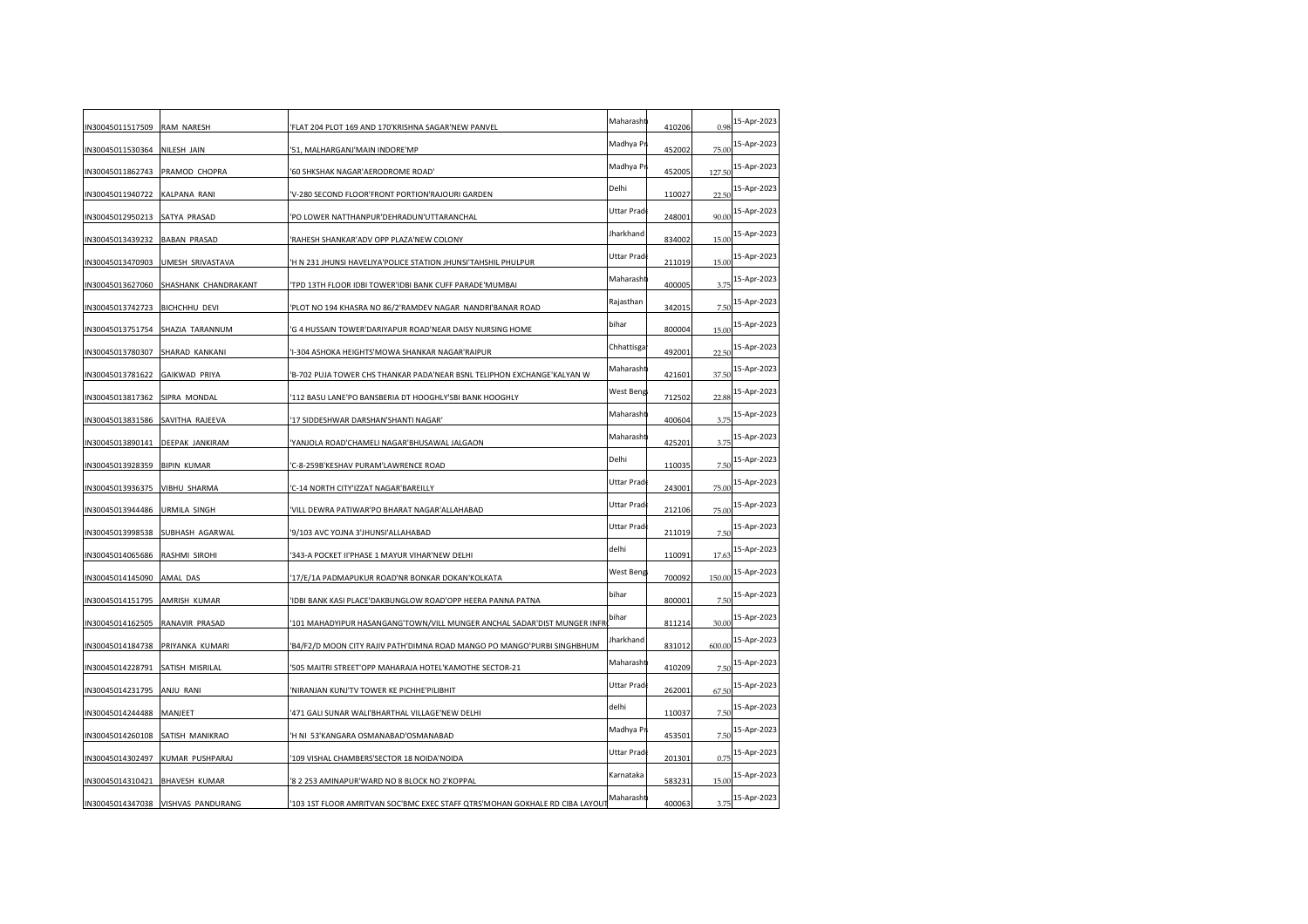| IN30045014348524              | VANDANA BAJPAI          | 86/325 DEO NAGAR'NR RAJPURWA THANA'KANPUR                                  | Uttar Prad | 208002 | 9.38   | 15-Apr-2023 |
|-------------------------------|-------------------------|----------------------------------------------------------------------------|------------|--------|--------|-------------|
| IN30045014349244              | <b>VIKAS KUMAR</b>      | D/1 SIGNAL BN'AT GC CRPF'LUCKNOW                                           | Uttar Prad | 226008 | 2.63   | 15-Apr-2023 |
| IN30045014352867              | ANTRIKSHA KUMAR         | 236 VAIBHAV LAXMI NAGAR'INDORE VIJAY NAGAR'INDORE                          | Madhya Pi  | 452010 | 2.25   | 15-Apr-2023 |
| IN30045014354864              | SONALI VISHVAS          | ROOM NO 103 MUNICIPAL STAFF QUATERS'CIBA LAYOUT GOREGAON E'MUMBAI          | Maharasht  | 400063 | 3.75   | 15-Apr-2023 |
| IN30045014390084              | <b>CHANDAN KUMAR</b>    | 59 PRAKASH NAGAR'NEAR NAVLAKHA SQUARE'INDORE                               | Madhya P   | 452001 | 75.00  | 15-Apr-2023 |
| IN30045014396642              | CHANDAN CHANDRAMANI     | AT DHEPURA PO NAWANI'PS JHANJARPUR'MADHUBANI                               | bihar      | 847410 | 159.00 | 15-Apr-2023 |
| IN30045014401733              | HETAL HIREN             | 17 SAROJ MAKRAND SOC'SB MARG DADAR W NR PLAZA'MUMBAI                       | Maharasht  | 400028 | 101.25 | 15-Apr-2023 |
| IN30045014405270              | NIKITA RAJKUMAR         | 1 MAHESH NAGAR VUDA ROAD'OPP TAPOVAN GOTRI'VADODARA                        | Gujarat    | 390021 | 37.50  | 15-Apr-2023 |
| IN30045014442602              | AJAY KUMAR              | RH NO J 5'SPANDAN NAGAR'SOUTH CIDCO N4                                     | Maharasht  | 431003 | 37.50  | 15-Apr-2023 |
| IN30045014446567              | NANDAN SINGH            | 'H NO 25 KHA'TILAKPUR'ALMORA                                               | Uttar Prad | 263601 | 37.50  | 15-Apr-2023 |
| IN30045014447692 BALJIT SINGH |                         | HE 1022'PHASE 1 S A S NAGAR'MOHALI                                         | punjab     | 160055 | 97.50  | 15-Apr-2023 |
| IN30045014453041              | <b>GEETA RAHUL</b>      | PLOT N 21'GURUKUL COLONY'JALGAON                                           | Maharasht  | 425001 | 5.25   | 15-Apr-2023 |
| IN30045014453611              | <b>GANESH RAGHUNATH</b> | 1202 SHIROLE ROAD'SHIVAJI NAGAR DATTA VASAHAT'PUNE CITY DECCAN GYMKHANA    | Maharasht  | 411004 | 7.5(   | 15-Apr-2023 |
| IN30045014466657              | RAGHUNATH GANAPATI      | ROOM NO 103'MUNCIPAL COLONY CIBA LAYOUT'GOREGAON EAST MUMBAI               | Maharasht  | 400063 | 3.75   | 15-Apr-2023 |
| IN30045014474114              | MANOHARLAL MOTILAL      | '717 SUDAMA NAGAR'INDORE'MADHYA PRADESH                                    | Madhya P   | 452009 | 7.50   | 15-Apr-2023 |
| IN30045014494302              | MANOJ TRYAMBAK          | MATA MAHAKALI NAGAR MALKAPUR'MALKAPUR BULDANA'BULDANA                      | Maharasht  | 443101 | 2.25   | 15-Apr-2023 |
| IN30045014495444              | POLU V                  | '1 54/6/504/A'MADINA GUDA VILLAGE MADINAGUDA'SHERILINGAM RANGAREDDY        | Telangana  | 500050 | 37.50  | 15-Apr-2023 |
| IN30045014524207              | ANURIDHI ARYA           | LALIT A FLAT NO 306'NANDED CITY SINHGAD ROAD'PUNE                          | Maharasht  | 411041 | 1.88   | 15-Apr-2023 |
| IN30045014531771              | <b>BIMALA MISHRA</b>    | 3 TILLAEE'BELAVA DEVARIYA'NR PRIMARY SCHOOL                                | Uttar Prad | 274001 | 150.00 | 15-Apr-2023 |
| IN30045014541335              | PRATIMA NARENDRA        | GADAKHASHEJAR YASHWANT COLONY'AURANGABAD ROAD GRAM NAGAR'TEHSIL NAGAR      | Maharasht  | 414001 | 15.00  | 15-Apr-2023 |
| IN30045080100894              | NANDKUMAR MANIKCHAND    | C/O MUDHOJI HIGH SCHOOL'PHALTAN'TAL PHALTAN                                | Maharashi  | 415523 | 7.50   | 15-Apr-2023 |
| IN30045080114419              | ASHOK JAGANNATH         | FLAT NO 5 RUNWAL FLORENTINE'RIGHT BHUSARI COLONY'PAUD ROAD KOTHRUD         | Maharasht  | 411038 | 7.50   | 15-Apr-2023 |
| IN30045080167393              | RASAL SANTOSH           | 'SARTHAK BUNGLOW PLOT NO 28'BEHIND GITAY HOSPITAL BAGADE MALA'BALIKASHRAM  | Maharasht  | 414001 | 0.75   | 15-Apr-2023 |
| IN30045080208008              | PRATIBHA GUNJAL         | 'A-1/204 RAHUL TOWERS'INDIRA SHANKAR NAGARI'OPP MAHARAJA COMPLEX PAUD ROAD | Maharasht  | 411038 | 75.00  | 15-Apr-2023 |
| IN30045080226718              | ANUJA KEMKAR            | 'D/9 PANCHARTNA CO-OP HSG SOC'CHENDHARE'                                   | Maharasht  | 402201 | 3.75   | 15-Apr-2023 |
| IN30045080247166              | CHANDRASHEKAR GOVINDRAO | '200/7 OLD BAZAR'KIRKEE'                                                   | Maharasht  | 411003 | 22.50  | 15-Apr-2023 |
| IN30045080443672              | PRASHANT P              | A-1/204 RAHUL TOWERS'BHUSARI COLONY'PAUD ROAD KOTHRUD                      | Maharasht  | 411038 | 75.00  | 15-Apr-2023 |
| IN30047610023838              | Sushilkumar Madhukar    | 'Aradhana'19th Road'Khar                                                   | Maharasht  | 400052 | 300.00 | 15-Apr-2023 |
| IN30047610114541              | ALOK KUMAR              | 14TH FLOOR, G / 1403'SECTOR - A, JAL VAYU VIHAR'A S ROAD, POWAI            | Maharasht  | 400076 | 375.00 | 15-Apr-2023 |
| IN30047610134686              | <b>ABHIJIT SAXENA</b>   | 'L-347, TARAPORE TOWERS'NEW LINK ROAD'OSHIWARA, ANDHERI WEST               | Maharasht  | 400053 | 281.25 | 15-Apr-2023 |
| IN30047640123628              | RAJESWARI               | NO 18 1ST CROSS 7TH MAIN'SYNDICATE BANK COLONY'BSK III STAGE               | Karnataka  | 560085 | 15.00  | 15-Apr-2023 |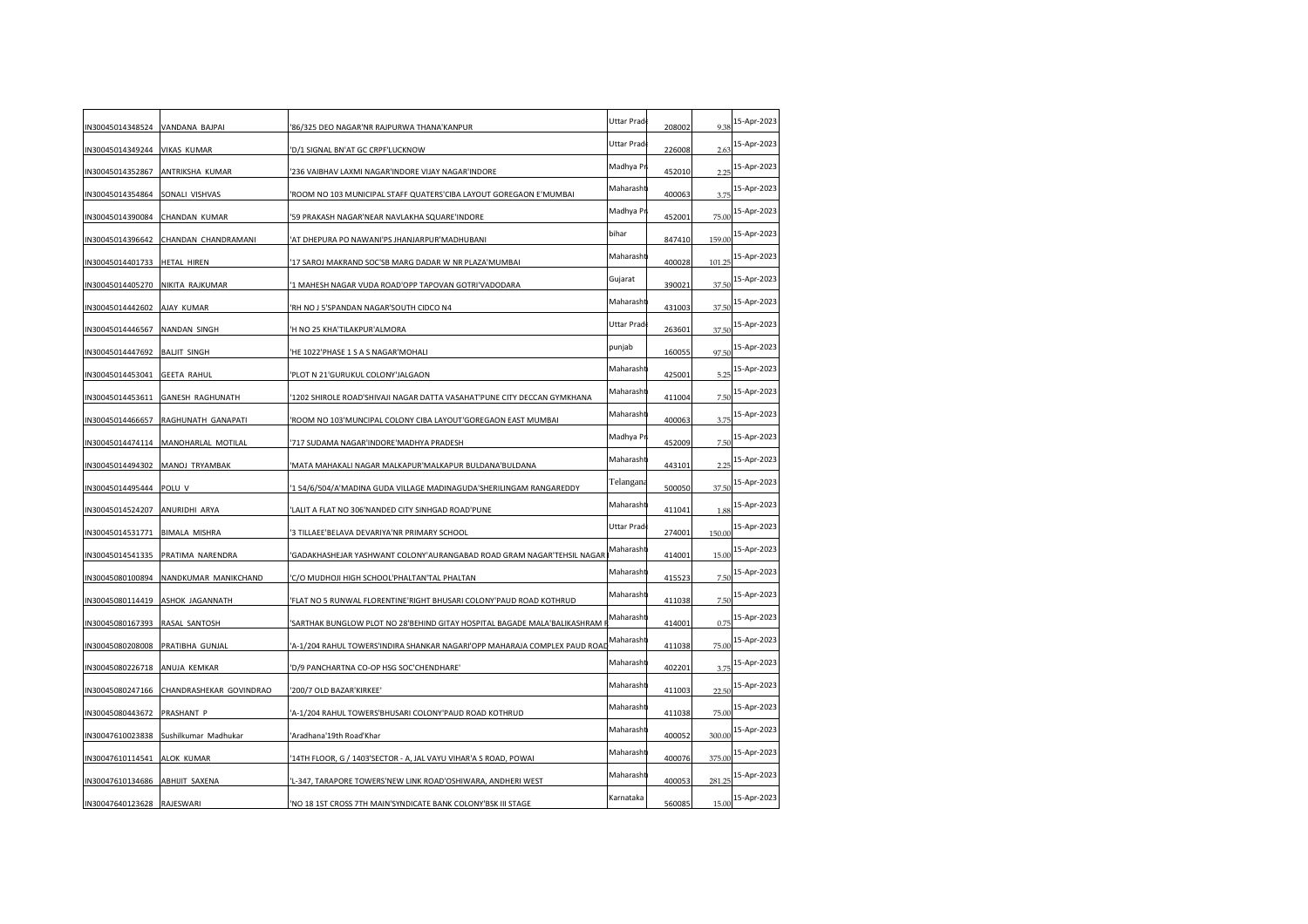| N30047640327397 MAHESH KUMAR   |                                    | 16 SCIENTIST HOSTEL'ROE COLONY'DIGHI                                     | Maharasht  | 411015 | 37.50  | 15-Apr-2023 |
|--------------------------------|------------------------------------|--------------------------------------------------------------------------|------------|--------|--------|-------------|
| N30047640965455                | SHARAN M                           | 'MOHINI MANSION'FLAT NO 02 KOPRI STN ROAD'KOPRI BEHIND ANAND THEATRE     | Maharasht  | 400603 | 18.75  | 15-Apr-2023 |
| N30047641113982                | RANGRAO TUKARAM                    | 18/5 ANAND NAGAR'PAUD ROAD'KOTHRUD                                       | Maharasht  | 411038 | 150.00 | 15-Apr-2023 |
| N30047641242796                | VIJAY P                            | 69 / 5, RIL SARYU APPARTMENT'DAHEJ BYPASS ROAD'OPP V D TOWNSHIP          | Gujarat    | 392001 | 15.00  | 15-Apr-2023 |
| N30047641253554                | MAHADEV YASHWANT                   | '64 DARYA SARANG RAHIWASHI SANGH'GEN ARUN KUMAR VAIDYA MARG'MAHIM        | Maharasht  | 400016 | 75.00  | 15-Apr-2023 |
|                                | N30047641533042 TARVENDER KUMAR    | 'MAJ GEN TK CHADHA'HOUSE NO 113/11,'MOHALLA SAIDANWALA                   | Haryana    | 132135 | 22.50  | 15-Apr-2023 |
| N30047641908209 ANAND ELLANTI  |                                    | A 27 HUDA COLONY'SAROORNAGAR'                                            | Telangana  | 500035 | 7.50   | 15-Apr-2023 |
| N30047642742170                | <b>BHAVNA DINESH</b>               | 5/6 ANANT CHAYA HSG SOC'PREM NAGAR'PIMPRALA ROAD                         | Maharasht  | 425002 | 37.50  | 15-Apr-2023 |
| N30047642852892                | E P                                | QUARTER NO 5011'SECTOR 4 D'                                              | Jharkhand  | 827004 | 22.5(  | 15-Apr-2023 |
| N30047643353710                | PRAPTI WASHIKAR                    | 'D / 404, S NO 42 / 12'HARMONY SUPPHIRE PARK, BALEWADI'NEAR MOZE COLLEGE | Maharasht  | 411045 | 7.50   | 15-Apr-2023 |
| N30048418686476 SNEHA GOEL     |                                    | 'H NO 384 R WARD NO 25 PARTLY'RAILWAY COLONY TEH PANIPAT'                | Haryana    | 132103 | 0.08   | 15-Apr-2023 |
| N30051310198029                | JANARDAN A                         | 'PRERNA 58/A'GAMDEVI ROAD'                                               | Maharasht  | 400007 | 262.50 | 15-Apr-2023 |
| N30051310575873                | SANDEEP KHANDELWAL                 | '136 ALKAPURI''ALWAR                                                     | Rajasthan  | 301001 | 37.50  | 15-Apr-2023 |
| N30051310748314                | ANANT NARAYAN                      | PLOT NO 33 PT COLONY'PRATAP NAGAR'                                       | Maharasht  | 440010 | 16.65  | 15-Apr-2023 |
| N30051310842587                | MOHAMMED SHAREEF                   | 'H NO 8/9/26'INSIDE FORT'                                                | Telangana  | 507001 | 7.50   | 15-Apr-2023 |
| N30051311197152 ASHWINI KUMAR  |                                    | 'FL NO C 202 SR NO 296/4/1'296/4/2 REVELL ORCHID'PORWAL ROAD LOHAGAON    | Maharasht  | 411015 | 0.08   | 15-Apr-2023 |
| N30051311445102                | AHAMED ALI                         | 'NEW NO 5 OLD NO 2 GANGAPPA STREET'VADAPALANI'CHENNAI                    | Tamil Nadı | 600026 | 0.75   | 15-Apr-2023 |
| N30051311455447                | <b>DATTATRAY S</b>                 | 245 ULKANAGRI'GARKHEDA AREA'                                             | Maharasht  | 431005 | 6.75   | 15-Apr-2023 |
| IN30051311606712               | ARUN GOKHALE                       | 'FLAT NO G2'SURYANSH ALOK B PLOT NO 416'ALOK NAGAR                       | Madhya Pr  | 452011 | 840.00 | 15-Apr-2023 |
| N30051311744849                | ANILKUMAR DINKAR                   | 202 KONARK MUGDHA APPT PL NO 36'SARASWATI LAYOUT'SWAWLAMBI NAGAR         | Maharasht  | 440022 | 7.50   | 15-Apr-2023 |
|                                | IN30051311971405 KAZA VIJAYAKUMARI | 'D FLAT NO A1 VIJAYA APTS'OPP NIRMALA CONVENT'PATAMATA VIJAYAWADA        | Andhra Pra | 520010 | 37.50  | 15-Apr-2023 |
| N30051312210927 BHASKAR KALYAN |                                    | '37/10/196/2'MASJID UP ROAD'AYYAPPANAGAR MURALI NAGAR                    | Andhra Pra | 530007 | 53.33  | 15-Apr-2023 |
| N30051312240277                | ANITA JAISWAL                      | 351 MOHALLA PATHAN'PALIAKALAN KHERI'                                     | Uttar Prad | 262902 | 75.00  | 15-Apr-2023 |
| N30051312372765                | A SANTHI                           | 4/62 KUMARAN NAGAR'KR THOPPUR'KONAGAPPADI                                | Tamil Nadı | 636502 | 225.00 | 15-Apr-2023 |
| N30051312452845 MR AVADHUT     |                                    | '958/102 GOKHALENAGAR"                                                   | Maharasht  | 411053 | 15.00  | 15-Apr-2023 |
| N30051312569752 R NARAYANAN    |                                    | 35 KANCHANCHANAGA APPARTMENT'I P EXTN PATPAR GANJ'                       | delhi      | 110092 | 8.25   | 15-Apr-2023 |
| N30051312655775 ASIYA SALAM    |                                    | C/o M A SALAM RETD DGM B/148'ALINAGAR PO ANISABAD'PATNA                  | bihar      | 800002 | 0.38   | 15-Apr-2023 |
| IN30051312659918               | <b>GEOJI C</b>                     | '152 BLOCK DS SECTOR III'PUSHP VIHAR M B ROAD'                           | delhi      | 110062 | 37.50  | 15-Apr-2023 |
| N30051312832034                | ARVIND PRATAPRAO                   | 'M P SHIROL''                                                            | Maharasht  | 416103 | 37.50  | 15-Apr-2023 |
| N30051312982690                | <b>LOTAN B</b>                     | '48 BHAIRAV NAGAR'OPP VEGETABLE MARKET GIDC ROAD'MAKARPURA BARODA        | Gujarat    | 390010 | 75.00  | 15-Apr-2023 |
| IN30051313453146 ASHA HIRALAL  |                                    | 'MUMBAI GALLI"                                                           | Maharasht  | 425401 | 15.00  | 15-Apr-2023 |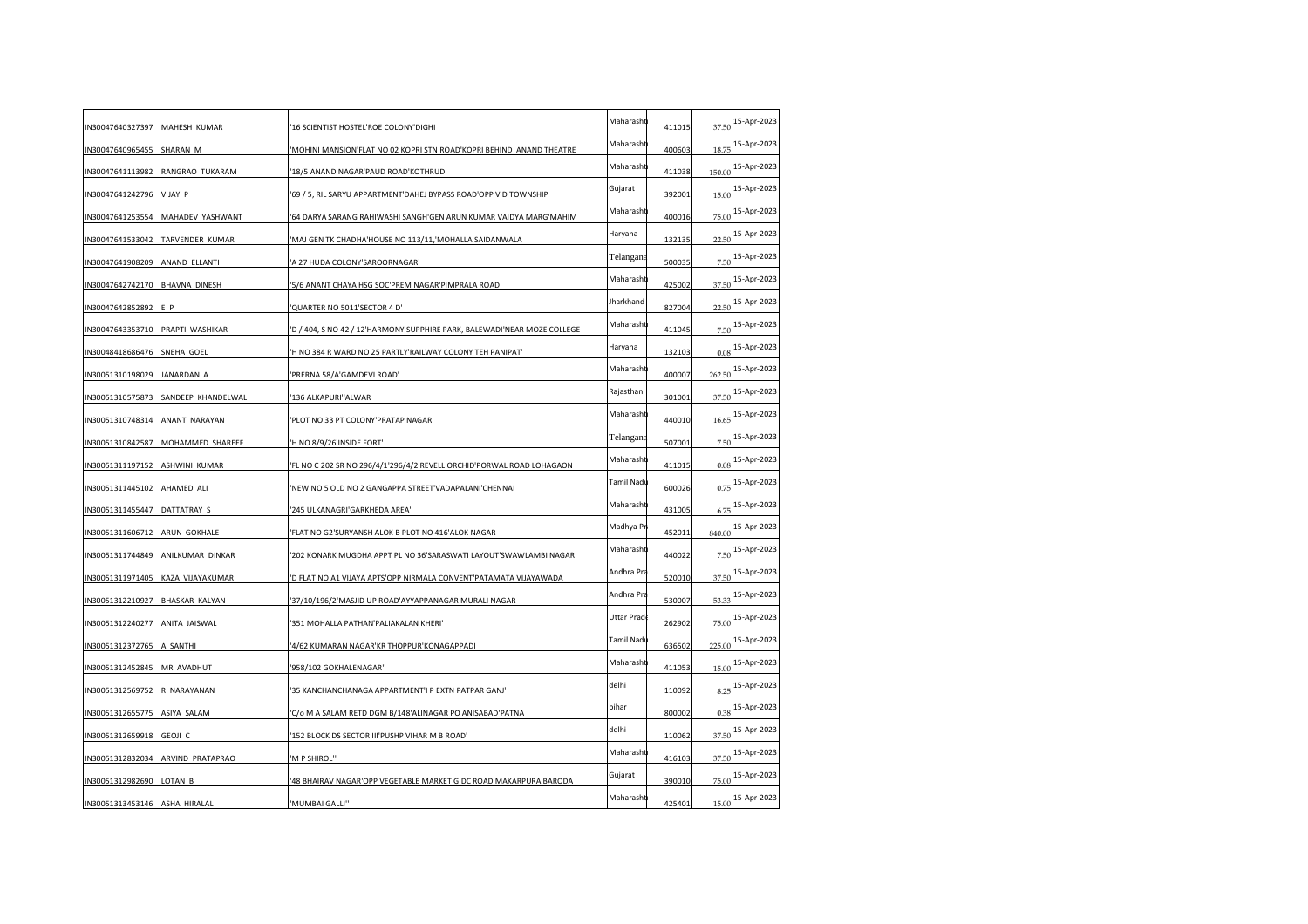| IN30051313896569 | s c                   | AT AND POST PARUJAN'VIA MAROLI BAZAR TA JALALPORE'NAVSARI                      | Gujarat    | 396436 | 0.08   | 15-Apr-2023 |
|------------------|-----------------------|--------------------------------------------------------------------------------|------------|--------|--------|-------------|
| IN30051314124545 | RAMESH REGONDA        | 'H NO 103 PRAGATHI RESIDENCY'NEAR GANESH TEMPLE MIYPUR'HYDERABAD               | Telangana  | 500050 | 0.08   | 15-Apr-2023 |
| N30051314526784  | LAKHVINDER SINGH      | 125 KESHO NAGAR'OPP KAL MATA MANDIR'DIST GURDASPUR                             | punjab     | 145001 | 15.00  | 15-Apr-2023 |
| IN30051314803156 | NARESH ALAPARTHI      | 'SISTRA MVA CONSTNG I PVT LTD'OFF NO 206 2 FLR OBEROI CHAMBERS 2'OFF LINK ROAD | Maharasht  | 400053 | 7.50   | 15-Apr-2023 |
| IN30051314847425 | SANJAY KAUL           | 'C/1927 SUSHANT LOK'PHASE 1'GURGAON                                            | Haryana    | 122002 | 30.00  | 15-Apr-2023 |
| IN30051315406977 | RENU GUPTA            | 'G 7 AGGARSEN NAGAR'SRIGANGANAGAR'                                             | Rajasthan  | 335001 | 75.00  | 15-Apr-2023 |
| IN30051315699059 | KABITA MISHRA         | 'C O IPSIT MISHRA PATTNAI K PARA'GT ROAD SAMBALPUR'                            | Orissa     | 768001 | 37.50  | 15-Apr-2023 |
| IN30051315894050 | PRIYABRATA KAR        | '1 K VALUE BLDG 3 FLR MUNNEKOLALA'MARTHAHALLI 6 CRS 6 MN'LAXMINARAYAN L/O B/   | Karnataka  | 560037 | 37.5   | 15-Apr-2023 |
| IN30051316426793 | VIKAS SIDHDANATH      | 'SR NO 82 2 SAWANI VIHAR PHASE II'FLAT NO 8 PUNE SATARA ROAD PUNE'KATRAJ PUNE  | Maharasht  | 411046 | 4.50   | 15-Apr-2023 |
| IN30051316776037 | AJIT SURESH           | 'AMAY SCEM 10 BILD 23'FLAT 10 PRADHIKARAN YAMUNANAGAR'NIGDI PUNE               | Maharasht  | 411044 | 5.25   | 15-Apr-2023 |
| IN30051317519242 | SARVESH U             | '1/10 RAJDULARI BLDG'SHIVAJI NAGAR WAGLE ESTATE'NR DSOUZA WADI THANE WEST      | Maharasht  | 400604 | 15.00  | 15-Apr-2023 |
| IN30051317541269 | SOHAN KUMAR           | 'H NO 243KH GRAM ASEEKHEDA'SEEKHEDA VEERAPUR'TEH BIJEYPUR                      | Madhya Pr  | 476337 | 37.50  | 15-Apr-2023 |
| IN30051317809625 | PRAFULL PANDEY        | 'C/O SUNIL CHANDRA JOSHI'NEAR SARASWATI SHISHU MANDIR'CHANTIDIH                | Chhattisga | 495001 | 0.08   | 15-Apr-2023 |
| IN30051318460255 | CHANDRAKANT S         | 'PIPLA FALIYA'NR KALKA MAA TEMPLE'KANSARA BAZAR                                | Gujarat    | 370001 | 30.00  | 15-Apr-2023 |
| IN30051318522726 | SUVARNA SUHAS         | 'SRINIVAS BLDG 2ND LEFT CROSS'NEAR RAGHAVENDRAMATH'NEW KHB COLONY HABBUW       | Karnataka  | 581306 | 0.75   | 15-Apr-2023 |
| IN30051318652725 | TRIDIB PALIT          | 'C2 B S MANSION VIVEKANANDA ROAD'GOVINDNAGAR KADMA'NEAR KISHORE SANGH          | Jharkhand  | 831005 | 7.50   | 15-Apr-2023 |
| IN30051318667240 | <b>VINOD KUMAR</b>    | 'AT BACHARI'PO DALIPPUR'DIST BHOJPUR ARA PS DHANGAIN                           | bihar      | 802158 | 90.00  | 15-Apr-2023 |
| IN30051318935662 | AMIT KUMAR            | 'RC 644 VANDANA VIHAR'KHORA COLONY G B NGR'HIMGIRI SCHOOL                      | Uttar Prad | 201301 | 2.63   | 15-Apr-2023 |
| IN30051319079620 | VIJESH K              | 'KALAPURAYIL HOUSE P O THRITHALLOR VA'DANAPALLY NEAR THRITHALLOOR GOVT SCH'C   | KERALA     | 680619 | 3.45   | 15-Apr-2023 |
| IN30051319266528 | <b>BHUSHAN NEHETE</b> | 'GANESH KRUPA BLDG'TEMBHODA ROAD'NEAR RAJ CINEMA                               | Maharasht  | 401404 | 9.00   | 15-Apr-2023 |
| IN30051319683257 | <b>KETAN PRADIP</b>   | 'KERA BHUJ KUTCH"                                                              | Gujarat    | 370430 | 15.00  | 15-Apr-2023 |
| IN30051319815237 | LEELAVATHI            | '219/6 OUT HOUSE'STH CROSS 8TH MAIN ROAD'2ND BLOCK JAYANAGAR                   | Karnataka  | 560011 | 1.88   | 15-Apr-2023 |
| IN30051319918921 | SUBHASHCHANDRA R      | 'KUBADHAROL VADALI SABARKANTHA''TA VADALI DIST S K                             | Gujarat    | 383235 | 7.50   | 15-Apr-2023 |
| IN30051319942726 | ASHISH KUMAR          | '104 KUTUMB APARTMENT'BHAWANI NAGAR GWALIOR'                                   | Madhya P   | 474004 | 3.75   | 15-Apr-2023 |
| IN30051320255775 | DIPESH KUMAR          | '428 RINCHHA RICHHA B'TH AASPUR'DISTT DUNGARPUR                                | Rajasthan  | 314022 | 37.50  | 15-Apr-2023 |
| IN30051320461985 | PARAG MARKU           | C 3/66 D G Q A VASAHAT'GOLIBAR ROAD'GHATKOPAR WEST D G Q A COLONY              | Maharasht  | 400086 | 41.25  | 15-Apr-2023 |
| IN30051320765371 | <b>BIMLA CHOPRA</b>   | 'H N 604 35 C YADAV COLONY'JABALPUR'NR LIC COLONY                              | Madhya Pr  | 482002 | 300.00 | 15-Apr-2023 |
| IN30051320826098 | ANURAG AGRAWAL        | 'D 18 A INDRAPURI COLONY'LAL KOTHI'NEAR TONK ROAD                              | Rajasthan  | 302001 | 0.75   | 15-Apr-2023 |
| IN30051321289662 | RAVI NARAYAN          | 'D 703 PURVA VENEZIA'YELAHANKA NEW TOWN'MOTHER DAIRY                           | Karnataka  | 560064 | 0.15   | 15-Apr-2023 |
| IN30051321328201 | PARVATI BHARAT        | 'ROOM NO 1 4TH FLOOR B4'BHIMASHANKAR SOCIETY OPP RAYAN'INTER SCHOOL 19/A NEI   | Maharasht  | 400706 | 7.50   | 15-Apr-2023 |
| IN30051321429883 | <b>NITIN CHOPRA</b>   | '8C/68 1ST FLOOR'4TH CROSS STREET WEST'THILLAINAGAR OPP THULASI PHARMACY       | Tamil Nadı | 620017 | 22.50  | 15-Apr-2023 |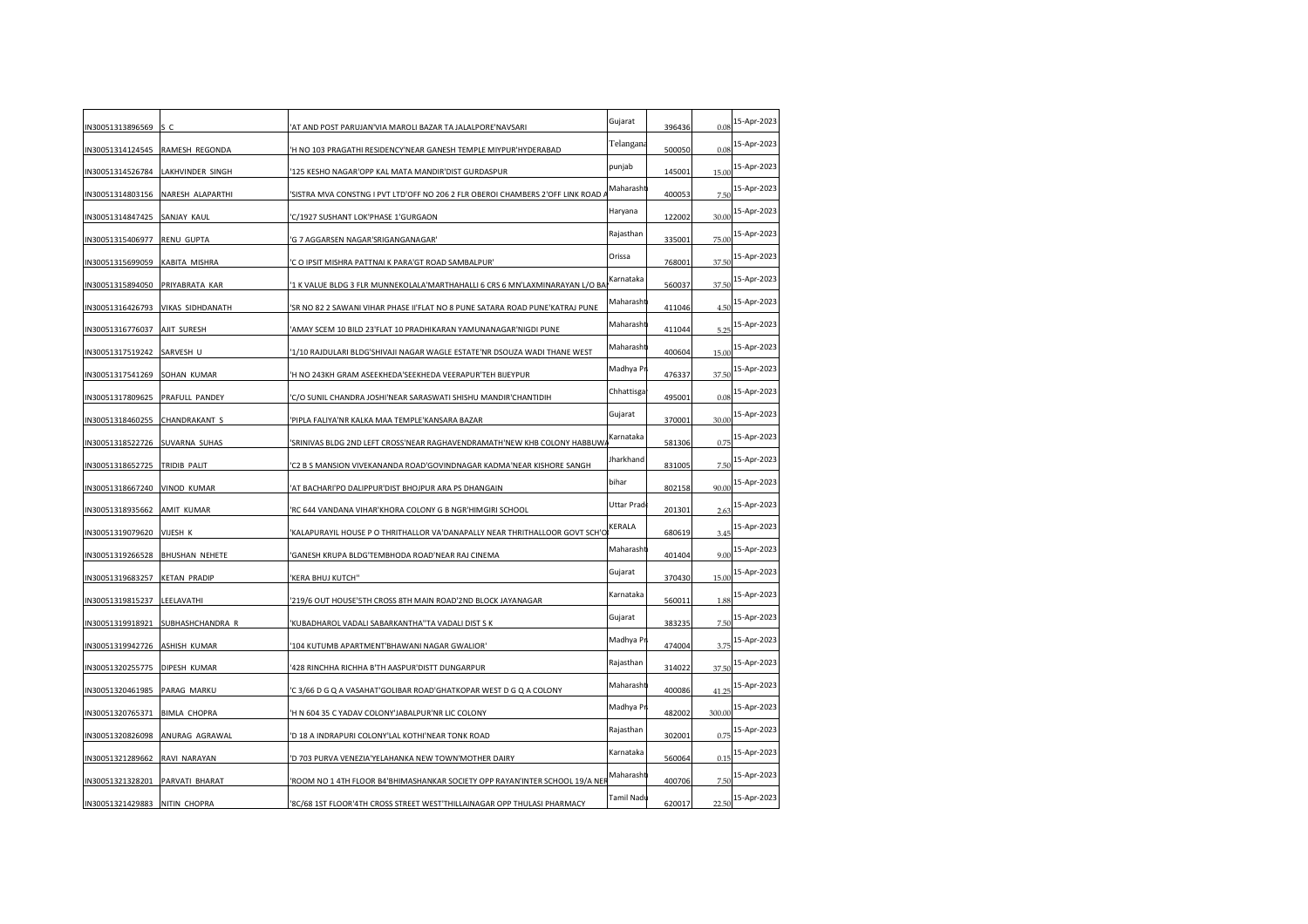| IN30051321589905                | <b>KULBIR SINGH</b>    | 'HOUSE NO 1511A WARD NO 33'MARUTI VIHAR'CHAKKARPUR                             | Haryana    | 122001 | 30.00  | 15-Apr-2023 |
|---------------------------------|------------------------|--------------------------------------------------------------------------------|------------|--------|--------|-------------|
| IN30051321610606                | ABHAY NAND             | 'B 195 ONGC NAGAR'PALAVASANA'                                                  | Gujarat    | 384003 | 0.08   | 15-Apr-2023 |
| IN30051321953788                | RAMKRISHNA PALOTRA     | 213 ROYAL KRISHNA RAU'NEAR EMERALD HEIGHTS SHCOOL'A B ROA                      | Madhya Pr  | 453331 | 1.88   | 15-Apr-2023 |
| IN30051322039520                | YOGENDRA YADAV         | 'NC 100"MPEB COLONY NC PAHADI KE PASS                                          | Madhya Pr  | 484220 | 1.13   | 15-Apr-2023 |
| IN30051322121782                | VIMLESH SINGH          | 'H NO 8 10 81 8 MOHALLA HANUMAT NAGAR'TOWN FAIZABAD POLICE STN'KOTWALI NAG.    | Uttar Prad | 224001 | 53.70  | 15-Apr-2023 |
| IN30051322163731                | ARCHANA G              | '1 INDIRA NIWAS SANT TUKARAM ROAD THA'KURWADI MULUND EAST BEHIND RIDDHI SI'D   | Maharasht  | 400081 | 3.75   | 15-Apr-2023 |
| IN30051322167082                | NEERAJ SHARMA          | 'H NO 528 SAINI VIHAR PHASE 2'BALTANA ZIRAKPUR'SAS NAGAR MOHALI                | punjab     | 140603 | 3.75   | 15-Apr-2023 |
| IN30051322264408                | CHANDRAJYOTI RAKESH    | 'FLAT NO 2 SIDDHI TERECCES RAYKAR NAG'AR OPP TARANGAN DHAYARI VADGAON BUDR'    | Maharasht  | 411041 | 32.10  | 15-Apr-2023 |
| IN30051322642535                | DHEERAJ JAIN           | 'MES ROAD ARIHANT BHAWAN'BEHIND GIRLS COLLEGE MORAR'                           | Madhya Pr  | 474006 | 40.20  | 15-Apr-2023 |
| IN30051322682204                | MITA R                 | 'JAY GATRAL MAA NEAR ARMY GATE'SHANKER TEKRI WATER TANK ROAD'JAMNAGAR JAMI     | Gujarat    | 361005 | 7.13   | 15-Apr-2023 |
| IN30051322711151                | NIRMALYA TRIPATHI      | 'FLAT NO 305/E SIMA ABASAN KANJIALPAR'A RAJARHAT NORTH 24 PARGANAS NEAR RE'CK  | West Beng  | 700135 | 3.75   | 15-Apr-2023 |
| IN30051322841269                | R ABAYAM               | 'NO 16/14 B 5'VISHAL APPT'40TH STREET NANGANALLUR                              | Tamil Nadı | 600061 | 0.60   | 15-Apr-2023 |
| IN30058910114105                | SANJAY KUMAR           | 'VILL - AKBARPUR'PO - RAJHAT'DIST - NAWADA                                     | bihar      | 805126 | 37.50  | 15-Apr-2023 |
| IN30058910116442                | AMRENDRA KUMAR         | 'VILL - GONDAPUR'PO - BUDHAUL'                                                 | bihar      | 805110 | 31.88  | 15-Apr-2023 |
| IN30058910230699                | MILAN PRASAD           | 'S/O SATYA NARAYAN PRASAD'WARD NO.14 GURUDWARA ROAD'JHUMRITELAIYA              | Jharkhand  | 825409 | 24.75  | 15-Apr-2023 |
| IN30063610291394                | PRAGNESH ANILBHAI      | 'DHOLIKUI'UNDI SHERI'DIST- ANAND                                               | Gujarat    | 388450 | 7.50   | 15-Apr-2023 |
| IN30066910060722                | PUPPALA SHANKARAIAH    | 'QUATER NO AN 4'POSTR C C I TOWN SHIP'DIST ADILABAD                            | Telangana  | 504003 | 37.50  | 15-Apr-2023 |
| IN30072410057932                | MANISH JAIN            | 'HO.NO.-7,SECTOR-4,'AVASH VIKASH COLONY'AGRA                                   | Uttar Prad | 282002 | 150.00 | 15-Apr-2023 |
| IN30074910171323                | RAJANIKANT LALBHAI     | 'FLT.NO.104,'SHUBHAM BLDG.''1ST FL,RAJAWADI 1ST RD,BEHIND'BK OF BARODA,GHATKOF | Maharasht  | 400077 | 37.50  | 15-Apr-2023 |
| IN30075710168642                | PRASAD KULKARNI        | '1 AMBIKA APARTMENTS'SHANKAR TEKDI'DANDIA BAZAR                                | Gujarat    | 390001 | 75.00  | 15-Apr-2023 |
| IN30075710631676 CHANDRAVADAN T |                        | 'NUTAN NAGAR'G BULD ROOM 15'TURNER ROAD BANDRA W                               | Maharasht  | 400050 | 37.50  | 15-Apr-2023 |
| IN30075711227216                | NANCY A                | 'MARIGOLD A-WING FLAT NO 204'BEHIND MANGATRAM PETROL PUMP'L B S MARG BHAN      | Maharasht  | 400078 | 37.50  | 15-Apr-2023 |
| IN30076510124134                | DEVENDRA SHASTRI       | 'H NO 165 ASHA PURA MATA KI GALI'2 SINGHPURI JAWAHAR MARG'GALI NO 2            | Madhya Pr  | 456006 | 22.5(  | 15-Apr-2023 |
| IN30077310168179                | PRONATI DAS            | '21 (2) SARAT CHATTERJEE ROAD"                                                 | West Beng  | 711101 | 6.60   | 15-Apr-2023 |
| IN30077310176602                | <b>KALPANA ROY</b>     | 'BIJOLI PARK'MADHYAMGRAM'                                                      | West Beng  | 700129 | 7.5(   | 15-Apr-2023 |
| IN30077310196019                | SHANTI DEVI            | '12/1/C, DR. P.K. BANERJEE ROAD'2ND FLOOR"'MULLICK FATAK", BLOCK - "C"         | West Beng  | 711101 | 15.00  | 15-Apr-2023 |
| IN30077310246552                | CHHAYA RANI            | 'ICHHAPUR GRAM (PASCHIM)'ICHHAPUR'FARIDPUR                                     | West Beng  | 713363 | 7.50   | 15-Apr-2023 |
| IN30088813085800                | SHASHI BALA            | '12/304'VASUNDHARA'.                                                           | Uttar Prad | 201012 | 15.00  | 15-Apr-2023 |
| IN30088813609888                | ADITI KHER             | STATE BANK COLONY'SHIVAJI NAGAR WARD TILLY'                                    | Madhya Pr  | 470002 | 15.00  | 15-Apr-2023 |
| IN30088814178689                | HARISH M               | '901, SUN FLOWER APT'ASHAPURI ROAD'NAVSARI                                     | Gujarat    | 396445 | 37.50  | 15-Apr-2023 |
| IN30088814338913                | <b>GHANSHYAM SINGH</b> | 'C/O MR.P.P. SINGH, DURGAPUR HOUSE'13 B'RAJENDRA NAGAR                         | bihar      | 800016 | 82.50  | 15-Apr-2023 |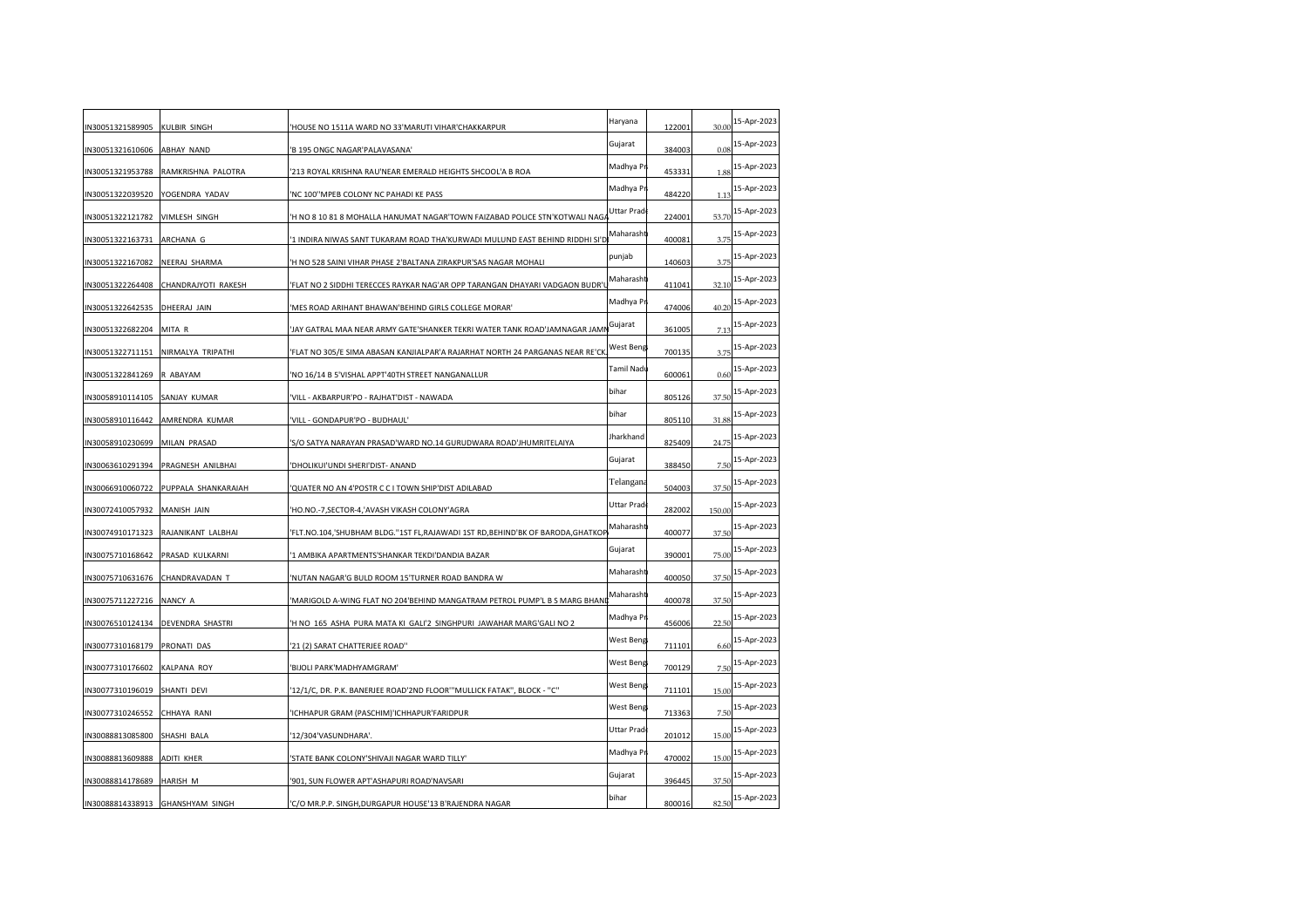| IN30088814864050                | <b>VIVEK BANDUKE</b> | 'PLOT NO 12'SHIRE LAYOUT'YAVATMAL                                              | Maharasht  | 445001 | 75.00  | 15-Apr-2023 |
|---------------------------------|----------------------|--------------------------------------------------------------------------------|------------|--------|--------|-------------|
| IN30094010023854                | NANAK CHAND          | C/O BANSAL RETREADERS'18'INDUSTRIAL AREA                                       | Chhattisga | 495686 | 150.00 | 15-Apr-2023 |
| IN30095810058982                | VINOD MISHRA         | '38, BATTALA BYE LANE'HIND MOTOR'HOOGHLY                                       | West Beng  | 712233 | 0.75   | 15-Apr-2023 |
| IN30095810088896                | SUBRATA MUKHOPADHYAY | 'VILL. PAWNAN'P.O. PAWNAN'P.S. POLBA                                           | West Beng  | 712305 | 12.00  | 15-Apr-2023 |
| IN30095810089000                | CHHABINATH SINGH     | '3/12, VIVEKANANDA SARANI'RANIA, BORAL'                                        | West Beng  | 700154 | 15.00  | 15-Apr-2023 |
| IN30096610176179                | INDRA AGRAWAL        | 'R-12/62'RAJ NAGAR'GHAZIABAD                                                   | Uttar Prad | 201002 | 450.00 | 15-Apr-2023 |
| IN30096610236247                | TEK CHAND            | 'H NO-181/7'AMIN ROAD'KURUKSHETRA                                              | Haryana    | 136118 | 15.00  | 15-Apr-2023 |
| IN30096610302387                | KAVITA AGARWAL       | 139'GANGAPUR'BAREILLY                                                          | Uttar Prad | 243005 | 3.75   | 15-Apr-2023 |
| IN30096610465692                | <b>GARIMA TYAGI</b>  | 'F-200'MANGLAM APP FLAT NO-5'MANGAL BAZAR LAXMI NAGAR                          | Delhi      | 110092 | 7.50   | 15-Apr-2023 |
| IN30097410035026                | SMITA KIRTI          | 'COSMO COMPUTERS,'235, JAY KHODIYAR COMMERCIAL CENTRE,'RAJPUTPARA MAIN ROA     | Gujarat    | 360001 | 0.08   | 15-Apr-2023 |
| IN30097410390922                | VIJAYKUMAR VRAJLAL   | '65, DURGA PARK,'DALMILL ROAD, BLOCK NO. 1,'NEAR ARVIND SOCIETY,               | Gujarat    | 360001 | 7.5(   | 15-Apr-2023 |
| IN30097410532580                | JITENDRA RAICHAND    | 'RAYON HOUSING SOCIETY NO. A-1-8,'OPP. ASHIRWAD HOSPITAL,'                     | Gujarat    | 362265 | 56.25  | 15-Apr-2023 |
| IN30097410788560                | LILUBEN LAKHUBHAI    | 'POST GIDC,'OPP. MADHAVANI COLLEGE,'                                           | Gujarat    | 360577 | 75.00  | 15-Apr-2023 |
| IN30097410789796                | JAYSHREE JITENDRA    | '1, RAYON HOUSING SOCIETY,'A/8,'OPP. ASHIRWAD HOSPITAL                         | Gujarat    | 362265 | 37.50  | 15-Apr-2023 |
| IN30097410820629                | IMTIYAZAHAMED A      | 'OPP. SONAWALA NAKA,"                                                          | Gujarat    | 370465 | 30.00  | 15-Apr-2023 |
| IN30097410924951                | VIJAY S              | 'SHANTI KRUPA,'HOUSE NO. 423,'NEAR WATER TANK, D.C. 5,                         | Gujarat    | 370205 | 15.00  | 15-Apr-2023 |
| IN30097411086952                | DINESH DEVSANGBHAI   | '2-B, GUNJANPARK,'B/H. ALAP CENTURY,'                                          | Gujarat    | 360005 | 7.5(   | 15-Apr-2023 |
| IN30097411440067                | NANDLAL KANTIBHAI    | JESINGPARA, 'RAMPARA, 'STREET NO. 1                                            | Gujarat    | 365601 | 23.2   | 15-Apr-2023 |
| IN30097411513764                | SALET HARSHIT        | 'NANA NAGAR WADA,"                                                             | Gujarat    | 360575 | 37.43  | 15-Apr-2023 |
| IN30097411756666                | SALMAN M             | 'JAMADAR STREET,'NR. M G ROAD,'                                                | Gujarat    | 362265 | 74.63  | 15-Apr-2023 |
| IN30097411789384 BHAVESHKUMAR N |                      | 'VAYU DEVATA NI POLE CHACHARIYA CHOWK"                                         | Gujarat    | 384265 | 6.38   | 15-Apr-2023 |
| IN30098210716373                | HASMUKHBHAI KANTILAL | 'A-36, UTSAV BUNGLOWS,"                                                        | Gujarat    | 384002 | 7.50   | 15-Apr-2023 |
| IN30100610039344                | A G                  | '20/4,1ST FLOOR, MARUTI TOWERS,'SANJAY PLACE'AGRA                              | Uttar Prad | 282002 | 375.00 | 15-Apr-2023 |
| IN30100610062017                | ANIL KUMAR           | 'A-552 KAMLA NAGAR''                                                           | Uttar Prad | 282005 | 7.50   | 15-Apr-2023 |
| IN30102221009567                | AKU VENKATA          | 'R/37'SIDDARTHA TOWERS'OPP RADHA THEATRE                                       | Andhra Pra | 524001 | 7.50   | 15-Apr-2023 |
| IN30102221398498                | KATTA KAMALA         | 'H NO 3 392/1'SPINNING MILL COLONY II'LALACHERUVU                              | Andhra Pra | 533106 | 37.50  | 15-Apr-2023 |
| IN30103915020641                | JAYSHREE JITENDRA    | 'C/O J R MADHANI'INDIAN RAYON HOU SOCIETY'OPP ASHIRWAD HOSPITAL                | Gujarat    | 362265 | 59.18  | 15-Apr-2023 |
| IN30105510043046                | ASHOK KUMAR          | 'FLAT NO.F-4, PLOT NO. 4/18'ABHI APARTMENT, SECTOR 5'RAJENDER NAGAR, SAHIBABAD | Uttar Prad | 201010 | 75.00  | 15-Apr-2023 |
| IN30105510214209                | DINESH AGARWAL       | '58, MOTI BHAWAN'SHAKKAR PATTI'                                                | Uttar Prad | 208001 | 187.50 | 15-Apr-2023 |
| IN30105510317304                | <b>SUNIL KUMAR</b>   | '143/1 SHASTRI NAGAR"                                                          | Uttar Prad | 208005 | 15.00  | 15-Apr-2023 |
| IN30108010774386 T RAJARAMAN    |                      | '18 BAMBOO BAZAR'VELLORE'                                                      | Tamil Nadı | 632004 | 15.00  | 15-Apr-2023 |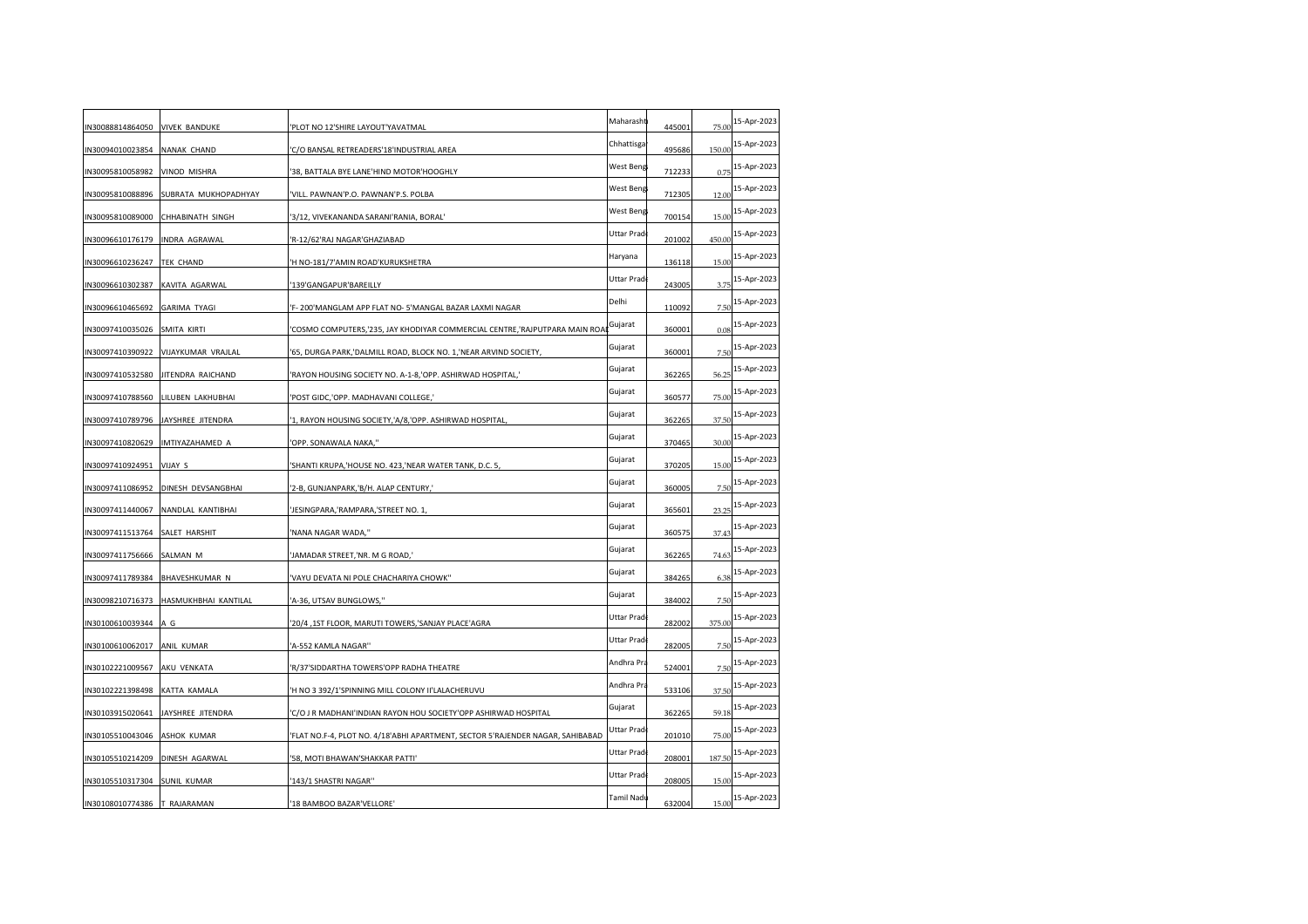| IN30108022020344              | S BANUMATHY          | 'NO 9A GUJEE IST CROSS STREET'ANNA NAGAR EAST'CHENNAI                              | Tamil Nadı | 600102 | 22.50  | 15-Apr-2023 |
|-------------------------------|----------------------|------------------------------------------------------------------------------------|------------|--------|--------|-------------|
| IN30108022386972              | M MANAK              | NO.76'BAZAAR ROAD'PALLAVARAM                                                       | Tamil Nadu | 600043 | 48.75  | 15-Apr-2023 |
|                               |                      |                                                                                    | Tamil Nadu |        | 37.50  | 15-Apr-2023 |
| IN30108022630976              | <b>T VENKATESAN</b>  | DOOR NO 124 49'KARUNGALPATTY MAIN ROAD'GUGAI                                       | Gujarat    | 636006 |        | 15-Apr-2023 |
| IN30112715595855              | ASHA DEEPAK          | 1/756 BHATIA STREET'NANPURA'SURAT                                                  | Rajasthan  | 395001 | 30.00  | 15-Apr-2023 |
| IN30112715768545              | DINESH CHAND         | RAMSWAROOP RAMESH CHAND'ANAND NAGAR COLONY'KHAIRTHAL                               | Uttar Prad | 301404 | 262.50 | 15-Apr-2023 |
| IN30112715843727              | <b>KAMLESH GUPTA</b> | 'C/O MUKESH KUMAR GUPTA'128/135 K BLOCK'KIDWAI NAGAR                               | Maharasht  | 208011 | 15.00  | 15-Apr-2023 |
| IN30112715888729              | RAJENDRA GALADAGEKAR | 4/101 SHRI SWAMIKRIPA'KOLSHET ROAD'DHOKALI NAKA THANE WEST                         |            | 400607 | 37.50  |             |
| IN30112716830802              | MAYA GHIYA           | 17/326, KEDAL GANJ'NEAR AKHAND ROADWAYS                                            | Rajasthan  | 301001 | 82.50  | 15-Apr-2023 |
| IN30113526601285              | D DHARMENDRA         | POORNIMA NILAYA'NAGARKATTE ROAD'MOODBIDRI                                          | Karnataka  | 574227 | 438.75 | 15-Apr-2023 |
| IN30113526835018 DINESH NAYAK |                      | 'S/O RAMESH NAYAK'ONTIKATTE'NEAR KADALKERE                                         | Karnataka  | 574227 | 7.88   | 15-Apr-2023 |
| IN30113526878796              | MOHANAKSHI H         | 'W/O LOHITH KUMAR S C'THALTHARA SHETTYHALI'SOMAVARPET TQ COORG                     | Karnataka  | 571236 | 1.88   | 15-Apr-2023 |
| IN30113526922578              | RAMYA PAI            | RAGHAVENDRA'NEAR PANCHAYATH OFFICE'BADANIDIYOOR                                    | Karnataka  | 576115 | 7.50   | 15-Apr-2023 |
| IN30114310427436              | TARUN AGGARWAL       | 178 URBAN ESTATE'SECTOR 7'                                                         | Haryana    | 134003 | 1.88   | 15-Apr-2023 |
| IN30114310638399              | MANINDER KAUR        | H NO 283'URBAN ESTATE'PHASE 1 DUGRI ROAD LUDHIANA                                  | punjab     | 141013 | 37.50  | 15-Apr-2023 |
| IN30114310783856              | MOHAMMAD DANISH      | 'H NO 2254/1'SECTOR 45 C'                                                          | punjab     | 160047 | 7.50   | 15-Apr-2023 |
| IN30114311310375              | PUJA BANSAL          | DURGA NIWAS PRANAMI MANDIR RD'ABOVE RAJESH AUTO STORES PUJABI PARA'SILIGUR         | West Beng  | 734001 | 30.00  | 15-Apr-2023 |
| IN30114311357417              | RAJESH KUMAR         | 11 B'NEW GRAIN MARKET'HANUMANGARH JN                                               | Rajasthan  | 335512 | 0.83   | 15-Apr-2023 |
| IN30115113527602              | JAIMINI G            | 'E - 701, ASHAVARI TOWER'B/H FUN REPUBLIC OFF SATELLITE'ROAD, NR ISCON CIRCLE, SAT | Gujarat    | 380015 | 75.00  | 15-Apr-2023 |
| IN30115122481276              | PRADEEP KUMAR        | AT BANSPANI BASTI'PO BANSPANI'PS JODA                                              | Orissa     | 758034 | 75.00  | 15-Apr-2023 |
| IN30115122553367              | MURLI MANOHAR        | 'VILL KOTI DO DHAR GAURA'TEH RAMPUR DISTT SHIMLA'RAMPUR                            | Himachal I | 172201 | 105.00 | 15-Apr-2023 |
| IN30115123583836              | KOMMANA SATISH       | 'FLAT NO 503 SAINADHA RESIDENCY'SAI NAGAR 3RD CROSS'D NO 12-3-54 ANANTAPUR         | Andhra Pra | 515001 | 112.50 | 15-Apr-2023 |
| IN30115124564182              | ANNU RIYAL           | 2 1 RLT VIHAR'TANDA'AKHNOOR                                                        | Jammu an   | 181201 | 7.50   | 15-Apr-2023 |
| IN30116030137929              | KANCHAN TIWARI       | 306- VAIBHAV APPARTMENT'SETHI COLONY'                                              | Rajasthan  | 302004 | 225.00 | 15-Apr-2023 |
| IN30118620127403              | PAWAN KUMAR          | '12- B'CIVIL LINES SOUTH'                                                          | Uttar Prad | 262001 | 7.50   | 15-Apr-2023 |
| IN30120910106718              | <b>NEHA GUPTA</b>    | V-11/41, 1st FLOOR'DLF CITY'PHASE - III                                            | Haryana    | 122002 | 150.00 | 15-Apr-2023 |
|                               |                      |                                                                                    | assam      |        |        | 15-Apr-2023 |
| IN30125029107496              | RAMBHA KUMARI        | C/O INDRADEEP RANJAN SINGH'SRIPURIA'NR BIHU TOLI FIELD                             | Rajasthan  | 786125 | 3.75   | 15-Apr-2023 |
| IN30127630403810              | SANJAY SANCHIHAR     | VITTHAL NATH JI KI GALI'NATHDWARA'DIST RAJSAMAND                                   |            | 313301 | 7.50   | 15-Apr-2023 |
| IN30127630658412              | MILAN KANTILAL       | 'C/O KANTILAL BROS'SUTARWADA'B/H NAG TEMPLE                                        | Gujarat    | 360575 | 15.00  |             |
| IN30127630701837              | SANGEETA RASIK       | '7 AMARNATH APPT 4 AMARNATH PLOT'B/H SWAMI NARAYAN TEMPLE'KALAWAD ROAD             | Gujarat    | 360007 | 18.75  | 15-Apr-2023 |
| IN30131321720258              | KIDOOR BHAGAVANDAS   | 'NO 35 57TH B CROSS 4TH BLCOK'RAJAJI NAGAR'RAJAJI NAGAR                            | Karnataka  | 560010 | 37.50  | 15-Apr-2023 |
| IN30133017648457 LALITA BAI   |                      | 33 GOPOOR'PRIKANKO COLONY'INDORE                                                   | Madhya Pr  | 452009 | 3.75   | 15-Apr-2023 |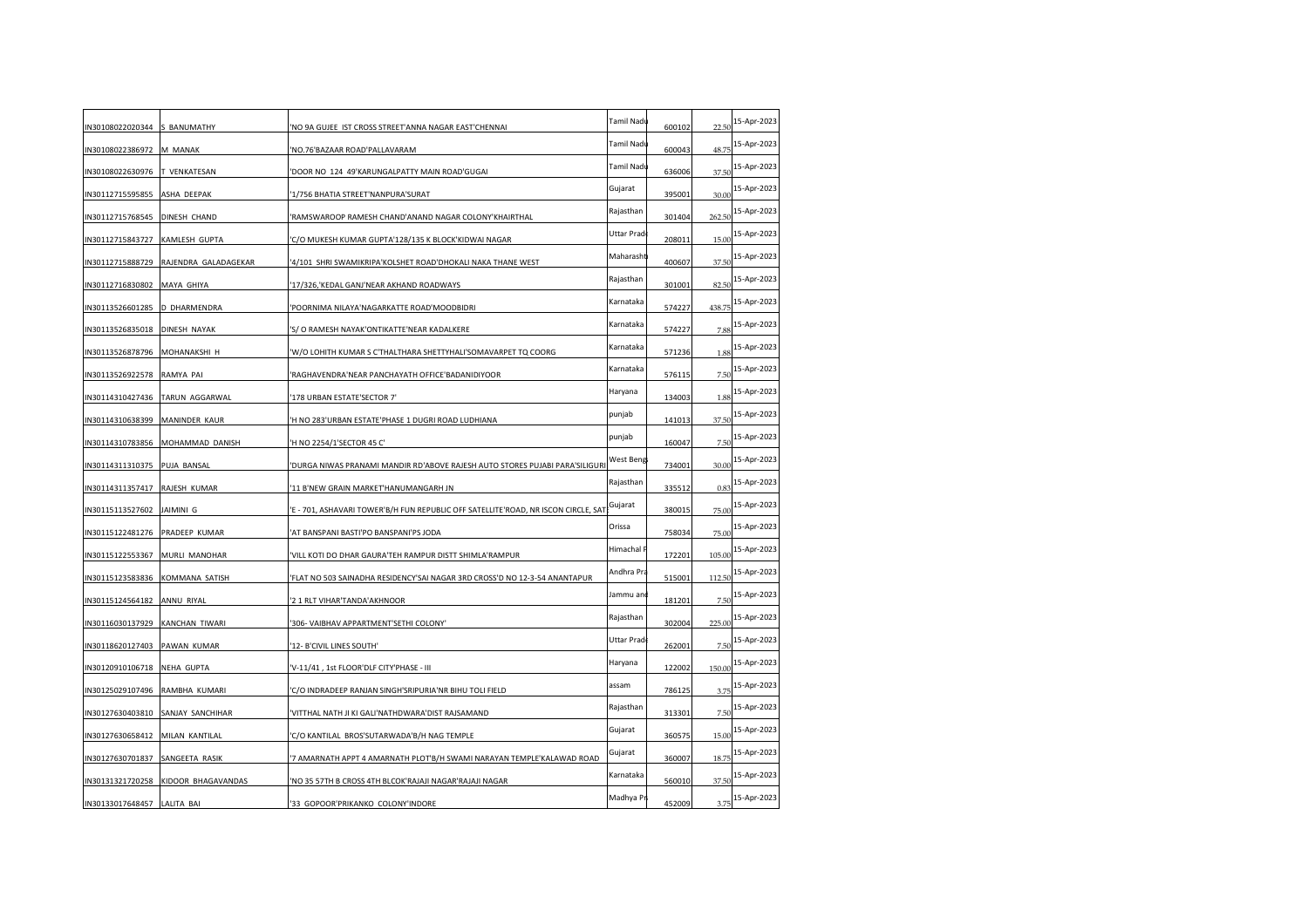| N30133017684007 DEEPAK GUPTA   |                       | HNO 106'AJIT NAGAR'PATIALA                                                  | punjab      | 147001 | 37.50    | 15-Apr-2023 |
|--------------------------------|-----------------------|-----------------------------------------------------------------------------|-------------|--------|----------|-------------|
| N30133018173736                | <b>KUMAR AMITABH</b>  | 'B 1/3 E 5 PLOT NO 14'RAVINDRAPURI EXTENSION'                               | Uttar Prad  | 221005 | 12.75    | 15-Apr-2023 |
| N30133018223442                | TEJAS MADHUSUDAN      | 1 VRAJRAJ A 19 RASHMI SOCIETY'AMBALAL PARK CHAR RASTA'KARELIBAUG            | Gujarat     | 390018 | 0.30     | 15-Apr-2023 |
| N30133018695697                | PRABHAWATI DEVI       | SB / 90'SHASTRI NAGAR'                                                      | Uttar Prad  | 201001 | 45.00    | 15-Apr-2023 |
| N30133018699219                | <b>ANKUR JAIN</b>     | 'M/S PANCHRATNA JEWELLERS'CK 21/36'THATHERI BAZAR                           | Uttar Prad  | 221001 | 7.58     | 15-Apr-2023 |
| N30133018777671 SANTOSH SHARMA |                       | I-2-24'APNA GHAR SHALIMAR'TIJARA ROAD                                       | Rajasthan   | 301001 | 52.50    | 15-Apr-2023 |
| N30133019180345 MOHIT KALA     |                       | 44 A MOORTI KALA COLONY'GOPALPURA BY PASS OPP. POLICE CHOWKI'GOPALPURA BY F | Rajasthan   | 302018 | 300.00   | 15-Apr-2023 |
| N30133019660662                | YOGENDRA KUMAR        | C/O SHRIRAM RAJENDRA PRASAD'ANAJ MANDI'KHAIRTHAL                            | Rajasthan   | 301404 | 7.5(     | 15-Apr-2023 |
| N30133019918728                | PASANG TSHERING       | 'HOUSE NO-104, LANE NO-6,'RAJESHWAR NAGAR. PHASE -I.'SAHASTRADHARA ROAD     | Uttar Pradı | 248013 | 37.50    | 15-Apr-2023 |
| N30133019928090                | MOHD RASHID           | SHAHEED ABDULLAH ANSARI ROAD"ILAHI BAGH                                     | Uttar Prad  | 273001 | 75.00    | 15-Apr-2023 |
| IN30133019944448 AMIT KUMAR    |                       | 'V.P.O RATTEWALA'.'.                                                        | Rajasthan   | 335022 | 60.00    | 15-Apr-2023 |
| N30133020057698                | NARENDRA SINGH        | 'NHPC'250/II VASANT VIHAR'                                                  | Uttar Prad  | 248006 | 7.50     | 15-Apr-2023 |
| N30133020317211                | AMAR DEEP             | SB 90'SHASTRI NAGAR'                                                        | Uttar Prad  | 201001 | 7.28     | 15-Apr-2023 |
| N30133020688619                | <b>UMA KUMARI</b>     | H NO 68'APNA VIHAR'JAMMU                                                    | Jammu an    | 180010 | 48.75    | 15-Apr-2023 |
| N30133020999575                | <b>HARJEET SINGH</b>  | WZ 242A FF'OPP RAMGARIYA GURDWARA GALI NO 4'VIRENDER NAGAR                  | Delhi       | 110058 | 75.00    | 15-Apr-2023 |
| N30133021059075 G C            |                       | 34 MIG'HOUSING BOARD COLONY'SHANTI NAGAR                                    | Madhya P    | 483501 | 7.50     | 15-Apr-2023 |
| N30133021115118 NEETA KATYAL   |                       | 23C/4"LAJAPT NAGAR CHOWK                                                    | Uttar Prad  | 226003 | 112.50   | 15-Apr-2023 |
| N30133021138086                | CHOCKEMTHARAIL MATHEW | 'CHENGANDAYIL HOUSE'NEAR CNK HOSPITAL'IE NAGAR P O                          | KERALA      | 686106 | 105.00   | 15-Apr-2023 |
| N30133021336902                | NADIRSHAH             | 'H NO 37/3350'2 C VIEW POINT APARTMENTS'PALLIPARAMBU ROAD                   | KERALA      | 682017 | 22.5(    | 15-Apr-2023 |
| N30133021466964 VINOD KUMAR    |                       | '4 A JAGDISH NAGAR'JWALAPUR'HARIDWAR                                        | Uttar Prad  | 249407 | 46.88    | 15-Apr-2023 |
| IN30137210189839 SOURAV KOLEY  |                       | VILL. AND P.O.- SAHAPUR'P.S.- PANCHLA'                                      | West Beng   | 711310 | 7.50     | 15-Apr-2023 |
| N30148510354977                | <b>VORA PANNABEN</b>  | B-16, LAXMI APPARTMENTS'VADAJ'SABARMATI, BHIMJIPURA                         | Gujarat     | 380013 | 18.75    | 15-Apr-2023 |
| N30148510379394                | SHAILESH DEVJIBHAI    | E-9, HIRAKUNJ APPARTMENTS'NR WATER TANK'GHATLODIA                           | Gujarat     | 380061 | 37.50    | 15-Apr-2023 |
| N30148510765104                | CHETANKUMAR DAHYABHAI | 4, SANIDHYA TENAMENT'BEHIND TAPOVAN PARK'GOVINDNAGAR                        | Gujarat     | 389151 | 75.00    | 15-Apr-2023 |
| N30154917511493                | MADHUBALA BALKRISHANA | 12 ARADHANA APTS'OPP RAISONI SCHOOL'ADARSH NAGAR                            | Maharasht   | 425002 | 1,500.00 | 15-Apr-2023 |
| N30154918452029 VANI CHINCHANI |                       | P O BOX 17948'JEBEL ALI'                                                    | NA          | 999999 | 67.50    | 15-Apr-2023 |
| N30154918575579                | NITA MANDAL           | W/O RR MANDAL D2-702 BPCL HOUSING'COMPLEX BHARAT PETROLEUM HOUSING'COMP     | Uttar Prad  | 201301 | 37.50    | 15-Apr-2023 |
| N30154918955664                | AKHIL DHANUKA         | P 223 CIT ROAD'SCHEME VIM PHOOL BAGAN'                                      | West Beng   | 700054 | 7.50     | 15-Apr-2023 |
| N30154930769328                | JITAL B               | 1065 SATYAPARK SOCIETY'NAVSARI'                                             | Gujarat     | 396445 | 30.75    | 15-Apr-2023 |
| N30155710321247                | RAIS FATMA            | 7 A MODEL COLONY'NEAR DOREWALI MASJID'RUSTAMNAGAR                           | Uttar Prad  | 226003 | 30.00    | 15-Apr-2023 |
| IN30155720088383 HEM CHANDRA   |                       | CHITTU PANDEY MARG'CHOUK'                                                   | Uttar Prad  | 277001 | 0.15     | 15-Apr-2023 |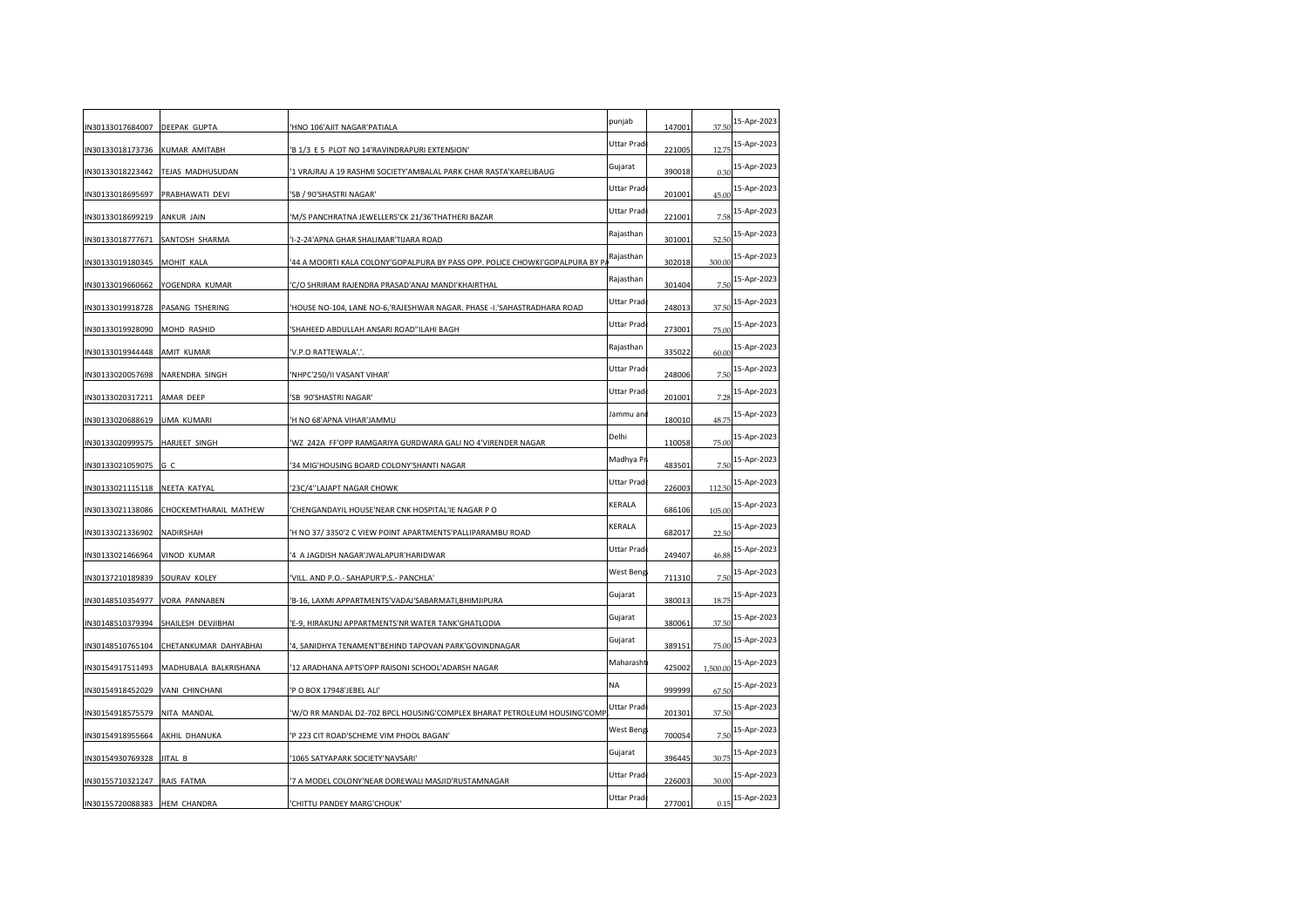| IN30155720991991                | NEELAM MISHRA         | 'SOUTH WEST BISHAHRI ASTHAN'ISHAQUECHAK'                                | bihar      | 812001 | 7.50     | 15-Apr-2023 |
|---------------------------------|-----------------------|-------------------------------------------------------------------------|------------|--------|----------|-------------|
| IN30155721773888                | MALTI DEVI            | 'MOHALLA- TULSI SAGAR'NEAR LANKA PETROL PUMP'                           | Uttar Prad | 233001 | 15.00    | 15-Apr-2023 |
| IN30160410068220                | SURESH CHUDAMAN       | '53 MUNDADA NAGAR'B/H BHUSHAN COLONY'                                   | Maharasht  | 425001 | 81.75    | 15-Apr-2023 |
| IN30160410084612                | RAKHI DIVYESH         | 'A/406, SHIVDHAM CHS, PLOT NO. 62'NEW LINK ROAD, KANCHPADA'MALAD (WEST) | Maharasht  | 400064 | 18.75    | 15-Apr-2023 |
| IN30160410127584                | KAIZAR KOTWAL         | 'B-204, SHIKHARKUNJ'UPPER GOVIND NAGAR'MALAD(EAST)                      | Maharasht  | 400097 | 75.00    | 15-Apr-2023 |
| IN30160410171837                | <b>KAMAL V</b>        | 'A/ 7, SHRINIWAS APT.'4TH FLR, S.V. ROAD'NEAR MALAD RATIONING OFFICE    | Maharasht  | 400064 | 22.5(    | 15-Apr-2023 |
| IN30160410172897                | ANDREW RUMAO          | 'RUMAO ALI, NANDAKHAL'P.O. AGASHI'TAL - VASAI                           | Maharasht  | 401301 | 5.33     | 15-Apr-2023 |
| IN30160410178623                | MEENAKSHI NELSON      | 'KATARWADI'AGASHI. P. O.'VIRAR, TAL- VASAI                              | Maharasht  | 401301 | 37.50    | 15-Apr-2023 |
| IN30160410471573                | GANASHAYAM ASWINKUMAR | '8/33 SHIVANANJAPPA LAYOUT'HANSA SMRUTI K R EXTN'TIPTUR 572202          | Karnataka  | 572202 | 11.33    | 15-Apr-2023 |
| IN30160410837129                | MANORANJAN GHOSH      | 'DL 55 SECTOR II'SALT LAKE BIDHAN NAGAR E'NORTH 24 PARGANAS             | West Beng  | 700091 | 7.5(     | 15-Apr-2023 |
| IN30160410844499                | MUKESH KUMAR          | 'PARTHU'NALANDA'                                                        | bihar      | 801301 | 195.00   | 15-Apr-2023 |
| IN30160411454217                | ANURAG SINGH          | 'AVINASH NIWAS'ALKAPURI PO GIRIDIH'PS GIRIDIH                           | Jharkhand  | 815301 | 0.75     | 15-Apr-2023 |
| IN30160411531079                | S VISWANATHAN         | 'NO 19 SASTRI STREET'VELEMPALAYAM'TIRUPUR                               | Tamil Nadı | 641652 | 11.25    | 15-Apr-2023 |
| IN30160411541389                | MITTAL JAYESH         | 'HOUSE NO 8-6-11'NEAR TV STATION'JANWADA ROAD                           | Karnataka  | 585401 | 0.38     | 15-Apr-2023 |
| IN30163740087065                | FRANSON M             | '1ST APPUSWAMY LAY OUT'RED FIELDS'COIMBATORE                            | Tamil Nadı | 641045 | 1.13     | 15-Apr-2023 |
| IN30163740306502                | MUJEEBURRAHMAN C      | 'PALATHUM VEEDU'THEYYANGAD PONNANI'MALAPPURAM                           | KERALA     | 679577 | 11.25    | 15-Apr-2023 |
| IN30163740790998                | JAYA PRAKASH          | 'THEKKUPADAM HOUSE'THENNILA PURAM P O'ANJUMOORTHY VIA                   | KERALA     | 678682 | 150.00   | 15-Apr-2023 |
| IN30163740836262                | ASMATH UNNISA         | '12-2-364 SAYED ALI GUDA'MURAD NAGAR'HYDERABAD                          | Telangana  | 500028 | 7.5(     | 15-Apr-2023 |
| IN30163740875128                | KUMARI GEETHA         | 'TC 2/135/2 VRINDAVAN FCI ROAD'VILAYILKULAM KAZHAKUTTOM P O'TRIVANDRUM  | KERALA     | 695582 | 7.5(     | 15-Apr-2023 |
| IN30163740917802                | SIHABUDHEEN SIDHEEQUE | 'KANNATHAYIL'ANDATHOD P O'THRISSUR DIST                                 | KERALA     | 679564 | 1,837.50 | 15-Apr-2023 |
| IN30163741264522 ANITHA KRISHNA |                       | '25,1ST AVENUE'DAE TOWNSHIP'KALPAKKAM                                   | Tamil Nad  | 603102 | 39.53    | 15-Apr-2023 |
| IN30163741348165                | CHARLY XAVIER         | 'THECKANATH HOUSE'AZHAKAM'MUKKANNOOR                                    | KERALA     | 683577 | 0.08     | 15-Apr-2023 |
| IN30163741387016                | ABITHA N              | 'KAVERYSADANAM'NELLIKKODE'VANDAZHY P O                                  | KERALA     | 678706 | 15.38    | 15-Apr-2023 |
| IN30163741609299                | SUBRAMANIAN K         | 'OLD NO 15 NEW 14'NAPPALAYA SANTHU'VILLUPURAM                           | Tamil Nadı | 605602 | 7.50     | 15-Apr-2023 |
| IN30163741756820                | <b>KAMAL S</b>        | 'NO 175'REDHILLS MAIN ROAD'KILANUR                                      | Tamil Nadı | 601202 | 144.75   | 15-Apr-2023 |
| IN30164510153687                | SOYANTAR SANJAY       | '10, VIRAT SOCIETY'NEW SHARDA MANDIR ROAD'PALDI                         | Gujarat    | 380007 | 37.50    | 15-Apr-2023 |
| IN30164510519229                | PATEL JALPA           | '48 VENUGOPAL SOCIETY'NR SANIDHYA PARK'NIKOL NARODA ROAD                | Gujarat    | 382350 | 75.00    | 15-Apr-2023 |
| IN30165310150280                | HARI MOHAN            | 'CC-I/30'AVANTIKA'                                                      | Uttar Prad | 201001 | 37.50    | 15-Apr-2023 |
| IN30165310343808                | SWADESH RANJAN        | 'AT- ATHILAGORI'PO- CONTAI'                                             | West Beng  | 721401 | 22.5(    | 15-Apr-2023 |
| IN30167010046537                | R L                   | 'B - 23'MANAUSTHALI APPARTMENTS'6 - VASUNDHARA ENCLAVE                  | Delhi      | 110096 | 7.5(     | 15-Apr-2023 |
| IN30167010047972                | S K                   | 'J - 364'SARITA VIHAR'                                                  | Delhi      | 110076 | 11.25    | 15-Apr-2023 |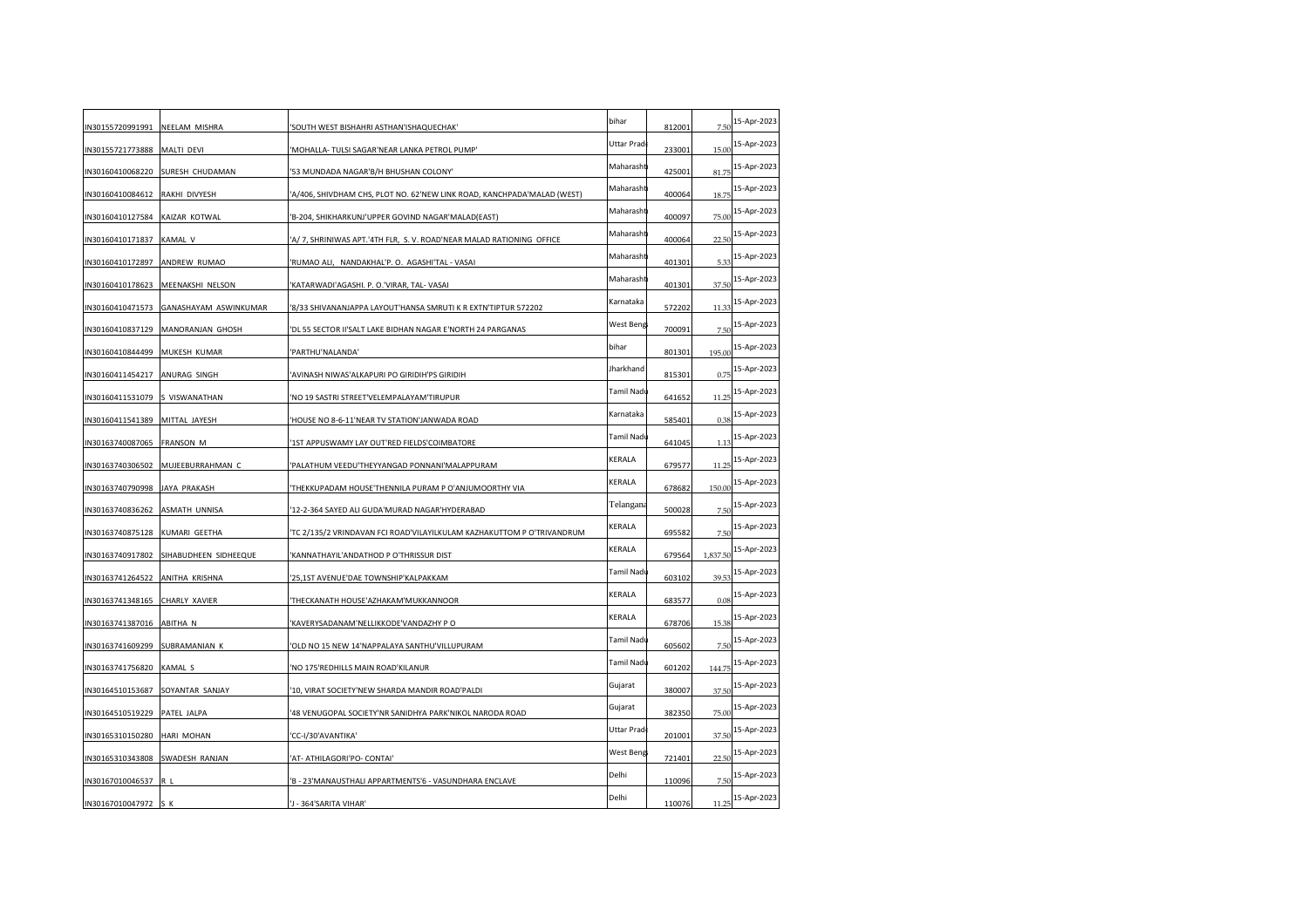| N30169610462456 SHAMPA BHANJA |                      | 'NO.20/1/16, BRINDABAN MULLICK LANE'KADAMTALA'                   | West Beng  | 711101 | 7.50   | 15-Apr-2023 |
|-------------------------------|----------------------|------------------------------------------------------------------|------------|--------|--------|-------------|
| N30169610635363               | SANJAY KUMAR         | 'PUNJABI MOHALLA'DALI BABA'SATNA                                 | Madhya Pr  | 485001 | 225.00 | 15-Apr-2023 |
| N30169610895523               | KEERTHIMEENA V       | '2/ E2 E2 1ST STREET'NEW COLONY'                                 | Tamil Nadı | 625002 | 0.75   | 15-Apr-2023 |
| N30169611043035 LAKSHMI       |                      | 'NO 49'ELITHORAI'YEDAPPALLI PO                                   | Tamil Nadı | 643104 | 15.00  | 15-Apr-2023 |
| N30169611230934               | DOLLY CHATTERJEE     | '481'ULIYAN WORKERS FLAT'KADMA                                   | Jharkhand  | 831005 | 75.00  | 15-Apr-2023 |
| N30169612360844 DILIP GOBAJI  |                      | 'H NO 206K PUJARI NAGAR'GRAM PACHORA TEHSIL PACHORA'DIST JALGAON | Maharasht  | 424201 | 18.75  | 15-Apr-2023 |
| N30174010325145               | MADHURI DEVI         | HIG - 248, NEW HOUSING COLONY'NEAR SARITA TALKIS'ADITYAPUR       | Jharkhand  | 831013 | 37.50  | 15-Apr-2023 |
| IN30177410041693              | Sushama              | 'C/O ADESH KUMAR'61'KABIR GANJ                                   | Uttar Prad | 206001 | 7.50   | 15-Apr-2023 |
| N30177410128242               | Rakesh Kumar         | 'Harnam Building'Galla Mandi Road'                               | Madhya Pr  | 485001 | 4.5(   | 15-Apr-2023 |
| N30177410444522               | RAJESH KUMAR         | 'BHILAI J P CEMENT LTD'BABUPUR'                                  | Madhya Pi  | 485001 | 15.00  | 15-Apr-2023 |
| IN30177410460821 MADHUP JOHRI |                      | 'OH-203'PALLAV PURAM'PHASE II                                    | Uttar Prad | 250001 | 37.50  | 15-Apr-2023 |
| N30177410486072               | GOVINDAPPA YEKABOTE  | 'V WARD'PLOT NO 149'HANUMAN NAGAR                                | Andhra Pra | 518301 | 51.08  | 15-Apr-2023 |
| N30177410660283               | VISHWANATH GOPAL     | 'HO NO 668/5'AT PO HERVATTA'TQ KUMTA                             | Karnataka  | 581332 | 3.75   | 15-Apr-2023 |
| N30177410962276               | T AYYAPPAN           | '30'KOTTAIYANNAN KOVIL STREET'                                   | Tamil Nadı | 639001 | 4.5(   | 15-Apr-2023 |
| N30177411336634               | SANJEEV KHAJURIA     | 'C/O HOUSE NO 119'WARD NO 5'NEAR HANUMAN MANDIR                  | Jammu an   | 182311 | 13.20  | 15-Apr-2023 |
| N30177411744446 RANVIR SINGH  |                      | 'H NO-887'PHASE 7 PART II'S A S NAGAR                            | punjab     | 160059 | 1.88   | 15-Apr-2023 |
| N30177411937325               | RAM KARAN            | 'V P O RAJLU GARHI'GANAUR'                                       | Haryana    | 131101 | 1.88   | 15-Apr-2023 |
| N30177412066704               | AMITKUMAR CHIMANLAL  | 'SAHYOG COLONY'TRIMURTI NAGAR DEORI'                             | Maharasht  | 441901 | 15.00  | 15-Apr-2023 |
| N30177412132598               | CHINNASAMY SELVARAJ  | 'NO 288' OTHAKKADAI' VEDICHIPALAYAM                              | Tamil Nadı | 639114 | 18.75  | 15-Apr-2023 |
| N30177412206881               | VIJAY NARAYANDASJI   | 'RAM MANDIR WARD"                                                | Maharasht  | 442301 | 195.00 | 15-Apr-2023 |
| IN30177412632752 ANSHU GOYAL  |                      | 'F 58'PROFESSOR COLONY'KAMLA NAGAR                               | Uttar Prad | 282005 | 56.25  | 15-Apr-2023 |
| N30177413170996 MOHD SHARIQ   |                      | '89/282'89 DALEL PURWA'                                          | Uttar Prad | 208001 | 18.75  | 15-Apr-2023 |
| N30177413369405               | LALIT DAYALAL        | 301 KRISHAN KUNJ'HANUMAN CROSS ROAD NO 1'VILE PARLE EAST         | Maharasht  | 400057 | 15.00  | 15-Apr-2023 |
| N30177413413994               | SRIDEVI INNANI       | 'H NO 5-2-2'NETAJI NAGAR'                                        | Karnataka  | 584101 | 22.50  | 15-Apr-2023 |
| N30177413531393               | PANDU RANGA          | '6-4-4'T NAGAR'                                                  | Andhra Pra | 533101 | 15.00  | 15-Apr-2023 |
| N30177413965328 RAJAN RAMAN   |                      | '2 A CESADAR GROVE APTS'GANGENAHALLY'R T NAGAR                   | Karnataka  | 560032 | 3.75   | 15-Apr-2023 |
| N30177414244413               | NIRMALA DEVI         | '258'NEB SUBHASH NAGAR'                                          | Rajasthan  | 301001 | 75.00  | 15-Apr-2023 |
| N30177414333183               | ASHAM KUMAR          | '10/337'SUNDER VIHAR'                                            | Delhi      | 110087 | 75.00  | 15-Apr-2023 |
| N30177414463787               | RASHMIBEN DINESHBHAI | 14'NAVRANG SOCIETY'OPP CHURCH                                    | Gujarat    | 389001 | 7.5(   | 15-Apr-2023 |
| N30177414507619               | ANJALI YESHVANT      | 'C 171 PRASAD EKTA COLONY'BASMATH ROAD'                          | Maharasht  | 431401 | 37.50  | 15-Apr-2023 |
| IN30177414547295 RISHI MUNI   |                      | '2236'SECTOR 8B POST OFF SECTOR 9'PS HARLA                       | Jharkhand  | 827009 | 3.75   | 15-Apr-2023 |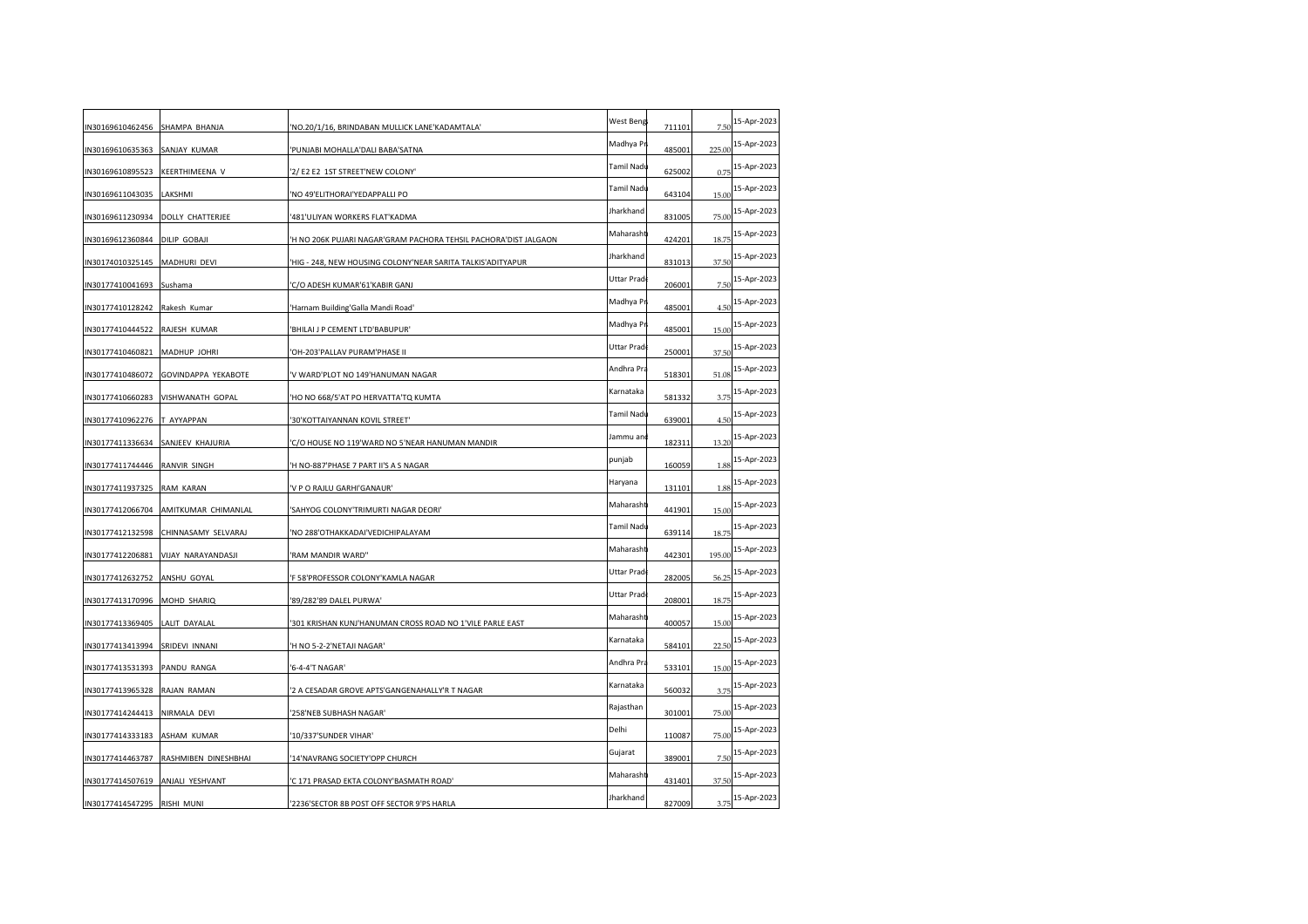| <b>VED PARKASH</b>                     | 'W N 33'PURANI ABADI'                                               | Rajasthan  | 335001                              | 6.60      | 15-Apr-2023 |
|----------------------------------------|---------------------------------------------------------------------|------------|-------------------------------------|-----------|-------------|
| RAMESH JITAMAL                         | '416 MAROTICHA CHAUK'GHODGAON'TAL CHOPDA                            | Maharasht  | 425107                              | 2.18      | 15-Apr-2023 |
| KUMUD ARUN                             | '31 VISHAL SAHYADRI HSG SOC'SHAHUN GODOLI'                          |            | 415001                              | 15.00     | 15-Apr-2023 |
| AMITAVA MUKHOPADHYAY                   | 'AVISHEK APPARTMENT'FLAT NO C/4 3RD FLOOR'UTTARAYAN GOPALPUR        |            | 713304                              | 37.50     | 15-Apr-2023 |
| SAKSHI NAGDEV                          | 'SUKH SINDHU SOCIETY'DEOLALI CAMP'                                  | Maharasht  | 422401                              | 344.40    | 15-Apr-2023 |
| JAYANTILAL HITESH                      | 'SHA KANTILAL MOOLCHAND 12/24'OLD POST OFFICE ROAD'                 | Andhra Pra | 518301                              | 750.00    | 15-Apr-2023 |
| PARAMJIT KAUR                          | 'H NO 235'VIJAY NAGAR MOHON ROAD'NEAR BILLAW WALI CHAPRI            | punjab     | 141401                              | 7.5(      | 15-Apr-2023 |
| KAILASH A                              | 'H NO 3 11 12'KAJGARWADI'GULBARGA                                   | Karnataka  | 585201                              | 22.5(     | 15-Apr-2023 |
| SUVENDU METIA                          | 'VILL AND POST SANBANDHA"                                           |            | 722180                              | 16.88     | 15-Apr-2023 |
| KAILAS VASANTRAO                       | 'A/P KOLKI'TAL PHALTAN'                                             | Maharasht  | 415523                              | 58.50     | 15-Apr-2023 |
| IN30177416377070 GAJA NAND             | 'CAMPUS QUATER'CHC SALUMBER'                                        | Rajasthan  | 313027                              | 75.00     | 15-Apr-2023 |
| SUNITA JAIN                            | 'BEHIND JAWAHAR CHOWK'HARNAM BUILDING'                              | Madhya Pr  | 485001                              | 4.50      | 15-Apr-2023 |
| JYOTI ASHOK                            | 'NEAR RADHAKRISHNA TALKIES'AGRAWAL LAYOUT'KAVAR NAGAR               | Maharasht  | 444001                              | 7.5(      | 15-Apr-2023 |
| PRADIP KUMAR                           | '227 JHOPADI WARD NO 12'FAIRE STATION PIPARI'HINDALCO RENUKOOT      | Uttar Prad | 231217                              | 49.50     | 15-Apr-2023 |
| SURESH G                               | 'H NO 203'SUNKOLI KERI'KADATOKA                                     | Karnataka  | 581338                              | 22.50     | 15-Apr-2023 |
| IN30177417918645 JAYESHKUMAR JAMANBHAI | 'D/23 PRABHU NAGAR SOC'NR RACHNA CIRCLE L H ROAD'VARACHHA           | Gujarat    | 395006                              | 3.00      | 15-Apr-2023 |
| DEEPESH PATNI                          | '1/1 SURAJ COMPOUND'MAIN RAOD 1/1'PARSI MOHALLA INDORE              | Madhya Pr  | 452001                              | 15.00     | 15-Apr-2023 |
| KANTILAL CHUNILAL                      | 19 VIDYANAGAR SOCIETY'RADHANPUR ROAD'NR DWARKAPURI FLAT             | Gujarat    | 384002                              | 1.88      | 15-Apr-2023 |
| SANTU SHAW                             | 'S B GORAI RD'DURGA MANDIR AMBAGAN'P O PS ASN BWN                   |            | 713301                              | 37.50     | 15-Apr-2023 |
| AKRITI BHALLA                          | 'W O PRAMOD DUBEY DR Y S DUBEY'HOSPITAL SHANTI NAGAR'RING ROAD NO 2 | Chhattisga | 495001                              | 37.50     | 15-Apr-2023 |
| IN30183810017308 BALAKRISHNA PILLAI    | 'C/O ADCB, PAYROLL DEPT.'P. O. BOX 939'ABU DHABI                    | NA         | 999999                              | 491.25    | 15-Apr-2023 |
| R VETRISELVAN                          | 'NO 3, E2- E2'NEW COLONY'                                           | Tamil Nadı | 625002                              | 0.75      | 15-Apr-2023 |
| ASHRAF A                               | 'PARAYIL HOUSE'KOPPAM'VALICODE, NEDUMANGAD                          | KERALA     | 695541                              | 105.00    | 15-Apr-2023 |
| MISIHADAS A                            | 'FASTER PURAM'POOZHANADU P O'                                       | KERALA     | 695125                              | 75.00     | 15-Apr-2023 |
| SUNITHA P                              | 'REVATHY, EZHUKANDATHIL'EROOR NORTH'THRIPUNITHURA                   | KERALA     | 682301                              | 15.00     | 15-Apr-2023 |
| JOSE V                                 | 'VARICKANICKAL HOUSE'THADIYAMPADU P O'VAZHATHOPE                    | KERALA     | 685602                              | 7.50      | 15-Apr-2023 |
| MEENA GANGWANI                         | 'EC 24' MAYA ENCLAVE SFS FLATS'NEAR HARI NAGAR                      | delhi      | 110064                              | 15.00     | 15-Apr-2023 |
| SUBASH BABU                            | 'NO 426 19TH CROSS'14TH MAIN 1ST AND 3RD BLOCK EAST'JAYANAGAR       | Karnataka  | 560011                              | 300.00    | 15-Apr-2023 |
| ANISH NEEMA                            | '76, CHANDNI CHOWK,''                                               | Madhya Pr  | 457001                              | 37.50     | 15-Apr-2023 |
| PRAMESH NEEMA                          | '76 CHANDNI CHOWK,"                                                 | Madhya Pr  | 457001                              | 85.13     | 15-Apr-2023 |
| IN30198310334192 NARESH RAMJIBHAI      | '604, RAVI BLDG.,'JANGID ESTATE,'NR. V. MIRA ROAD (E.),             | Maharasht  | 401107                              | 95.63     | 15-Apr-2023 |
|                                        |                                                                     |            | Maharasht<br>West Beng<br>West Beng | West Beng |             |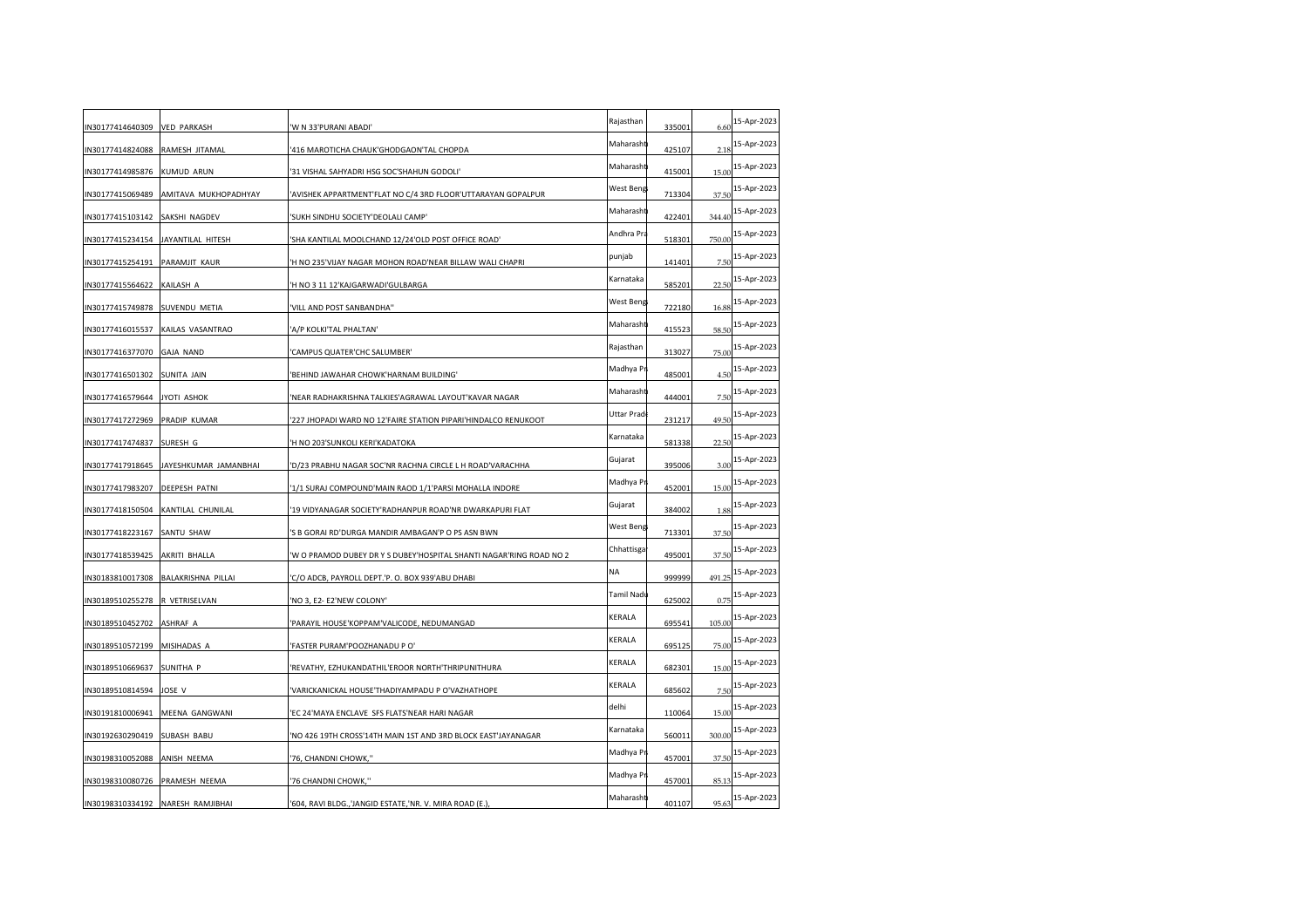| N30198310412929 VANDNA RATHI   |                              | '364, GUMASTA NAGAR,''                                          | Madhya Pr   | 452009 | 375.00 | 15-Apr-2023 |
|--------------------------------|------------------------------|-----------------------------------------------------------------|-------------|--------|--------|-------------|
| N30198310419912                | PRIYANKA MEHTA               | '211, 74, RAJ TOWER, 'STATION ROAD,'                            | Madhya Pr   | 457001 | 11.25  | 15-Apr-2023 |
| N30198310501456                | <b>USHA JAIN</b>             | RAJMATI NIWAS, VISHNUPURI,'                                     | Madhya Pr   | 451001 | 37.50  | 15-Apr-2023 |
| N30198310532089                | NICKY NIKESH                 | 304, MAHESHWARI COMPLEX, POWER HOUSE ROAD,                      | Madhya Pr   | 457001 | 15.00  | 15-Apr-2023 |
| N30198310558366                | PREMLATA SHARMA              | SINDHI COLONEY, 'WARE HOUSE ROAD,'                              | Madhya Pr   | 476001 | 20.25  | 15-Apr-2023 |
| N30198310600817 VINOD PATEL    |                              | GRAM - SILOTIYA, 'TEH - SANWER, 'POST - DAKCAHYA,               | Madhya Pr   | 453771 | 2.25   | 15-Apr-2023 |
| N30198310618763                | RAVI VAIDYA                  | 405, KONARK APPARTMENT, 16/2, MANORAMAGANJ,                     | Madhya Pr   | 452001 | 0.15   | 15-Apr-2023 |
| N30198310623926                | <b>HEMLATA SETHIA</b>        | 18, RAM MOHALLA, OPP. RANGEELA PARK SADI,'                      | Madhya Pr   | 457001 | 7.50   | 15-Apr-2023 |
| N30198310740343                | SUSHAMA VILAS                | 'H NO .10B,'SHARADA COLONY MEHRUN,'                             | Maharasht   | 425002 | 7.5(   | 15-Apr-2023 |
| N30198310746171                | SUSHILA DEVI                 | '9/2, NEW PALASIA,'FLAT NO. 301, SURAJ VILLA,'THIRD FLOOR,      | Madhya Pr   | 452018 | 112.50 | 15-Apr-2023 |
| IN30198310765627 PRATISH NEEMA |                              | '76, CHANDANI CHOWK,"                                           | Madhya Pi   | 457001 | 75.00  | 15-Apr-2023 |
| N30198310875147                | RAVI NAIDU                   | 501 GOYAL VIHAR'NEAR KHAJRANA TEMPLE'KHAJRANA                   | Madhya Pr   | 452016 | 0.30   | 15-Apr-2023 |
| N30199110053073                | PATEL VINODBHAI              | 131, PRABHA KUNJ SOCIETY"                                       | Gujarat     | 389001 | 15.00  | 15-Apr-2023 |
| N30199110246121                | HETALBEN AJAYKUMAR           | B-201, SAKAR ONXY'OPP. MAI TEMPLE'VIJAYNAGAR, HARNI ROAD        | Gujarat     | 390022 | 0.75   | 15-Apr-2023 |
| N30199110338031                | <b>BABUBHAI TRIBHOVANDAS</b> | TYPE - III, 70/5'GEB COLONY'WANAKBORI TPS                       | Gujarat     | 388239 | 7.50   | 15-Apr-2023 |
| N30201710128664 PAPPU SHARMA   |                              | 'NEAR PNB MALANCHA ROAD'PO - NIMPURA'KHARAGPUR, W.B.            | West Beng   | 721301 | 3.75   | 15-Apr-2023 |
| N30201710142182                | PREM LATA                    | '11, KEDAR NATH DUTTA LANE'KOLKATA.'                            | West Beng   | 700006 | 37.50  | 15-Apr-2023 |
| N30202534034295                | PRATAP CHANDRA               | 'H NO 1242'BLOCK Y'KIDWAI NAGAR                                 | Uttar Pradı | 208011 | 1.88   | 15-Apr-2023 |
| N30205010075221                | POONAM TYAGI                 | '67/1, SHASTRI NAGAR,"                                          | Uttar Pradı | 250002 | 7.5(   | 15-Apr-2023 |
| N30209210026899                | <b>G MANI</b>                | 'A-209'SECTOR-26'                                               | Uttar Prad  | 201301 | 7.5(   | 15-Apr-2023 |
| IN30209210158487 VINOD KUMAR   |                              | MR NANNO MAL GUPTA'CIVIL LINE Q.NO-R-6'TIKAMGARH                | Madhya P    | 472001 | 30.00  | 15-Apr-2023 |
| N30209210183666 RENU GUPTA     |                              | ASPATAL MARG'TIKAMGARH'DISTT-TIKAMGARH                          | Madhya Pr   | 472001 | 30.00  | 15-Apr-2023 |
| N30210510038232                | PAWAN KUMAR                  | 16, TARA CHAND DUTTA STREET, '2ND FLOOR'                        | West Beng   | 700073 | 7.5(   | 15-Apr-2023 |
| N30210510117459                | SAIYAD IMTEYAZ               | SAMSH-JAHAN-MANZIL, 'NAIM-NAGAR, 'OLD COURT,                    | West Beng   | 713203 | 22.5(  | 15-Apr-2023 |
| N30210510161821                | JAITA GHOSH                  | VILL-KOTALGHATA(GHOSHPARA), 'P.O.-KUSHBERIA, 'P.S.-ULUBERIA,    | West Beng   | 711316 | 15.00  | 15-Apr-2023 |
| N30210510236078 SUMITA DAS     |                              | '92/3, PANCHANANTALA STREET,'POST-RISHRA,'                      | West Beng   | 712248 | 75.00  | 15-Apr-2023 |
| N30210510286278                | DULAL CHANDRA                | STATION ROAD, 'BISHALAXMITALA, 'POST- RAHARA,                   | West Beng   | 700118 | 7.50   | 15-Apr-2023 |
| N30210510305573                | SURESH KUMAR                 | 'SATENDRA BHAVAN,'175 SANTOSH ROY ROAD,'SAKHER BAZAR,4TH FLOOR, | West Beng   | 700008 | 7.50   | 15-Apr-2023 |
| N30210510314314                | RANJANA GHOSH                | '6/3, D.A. CHOWDHURY ROAD,'BUDGE BUDGE,'                        | West Beng   | 700137 | 75.00  | 15-Apr-2023 |
| N30210510348047                | JYOTI BAHETY                 | 'AE-512, SECTOR-I,'SALT LAKE CITY,'                             | West Beng   | 700064 | 45.00  | 15-Apr-2023 |
| IN30211310002511 MR MOHAN      |                              | 'H.NO-254'VASANT VIHAR'                                         | punjab      | 146001 | 7.50   | 15-Apr-2023 |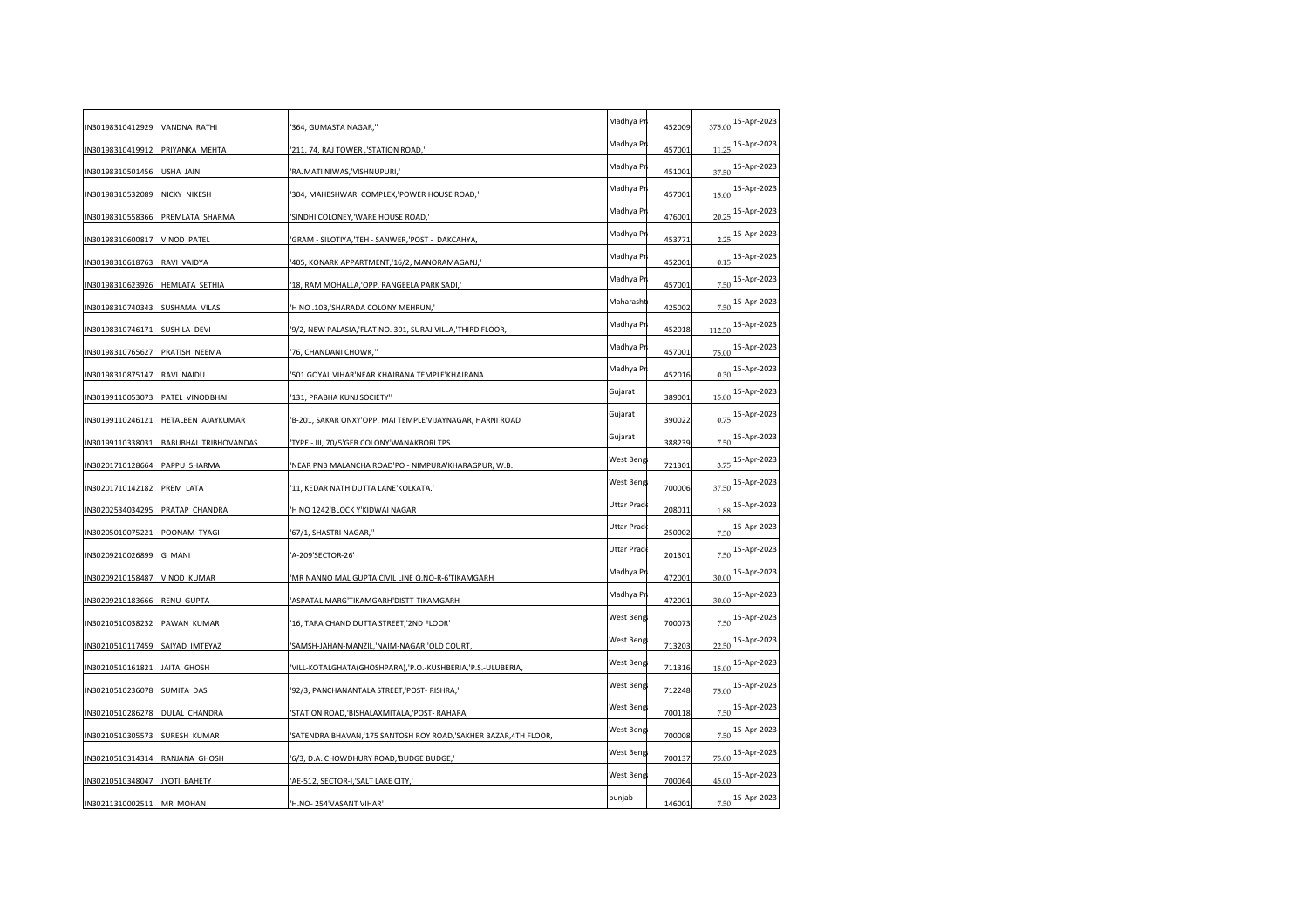| IN30211310087133 HARVINDER SINGH    | 'B-16'VISHNU GARDEN'                                                                  | delhi      | 110018                                                                                                              | 202.50                 | 15-Apr-2023 |
|-------------------------------------|---------------------------------------------------------------------------------------|------------|---------------------------------------------------------------------------------------------------------------------|------------------------|-------------|
| RAVIPRAKASH C                       | NO 01 MODEL HOUSE'NEAR OLD TOLGATE'MAHADEVAPURA 1ST STAGE                             | Karnataka  | 570019                                                                                                              | 18.75                  | 15-Apr-2023 |
| CHIGARAPATI VASU                    | 'NO 95/C 9TH MAIN'SHIVANAGARA RAJAJINAGAR'                                            | Karnataka  | 560010                                                                                                              | 3.75                   | 15-Apr-2023 |
| LATHA ASHOK                         | 'BANASHANKARI NILAYA'SHANKARAPPA LAYOUT'                                              | Karnataka  | 572202                                                                                                              | 30.00                  | 15-Apr-2023 |
| нс                                  | 'NO 187 1ST CROSS'DATTREYA EXTENSION'K G NAGAR GUTTALLI                               | Karnataka  | 560019                                                                                                              | 15.00                  | 15-Apr-2023 |
| IN30220110162436 GIRISH KUMAR       | 718 MIG 1 HUDCO SECTOR'BHILAI'                                                        | Chhattisga | 490009                                                                                                              | 7.5(                   | 15-Apr-2023 |
| AKHIL GUPTA                         | A 21 SHANTI NAGAR'CANTT'                                                              | Uttar Prad | 208004                                                                                                              | 187.50                 | 15-Apr-2023 |
| MANISH HURKAT                       | WARD NO - 10'PATHAK WARD'BINA                                                         |            | 470113                                                                                                              | 83.25                  | 15-Apr-2023 |
| IN30220111226608 SUBHADRA BERA      | 'MAUJA - ANANDAPUR'PASCHIMPARA'MAYNA - 1                                              |            | 723629                                                                                                              | 1.13                   | 15-Apr-2023 |
| IN30220111393366 PUSHPA RAY         | 'KHANPUKUR KALNA ROAD'NR KHANPUKUR'                                                   |            | 713101                                                                                                              | 15.00                  | 15-Apr-2023 |
| PRAKASH RAJENDRA                    | 'ECL FINANCE LTD'EDELWEISS HOUSE, 5TH FLOOR'OFF C S T ROAD, KALINA                    |            | 400098                                                                                                              | 37.50                  | 15-Apr-2023 |
| <b>GAURANG BANSAL</b>               | '271, RAYA GULI'VRINDAVAN'                                                            | Uttar Prad | 281121                                                                                                              | 7.5(                   | 15-Apr-2023 |
| RAMCHANDRA BHASKAR                  | 'SHREE SWAMI SMARTH CO OP HSG'SOC BLDG NO 5 ROOM NO 22'GOREGAONKAR LANE               |            | 400004                                                                                                              | 15.00                  | 15-Apr-2023 |
| KARMENDRA KANTILAL                  | 'NR KARMAVEER APARTMENT'PADMA KUNJ PAVANCHAKKI ROAD'                                  | Gujarat    | 387001                                                                                                              | 30.00                  | 15-Apr-2023 |
| PRAVEEN SINGH                       | 'D-273 A'GUPTA FARM'KRISHNA PARK, KHANPUR                                             | Delhi      | 110062                                                                                                              | 0.75                   | 15-Apr-2023 |
| IN30223610816408<br>MANORANJAN SOOD | '81'NAVYUG APARTMENTS'SECTOR 9 ROHINI                                                 | Delhi      | 110085                                                                                                              | 70.95                  | 15-Apr-2023 |
| SUMEET GARG                         | 'C/O VARIETY CLOTH HOUSE'DHURI GATE'                                                  | punjab     | 148001                                                                                                              | 41.25                  | 15-Apr-2023 |
| <b>GURSHARAN SINGH</b>              | 'H.No. A -395'Ranjit Avenue'-                                                         | punjab     | 143001                                                                                                              | 7.5(                   | 15-Apr-2023 |
| JAYANTHI NATARAJA                   | '105 Muneshwara Layout 5th Crs'Ayyappa Ngr Near Sea College'Chikka Devasandra K R Pur | Karnataka  | 560036                                                                                                              | 0.08                   | 15-Apr-2023 |
| SAHIL ARORA                         | 'Wz T 76'Vishnu Garden'Nr 830 Bus Stand                                               | Delhi      | 110018                                                                                                              | 2.85                   | 15-Apr-2023 |
| <b>KIRAN KUMAR</b>                  | 7 232/20 Sujatha Nagar'6th Lane Police Grounds'Kurnool Road Ongole Prakasam           |            | 523001                                                                                                              | 1.28                   | 15-Apr-2023 |
| T DHARMARAJ                         | 'B 202, SILVER STAR APTS,'OPP NEW AZAD KOLIVERY KALINA,'VIDHYNAGARI,                  |            | 400098                                                                                                              | 52.50                  | 15-Apr-2023 |
| PUSHP LATA                          | '128, CHANKYA PURI, OPP ANSAL COLONY, 'NEAR SHASTRI NAGAR, 'MEERUT,                   |            | 250004                                                                                                              | 150.00                 | 15-Apr-2023 |
| ABHINAY AROON                       | 'KRISHNAI 20,'DHARWADKAR PLOT,'DAMANI RD,                                             |            | 416416                                                                                                              | 7.5(                   | 15-Apr-2023 |
| JASWANT KAUR                        | BALACHOUR TEACHER COLONY, 'W.NO-3, 600, 'NAWANSHAHR,                                  | punjab     | 144521                                                                                                              | 37.50                  | 15-Apr-2023 |
| IN30226911889898<br>SHUBHRA AGARWAL | 'GA - 6,'HIRAN MAGRI SEC - 5,'UDAIPUR,                                                | Rajasthan  | 313002                                                                                                              | 37.50                  | 15-Apr-2023 |
| CHERLA CHAYADEVI                    | 78-2-11,'SYAMALANAGAR, S B I,'RAJAHMUNDRY,                                            | Andhra Pra | 533101                                                                                                              | 13.50                  | 15-Apr-2023 |
| RAKESH NATHMAL                      | '2 /8, RAJENDRA PARK'STATION ROAD'GOREGAON WEST                                       |            | 400062                                                                                                              | 0.15                   | 15-Apr-2023 |
| SANJIT MAZUMDAR                     | 'STREET NO-20/B'QTR NO-9/B,'POST-CHITTARANJAN                                         |            | 713331                                                                                                              | 2.93                   | 15-Apr-2023 |
| USHA GUPTA                          | 'H NO 29B MOHALLA SAHUWAN'TEHSIL CHANDPUR'NEAR RATANGARH HOUSE                        | Uttar Prad | 246725                                                                                                              | 23.63                  | 15-Apr-2023 |
| RAHUL KUMAR                         | KC9 2ND FLOOR KASHYAP FARM'GANESH NAGAR II SHAKARPUR'DELHI DELHI                      | delhi      | 110092                                                                                                              | 0.08                   | 15-Apr-2023 |
|                                     |                                                                                       |            | Madhya Pr<br>West Beng<br>Maharasht<br>Maharasht<br>Andhra Pra<br>Maharasht<br>Uttar Prad<br>Maharasht<br>Maharasht | West Beng<br>West Beng |             |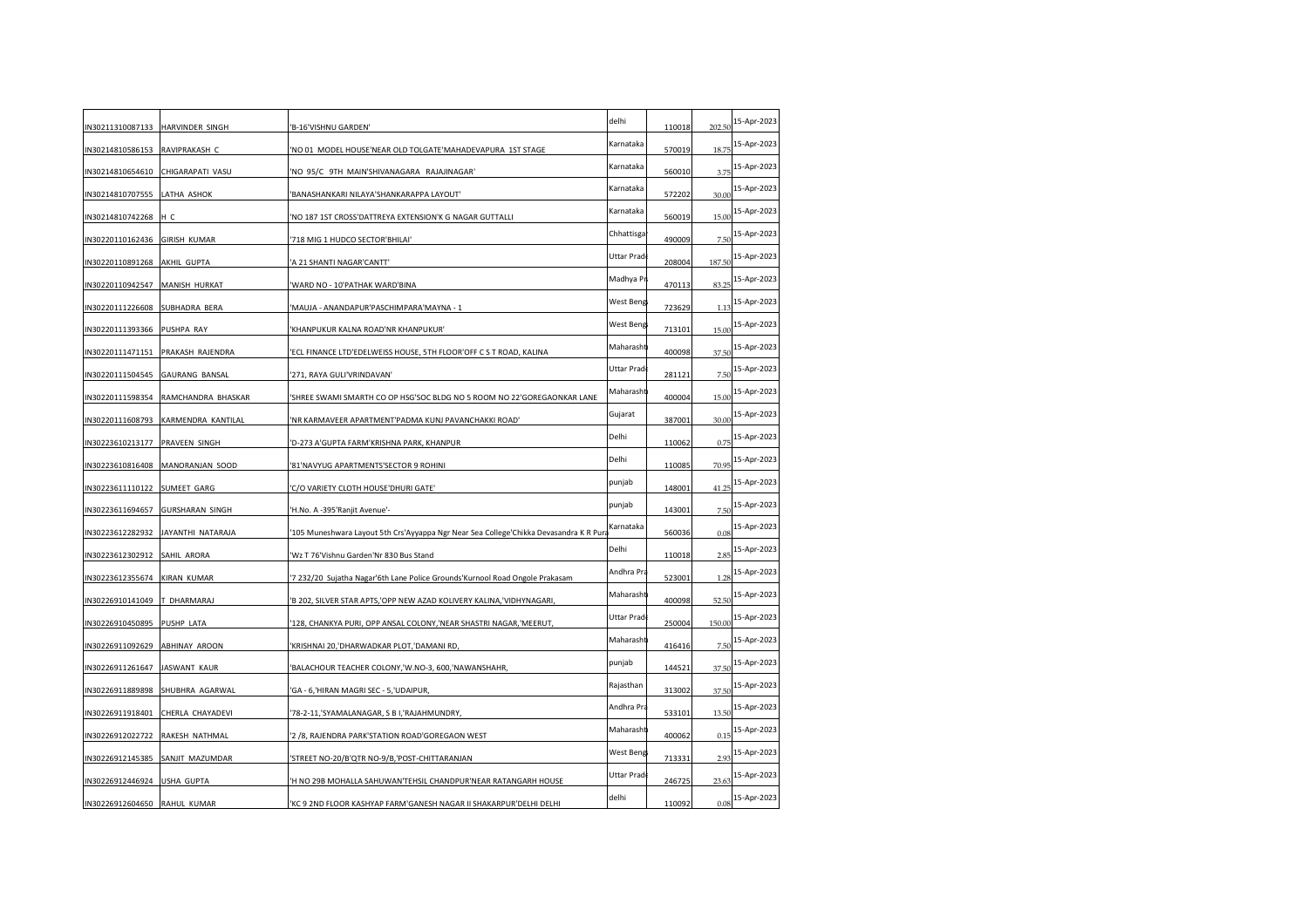| IN30226912645723                | SARASWATHI N           | 'H NO 87 947'TELECOM NAGAR WARD 23'KURNOOL                                    | Andhra Pra  | 518002 | 22.50  | 15-Apr-2023 |
|---------------------------------|------------------------|-------------------------------------------------------------------------------|-------------|--------|--------|-------------|
| IN30226913226738                | <b>GAURAV BOSE</b>     | 'H44 BLOCK DEW'ARIHANT ESC APADE OKKIYAM'THORAIPAKKAM OMR CHENNAI             | Tamil Nadı  | 600096 | 7.5(   | 15-Apr-2023 |
| IN30226913772773                | <b>VINAY KUMAR</b>     | 'NEAR POST OFFICE WARD NUMBER 12'PATAUDI GURGAON'HARYANA                      | Haryana     | 122503 | 375.00 | 15-Apr-2023 |
| IN30226913807260                | PUSHPENDRA PRATAP      | 'VILL MADRAK MDK PO MADRAK THANA'ALIGARH'UTTAR PRADESH                        | Uttar Pradı | 202001 | 1.5(   | 15-Apr-2023 |
| IN30226913835602                | MAKARAND DIGAMBER      | '002 SHIV CHAITANYA APT'NEAR CHAITANYA SCHOOL SHIRGAON'BADLAPUR EAST BEDLAPI  | Maharasht   | 421503 | 3.68   | 15-Apr-2023 |
| IN30226914306974                | VENKATESHWARLU GATTU   | 'GURRAYPET TEH MULUGUMANDAL'VENKATAPUR VIG'CHELPUR DIST WARANGAL              | Telangana   | 506168 | 4.20   | 15-Apr-2023 |
| IN30226914598987                | SUMEET RAMCHAND        | 'GUPTA HOUSE BUDDHA NAGAR'NR HANUMAN TEMPLE'NAGPUR                            | Maharasht   | 440017 | 37.50  | 15-Apr-2023 |
| IN30231610203646                | NARAYAN SINGH          | 'HOUSE NO-134'VILLAGE-SOOPI'                                                  | Uttar Prad  | 263001 | 51.15  | 15-Apr-2023 |
| IN30231610298569                | SADHNA CHADHA          | 'CIRCULAR ROAD'WARD NO-13'GIDDER BAHA                                         | punjab      | 152101 | 15.00  | 15-Apr-2023 |
| IN30232410142307                | NARGIS A               | 'UMA MAHESWARI GARDENS''A' BLOCK, 2 ND FLOOR'KAILASHMETTA, UPLANDS            | Andhra Pra  | 530003 | 37.50  | 15-Apr-2023 |
| IN30232410167686 MANITA HIRAWAT |                        | 'POPULAR AUTOMOBILES ACCESSORIES'OPP. DEEPA MAHAL'G.T ROAD                    | Andhra Pra  | 532001 | 3.75   | 15-Apr-2023 |
| IN30232410364525                | K RAMESH               | 'D NO 4/30'CAR STREET'SRIKALAHASTI                                            | Andhra Pra  | 517644 | 7.50   | 15-Apr-2023 |
| IN30232410759833                | MALLADI ADILAKSHMI     | 'D NO 9-1-1/4'OPP Z BRIDGE'SAMALKOT ROAD                                      | Andhra Pra  | 533006 | 75.00  | 15-Apr-2023 |
| IN30232410797873                | ARUN KUMAR             | 'HOUSE NO 11-3-73/3'CHINNA BARATAM STREET'                                    | Andhra Pra  | 532001 | 3.38   | 15-Apr-2023 |
| IN30232410916324                | VEMULA SRINIVASA       | 'RAMA KRISHNA CLOTH CENTRE'MADHIRA'                                           | Telangana   | 507203 | 7.50   | 15-Apr-2023 |
| IN30232411052272                | DIPA MUNDRA            | 'C/O KHUSBOO'RAMBHA'                                                          | Orissa      | 761028 | 5.63   | 15-Apr-2023 |
| IN30232411117609                | <b>GAYATRI MUNDRA</b>  | 'MAIN ROAD'RAMBHA'GANJAM DIST                                                 | orissa      | 761028 | 3.75   | 15-Apr-2023 |
| IN30234910066297                | SUBASH CHANDER         | 'Housing Colony Phase 2'H NO 16 Udhampur'                                     | Jammu an    | 182101 | 112.50 | 15-Apr-2023 |
| IN30234910319043                | VICKY MAGOTRA          | 'HOUSING COLONY PH2ND'H. NO. 16'UDHAMPUR                                      | Jammu an    | 182101 | 75.00  | 15-Apr-2023 |
| IN30234910325829                | VIJAY LAKSHMI          | 'HOUSING COLONY PH 2ND'H NO 16'UDHAMPUR                                       | Jammu an    | 182101 | 112.50 | 15-Apr-2023 |
| IN30234910333519 VERINDER KUMAR |                        | 'H NO 352'MOHALLA JULLAKHA'JAMMU                                              | Jammu an    | 180001 | 37.50  | 15-Apr-2023 |
| IN30246110073684                | VAGHAJIBHAI VORA       | '401- VASUNDHARA FLAT,'12- JAIN SOCIETY, NEAR PRITAM NAGAR,'ELLIS BRIDGE,     | Gujarat     | 380006 | 75.00  | 15-Apr-2023 |
| IN30249610026635                | SANGITA JAIN           | '123A, VILLAGE KISHANGANJ'P.O- KISHANGANJ'BIHAR                               | bihar       | 855107 | 150.00 | 15-Apr-2023 |
| IN30249610045902                | NIRMALENDU KHAN        | 'BALARAMPUR'P.O-RANGADIH'                                                     | West Beng   | 723143 | 37.50  | 15-Apr-2023 |
| IN30254010027473                | SURENDRA KUMAR         | '5/72'NEW RAJ NAGAR'                                                          | Uttar Prad  | 201002 | 37.50  | 15-Apr-2023 |
| IN30258210050543                | PIYUSHKUMAR MANOJBHAI  | 'NEAR JAIN TEMPLE,"KALIAWADI                                                  | Gujarat     | 396445 | 0.75   | 15-Apr-2023 |
| IN30258210077229                | KANTABEN DINESH        | 'A/9, BALWANT CO-OP. HSG SOC, 2ND FLR'BLDG NO-17, GOVIND NAGAR,'SODAWALA LANE | Maharasht   | 400092 | 7.50   | 15-Apr-2023 |
| IN30258210081454                | DHARMISTHABEN RAJENDRA | 'SMRUTIKUNJ SOCIETY,''JALALPORE ROAD                                          | Gujarat     | 396445 | 96.90  | 15-Apr-2023 |
| IN30262010068850                | USHA BANSAL            | 'G-81, GF'BLOCK-G'NARAINA VIHAR                                               | Delhi       | 110028 | 150.00 | 15-Apr-2023 |
| IN30265410000799                | Kanta Devi             | '21, Khetra Mitra Lane, 'Ganpati Apartment, 'Block - B, Flat 3/C,             | West Beng   | 711006 | 56.2   | 15-Apr-2023 |
| IN30265410003475                | Chittaranjan Handa     | 'C\o Paresh Chandra Sadhukhan'Vill + PO + PS - Uluberia,'Dist - Howrah        | West Beng   | 711315 | 105.00 | 15-Apr-2023 |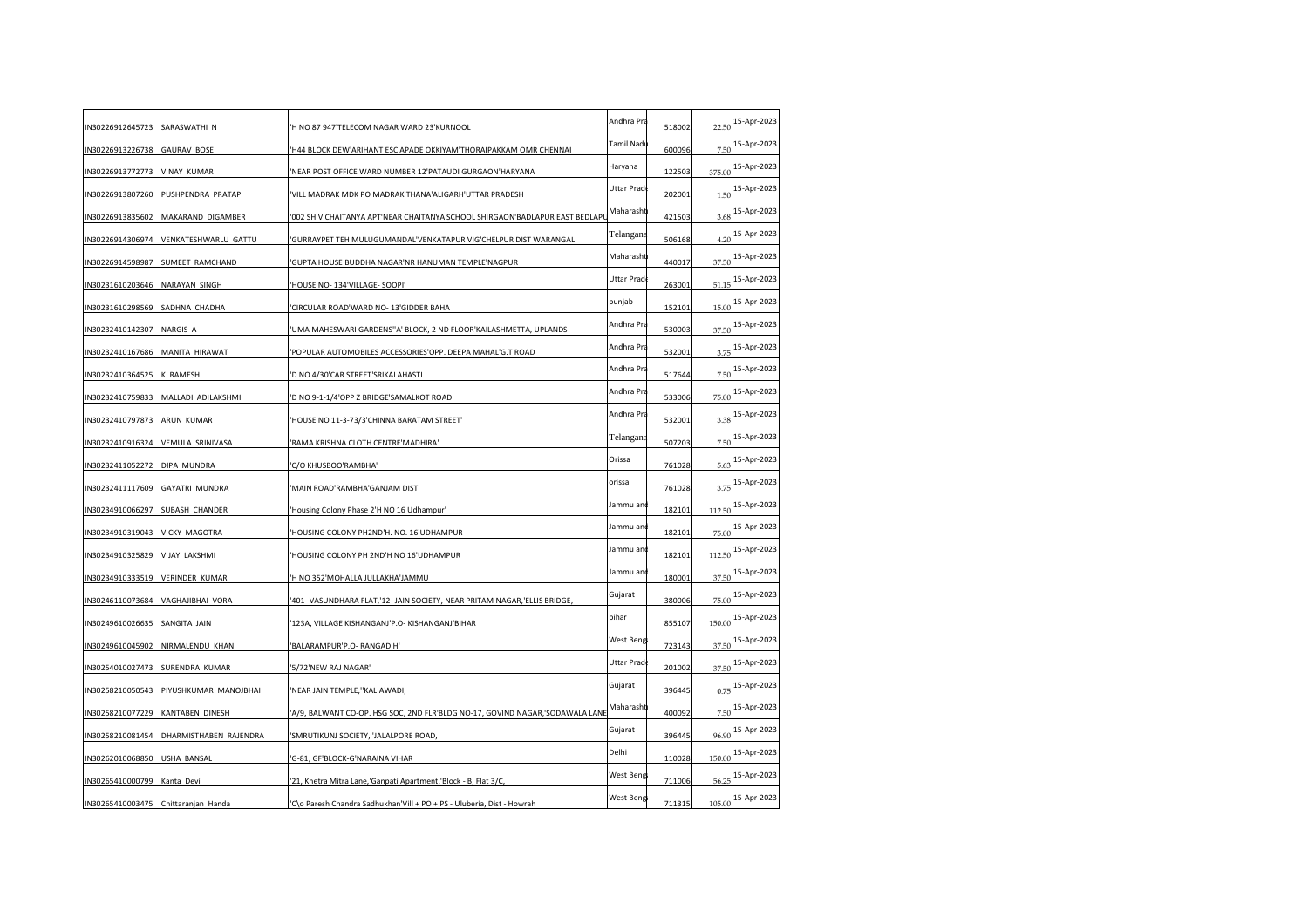| N30265410011957 Pulak Kumar     |                                  | '169, Shibpur Road,'Po - Shibpur,'Kolkata                                | West Beng  | 711102 | 7.50   | 15-Apr-2023 |
|---------------------------------|----------------------------------|--------------------------------------------------------------------------|------------|--------|--------|-------------|
| N30267930184643                 | CHINMAY BASU                     | JSG C 8 ACC COLONY'KATNI TIKURI'                                         | Madhya Pr  | 483504 | 300.00 | 15-Apr-2023 |
| N30267933525340                 | ROSHAN JYOTI                     | F 50 ACL COLONY'VILL DABURJI'PO LODHIMAJRA NANGALDAM                     | punjab     | 140113 | 75.00  | 15-Apr-2023 |
| N30270020100622                 | SWATI AGNANI                     | '6/162'VIDHYADHAR NAGAR'                                                 | Rajasthan  | 302023 | 75.00  | 15-Apr-2023 |
| N30273410016252                 | ANIL KUMAR                       | '5-1-563/6'JAMBAGH'                                                      | Telangana  | 500195 | 101.25 | 15-Apr-2023 |
| N30281410643746 Girraj Singh    |                                  | 'Gopal Pura''                                                            | Madhya Pr  | 476001 | 1.50   | 15-Apr-2023 |
| N30282210227917                 | RAMESH KUMAR                     | SHRIMALON KA MOHALLA'WARD NO-15'P.O CHIRAWA                              | Rajasthan  | 333026 | 18.75  | 15-Apr-2023 |
| N30285510003079                 | <b>JULLY BUBNA</b>               | 138 DUM DUM PARK'TANK NO 1'4TH FLOOR                                     | West Beng  | 700055 | 67.50  | 15-Apr-2023 |
| N30285510011667                 | SHYAMAL DEBNATH                  | 71/1A'K K M ROAD'SANTOSH PUR                                             | West Beng  | 700075 | 22.5(  | 15-Apr-2023 |
| N30286310010156                 | P SRINIVAS                       | 'PADIGELA RAJESWAR RICE MILL'EEDGOAN'NIRMAL                              | Telangana  | 504106 | 15.00  | 15-Apr-2023 |
|                                 | IN30286310034024 AMIRAPU VENKATA | DOOR NO.1-30-7'RAJUGARI BEEDU'PAYAKARAOPETA                              | Andhra Pra | 531126 | 7.50   | 15-Apr-2023 |
| N30286310187411                 | N N                              | Q NO D-84'R T P P V V REDDY NAGAR'KALAMALLA                              | Andhra Pra | 516312 | 144.38 | 15-Apr-2023 |
| N30286310192748                 | ANJANI KUMAR                     | FLAT NO 103'TIRUMALA RESIDENCY'GOKUL NAGAR KOTHAPET                      | Telangana  | 500035 | 15.00  | 15-Apr-2023 |
| N30286310205084                 | <b>GANAPATHI ALLADI</b>          | C/O A SRINIVAS'3-12-4/2'SIVARAOPETA                                      | Andhra Pra | 534202 | 37.50  | 15-Apr-2023 |
| N30286310333479                 | KALYANA CHOWDARY                 | HNO 12-10-5 12-10-1 TO 12-1022'MALLADIVARI VEEDI'PANDURANGAPETA TENALI   | Andhra Pra | 522403 | 52.50  | 15-Apr-2023 |
| N30286310354739                 | CHUDA MANI                       | 2-409-B'MODINABAD'GUNTAKAL                                               | Andhra Pra | 515801 | 15.00  | 15-Apr-2023 |
| N30290241855155                 | MAHENDRA RAMJI                   | B 303 MEGHA COMPLEX'NEAR PATEL PRAGATI MANDAL'OPP MEGABITE RESTAURANT HO | Gujarat    | 395009 | 52.50  | 15-Apr-2023 |
| N30294310078491                 | RAMA                             | W/O LALIT KUMAR'85'VIJAY NAGAR                                           | Haryana    | 127021 | 11.25  | 15-Apr-2023 |
| N30294310128612                 | PRIYANKA                         | W/O VIVEK KUMAR'RUDRA COLONY, OPP. TIT GROUND'VAISHNO DEVI MANDIR STREET | Haryana    | 127021 | 75.00  | 15-Apr-2023 |
| N30296010007252                 | MUKESH JAIN                      | 17/25'RANG MAHAL'JAIGANJ                                                 | Uttar Prad | 202001 | 7.5(   | 15-Apr-2023 |
| IN30297810052348 Ananda Chandra |                                  | 'Dharsa Tarak Paler Math'P.O - G.I.P Colony'                             | West Beng  | 711321 | 13.13  | 15-Apr-2023 |
| N30299410027608                 | SUNIL BHATIA                     | C - 140'GANDHI VIHAR'DELHI                                               | Delhi      | 110009 | 7.50   | 15-Apr-2023 |
| N30302860157642                 | RAHUL VERMA                      | 28 1 NIMBALAKAR KI GOTHI GWALIOR"GWALIOR                                 | Madhya Pr  | 474001 | 0.36   | 15-Apr-2023 |
| N30307710240034                 | <b>SURAJ SINHA</b>               | '215 1 DUMDUM ROAD'GHOSH PARA'KOLKATA                                    | West Beng  | 700074 | 1.50   | 15-Apr-2023 |
| N30307710345387                 |                                  | NAGARAJ ASHWATHNARAYANSETTY MANJUSHREE BLDG'BARLANE'CHICKMAGALUR         | Karnataka  | 577101 | 18.75  | 15-Apr-2023 |
| N30311610016214 SURBHI MITTAL   |                                  | 35 T / 6'RAMPUR GARDEN'BAREILLY                                          | Uttar Prad | 243001 | 7.50   | 15-Apr-2023 |
| N30311610019789                 | MITHLESH VERMA                   | 17 ADARSH VIHAR'ADIL NAGAR'KALYANPUR (W)                                 | Uttar Prad | 226014 | 165.00 | 15-Apr-2023 |
| N30311610074739                 | GORAKHANATH DNYANU               | '215 24 TAKSHASHILA CO OP'HSG SOCIETY SECTAR NO 2'CHARKOP KANDIVALI WEST | Maharasht  | 400067 | 31.50  | 15-Apr-2023 |
| N30311610397605                 | SANJIV DHANIRAM                  | D M JUPITAR COMPLEX'PLOT NO 1468'VAISHALI NAGAR                          | Maharasht  | 440013 | 1.5(   | 15-Apr-2023 |
| N30311610576925                 | IMTIYAZ AHMED                    | 166 KHAN MANZIL'MODI STREET'FORT                                         | Maharasht  | 400001 | 3.75   | 15-Apr-2023 |
| IN30311610704408 RITU RASTOGI   |                                  | ASHARIRBAD'CIVIL LINES'MORADABAD                                         | Uttar Prad | 244001 | 37.50  | 15-Apr-2023 |